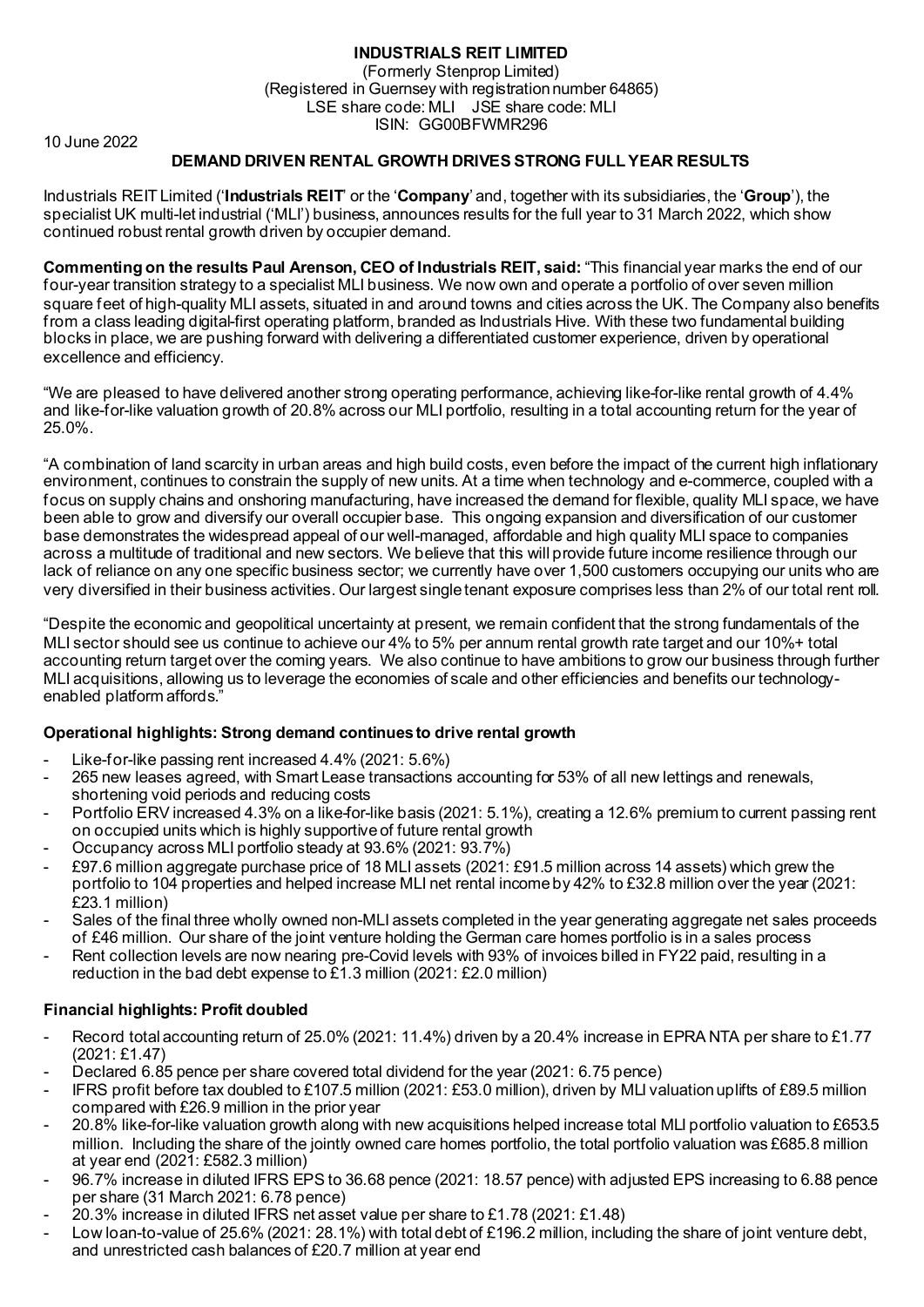| <b>Financial Highlights</b>                  | IFY22  | IFY21             | Change   |
|----------------------------------------------|--------|-------------------|----------|
|                                              |        |                   |          |
| Total dividend per share                     | 6.85p  | 6.75p             | $+1.5%$  |
| Diluted IFRS earnings per share              | 36.68p | 18.57p            | $+97.5%$ |
| Adjusted earnings per share <sup>1</sup>     | 6.88p  | 6.78p             | $+1.5%$  |
| Diluted EPRA earnings per share <sup>2</sup> | 6.30p  | 6.62 <sub>p</sub> | $-4.8%$  |

| Total accounting return                                          | 25.0%    | 11.4%   | $+13.6$ pts |
|------------------------------------------------------------------|----------|---------|-------------|
| Diluted IFRS NAV per share                                       | £1.78    | £1.48   | $+20.3%$    |
| EPRA NTA per share <sup>3</sup>                                  | £1.77    | £1.47   | $+20.4%$    |
| Portfolio valuation (including share of care home joint venture) | £685.8m  | £582.3m | $+17.8%$    |
| Like-for-like portfolio valuation <sup>4</sup> increase in year  | $+19.4%$ | $+6.3%$ | $+13.1$ pts |
| Loan-to-value <sup>5</sup>                                       | 25.6%    | 28.1%   | $-2.5$ pts  |

1. See note 14 to the financial statements for reconciliation to IFRS earnings per share (and for all subsequent references in this report to IFRS/EPRA earnings).

2. Reduction in year driven by one-off listing costs of £1.0 million (0.33 pence per share) relating to the step-up to the Premium Segment of London Stock Exchange.

3. See note 15 to the financial statements for reconciliation to IFRS NAV per share (and for all subsequent references in this report to IFRS/EPRA NTA).

4. Adjusted for sales and acquisitions in the year. Includes share of the care homes joint venture.

5. Loan-to-value (LTV) ratio is the ratio of total borrowings, less unrestricted cash, to the Group's aggregate value of properties.

A webcast will be held for investors and analysts this morning at 9am and can be accessed here: [https://bit.ly/3aCZshH](https://gbr01.safelinks.protection.outlook.com/?url=https%3A%2F%2Fbit.ly%2F3aCZshH&data=05%7C01%7Cjames.beaumont%40industrials.co.uk%7C0c1d75eeaba04fa0940d08da48b4a6d4%7C6fb781f2ad03404abb480cfecbc14518%7C0%7C0%7C637902237968792371%7CUnknown%7CTWFpbGZsb3d8eyJWIjoiMC4wLjAwMDAiLCJQIjoiV2luMzIiLCJBTiI6Ik1haWwiLCJXVCI6Mn0%3D%7C3000%7C%7C%7C&sdata=2fl1n8ZLcKyGm9s%2BfT0JNCQJnLNtcIgjrC%2BnJbJMcxg%3D&reserved=0)

| For further information:<br><b>Industrials REIT Limited</b><br>Paul Arenson (CEO) paul.arenson@industrials.co.uk<br>Julian Carey (Managing Director) julian.carey@industrials.co.uk<br>James Beaumont (CFO) james beaumont@industrials.co.uk | +44 (0) 20 3918 6600 |
|----------------------------------------------------------------------------------------------------------------------------------------------------------------------------------------------------------------------------------------------|----------------------|
| <b>Numis Securities Limited (financial adviser)</b><br>Hugh Jonathan<br>Vicki Paine                                                                                                                                                          | +44 (0) 20 7260 1000 |
| FTI Consulting (PR adviser)<br><b>Richard Sunderland</b><br><b>Richard Gotla</b><br>Neel Bose<br>industrialsreit@fticonsulting.com                                                                                                           | +44 (0) 20 3727 1000 |
| Java Capital (JSE sponsor)                                                                                                                                                                                                                   | +27 (0) 11 722 3050  |

## **About Industrials REIT:**

Industrials REIT is a UK REIT with a primary listing on the London Stock Exchange and a secondary listing on the Johannesburg Stock Exchange. The objective of the Company is to deliver a combination of sustainable growing income and growth in value to its investors. Industrials REIT focuses on owning and operating a diversified portfolio of UK purpose built multi-let industrial (MLI) estates across the UK. The Company aspires to be the leading MLI business in the UK. For further information, go t[o www.industrialsreit.com.](http://www.industrialsreit.com/)

### **Chief Executive's statement**

I am pleased to be reporting another strong year of progress for Industrials REIT. This year marks the end of our fouryear transition strategy into a fully-fledged multi-let industrial (MLI) owning and operating business. Going forward,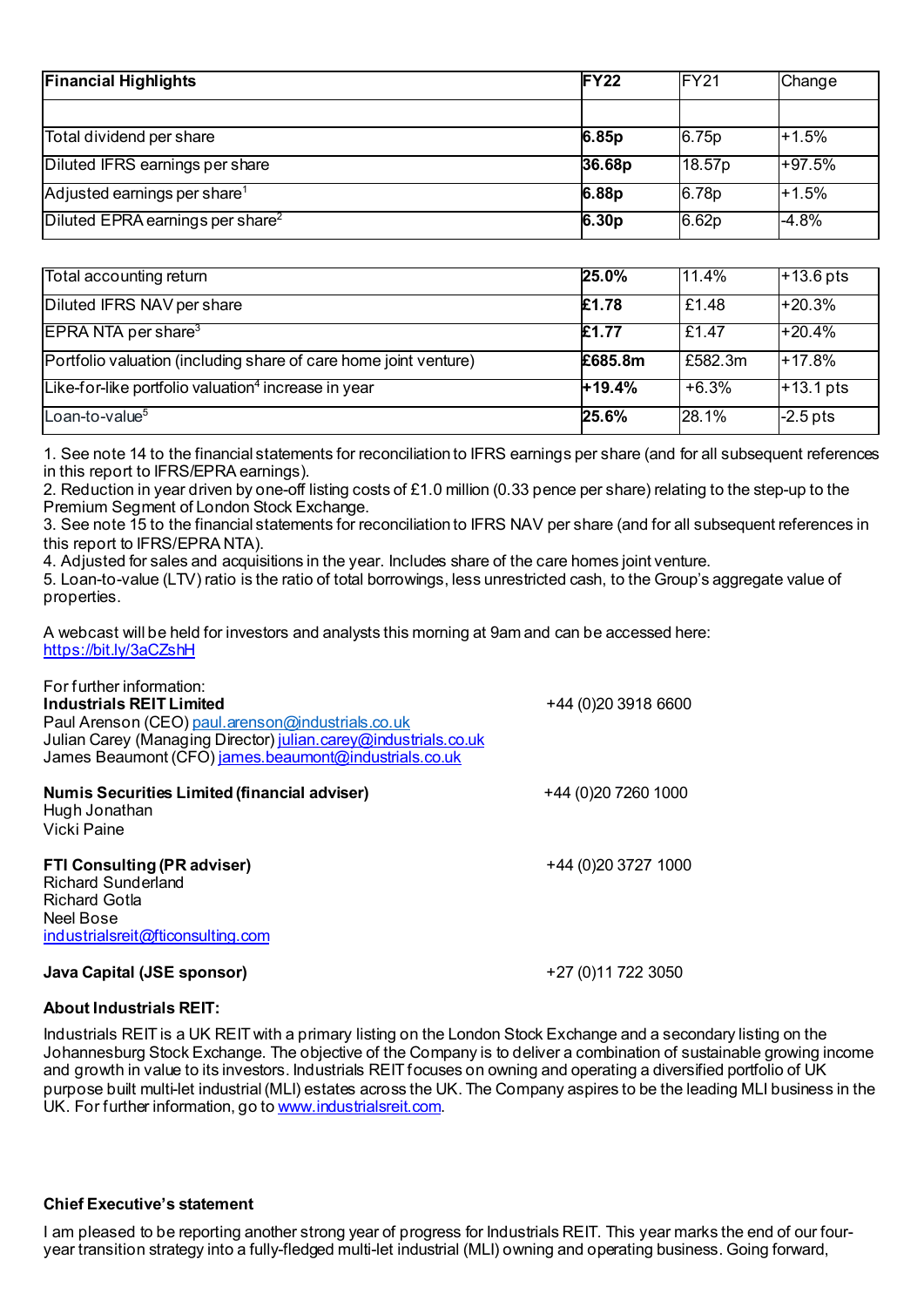investors will experience the full impact of owning and operating a portfolio of £653.5million (7.3 million sq ft) of purposebuilt MLI, situated in and around numerous towns and cities across the UK.

During this year, our MLI portfolio continued to perform strongly delivering like-for-like rental growth of 4.4% for the year.

We remain confident our underlying rental growth rate of between 4% and 5% per annum is likely to continue for a number of years, particularly as we have delivered over 5% rental growth in each of the previous two years. Our confidence is based on the following factors:

- **• Demand for MLI space remains strong and is increasingly diverse.** More importantly, the demand is coming from a large variety of non-industrial businesses which have never previously occupied MLI space. This is as a direct result of the advances in communications technology and the resulting e-commerce revolution, which has enabled many businesses to operate from MLI units and use the internet to access suppliers and customers in a way that could not be done before. Traditional industrial occupiers are simultaneously experiencing a revival, with less inclination for businesses to outsource manufacturing offshore due to increased transport costs and less reliable security of supply resulting in more local production and increased stock levels. We believe the trends of e-commerce and deglobalisation are both likely to continue for the foreseeable future.
- **• Supply of new MLI units remains constrained**. MLI units need to be situated in and around densely populated towns and cities and what little land is currently available in those locations tends to be developed for residential. Furthermore, even where industrial is the most viable use, it tends to be for single-let distribution units leased to strong tenants on long leases. An additional supply constraint is the fact that in all but very few locations, were a developer minded to build small MLI units speculatively, the level of current MLI rents and yields achievable relative to build costs would likely result in development losses. We estimate MLI build costs (excluding land) to be around £120 per sq ft compared to the current independent valuation of our portfolio of £90 per sq ft. For the foreseeable future, we continue to be able to buy MLI estates at around 70% of replacement cost.
- **• Our average rents of £5.72 per sq ft are extremely affordable**. It means our average unit of 3,500 sq ft costs approximately £20,000 in annual rent which in relative terms is roughly the same amount most of our customers would pay some of their junior employees. Our research estimates the rent typically represents between just 1 and 3% of customer turnover and, in our view, occupiers can comfortably absorb rental growth.
- **• MLI does not suffer from design or functional obsolescence**. There is little extra utility for an occupier between a new unit and an old one, with those having been built thirty years ago being virtually the same as those that would be built today. This makes the buildings highly sustainable with long economic lives, reducing the need and benefit of redevelopment and benefiting the investors, who can enjoy attractive returns over a long period with low levels of additional capital expenditure.

These factors have been driving rental growth of approximately 4-5% per annum on our MLI portfolio for the last four years. We believe this growth rate will continue for so long as supply remains constrained and demand continues. We estimate that at current yields and current build costs, development of new MLI units is only feasible if rents are at or above £10 per sq ft. Our current average rent is £5.72 per sq ft. At the current 5% rental growth, we estimate it will take between five to ten years for meaningful development to be feasible, assuming the unlikely eventualities of there being no future increases in build costs, no land becoming available or adverse shifts in investment yields/multiples and/or a significant reversal in demand.

As a result of these fundamentals, we are confident we will be able to deliver on our total accounting return (TAR) target of a minimum of 10% per annum for the foreseeable future. TAR is the aggregate of the dividend paid plus the increase in net asset value we expect to achieve, as a percentage of the NAV at the start of the year. This year, we have delivered a TAR of 25% made up of dividends paid of 6.75p plus an increase in NAV per share of 30p.

Our current EPRA cost ratio is 40.9%. This reflects the intensely operational nature of the MLI asset class. It also reflects the fact that we are internally managed and could potentially manage significantly more MLI assets with the platform we have in place. The MLI asset class is very management-intensive, as it comprises a large number of diverse individual occupiers on relatively short leases spread over a wide geographic area.

We have in excess of 1,500 different tenants in our portfolio, none of whom represent more than 2% of our annual rent roll, which gives the business fantastic income diversification but also makes management more onerous. Our average lease is approximately four years in duration and we turn over approximately 25% of all our leases each year. It is clear that risk and efficiency needs to be managed through scale.

It is also clear that scale cannot be achieved efficiently without a technology-enabled management platform, an asset which we have been steadily building over the past four years as we transitioned from being a passive allocator of capital to being an MLI operating company. We believe that by utilising this platform (assuming all other aspects remain constant) every additional MLI unit that we acquire, will come in at an EPRA cost ratio of approximately 20%, meaning that as the business grows in size, the EPRA cost ratio will fall.

The next phase of our strategy is to seek to enlarge our portfolio with further MLI acquisitions of approximately £100 million to £125 million per annum, enabling us to approximately double its size over the next four years. On this basis, all other things being equal, we estimate that our blended cost ratio should reduce from 40.9% to 30% with scope for further reductions as we increase the size of the portfolio further. We are well-positioned to achieve this, having built our management platform and having demonstrated an ability to buy approximately £100 million of additional MLI per annum, while remaining disciplined in our investment criteria and only purchasing properties which are accretive investments in their own right (see our property report for more details).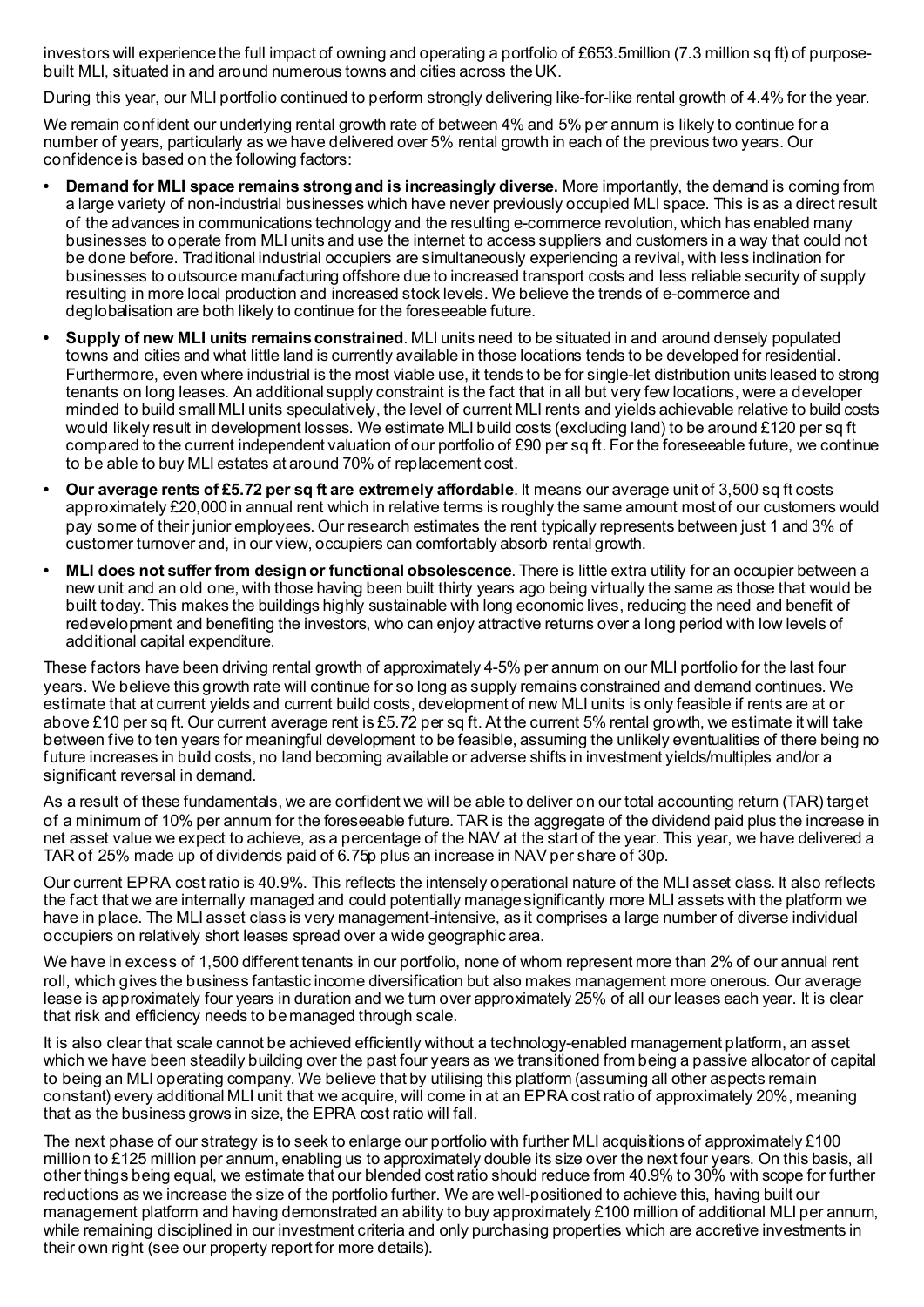Over the last four years, acquisitions have been funded through the sale of non-MLI assets and from debt. Going forward, the funds will need to come from a combination of new equity issuance and debt. Any future equity raises will be dependent on securing a suitable pipeline of acquisition opportunities which meet our criteria. More importantly, we are not in a position where we need to make acquisitions to deliver returns. We are confident we can still deliver a TAR in excess of 10% per annum based on the fundamental growth inherent in our existing portfolio without any new acquisitions. The additional acquisitions are more about enhancing earnings through the efficiency of a lower overall cost ratio by defraying many central costs over a larger asset base.

We expect further benefits to flow from our management platform through overall efficiency savings and increases in revenue by streamlining the leasing process through our digital and smart leasing activities and enhancing our customer service offering. These improvements will help cut the structural vacancy in the portfolio, which is created by the gaps between customers vacating and new customers taking occupation. It also cuts the costs of each lease by reducing the transaction fees paid to agents and lawyers. In a business which renews or relets 25% of all leases each year and relatively short lease terms, these friction cost savings are critical and can only be achieved with a scalable operating platform.

A further anticipated revenue stream, which also demonstrates the power of an MLI operating platform, is the ability to show that the MLI asset class can be efficiently managed for third-party capital providers. At present, there is almost no ability for investors to access specialist MLI operating platforms, and as such the MLI asset class remains the highest yielding in the industrial sector, as it is perceived to have high leakage costs and is cumbersome to manage. We anticipate that once operating platforms become available in the MLI sector, the sector itself will re-rate just as other management-intensive sectors like student accommodation and self-storage have in the past. Listed operating companies in these sectors with proven management platforms and an ability to scale typically trade on significant premiums to NAV, while the underlying assets also trade on significantly lower yields than before the advent of the management platforms.

As our portfolio grows, so will the diversification of our rental income which will further stabilise cash flows in much the same way as self-storage or residential operators, where cash flows are valued based upon their consistency rather than the underlying lease terms and covenant strengths. There is great strength in income granularity and occupier diversity, which coupled with strong demand for space relative to supply, should deliver secure and consistent revenue growth over the long term. An added benefit is that such cash flows are evergreen in the sense that there is never a cliff edge of lease expiries, as the operational nature of frequent lease churn ensures a consistent unexpired lease length.

We recognise the critical role that "ESG" factors play in delivering operational and financial performance. In this respect, we also understand that monitoring and disclosing the performance of our portfolio is fundamental to delivering value to our stakeholders and meeting their expectations around ESG. As you will see later in this report, during 2021, we continued to enhance the way sustainability is incorporated into business activities, with a strong emphasis on the social, wellness and diversity aspects. We also spent time gaining a better understanding of our carbon footprint, what can be done to improve the energy efficiency of our buildings and how climate change is likely to impact our business going forward. Our people are passionate about Industrials REIT being a force for positive change, and we are excited about the potential for the business to make a positive difference to the 1,500+ SME companies that call our buildings their home. There is still a lot of work to be done in this rapidly evolving landscape, and we are working hard to both enhance our reporting and implement practical initiatives across our business.

Despite the positive long-term trends we are seeing in MLI, as we move into the financial year ending 31 March 2023 we are cognisant of several challenges that are emerging which will require us to be vigilant.

The first of these is the cost inflation being seen across the entire economy, to which we are not immune. From our perspective, operating costs are increasing primarily because of wage inflation, which is significant across all disciplines but especially within the industrial property and technology skillsets. As an internally managed entity, this can impact overall EPRA cost ratios. Similarly, the cost of maintaining or building MLI units is also going up. We have very limited development exposure but estimate that the cost of building a new MLI unit has increased by over 20% in the last 18 months. This further reduces the likelihood of any new supply coming on stream and should therefore be positive for future rental growth, which over time we also expect to occur in any case as a result of inflation.

The second challenge is central banks' response to these inflationary pressures through increasing interest rates and withdrawing quantitative easing. This is having a material impact on borrowing costs. Eighteen months ago, we were able to borrow at an all-in fixed rate for seven years at 1.66%. Now, five-year all-in fixed rate borrowings are costing approximately 3.75%. This means interest costs are now getting close to net initial yields (after operating leakage) and are no longer enhancing cash flow at the time of acquisition. Leveraged returns are becoming dependent on future rental growth and/or yield compression to provide enhanced returns. In this environment, we need to be more prudent on debt and LTV levels and are likely to target lower overall debt levels of around 30% rather than 40%. We would also seek lower levels of leverage on new acquisitions.

If top line revenue growth is unable to keep up, these increases in operating costs are likely to dampen earnings. However, we believe the potential for revenue growth remains strong due to the demand/supply imbalances and other factors in the MLI market referred to above. These give us the potential of passing on increased costs through higher rents and mitigating cost increases through future scale savings from our platform.

In this changing economic environment, there is a risk of a fall in GDP and a possible recessionary environment for a period. Under such conditions, we do not anticipate that vacancy levels will rise to levels experienced in previous severe economic downturns such as in 2008 and in the early 90s. Our thesis is that the structural change in the nature of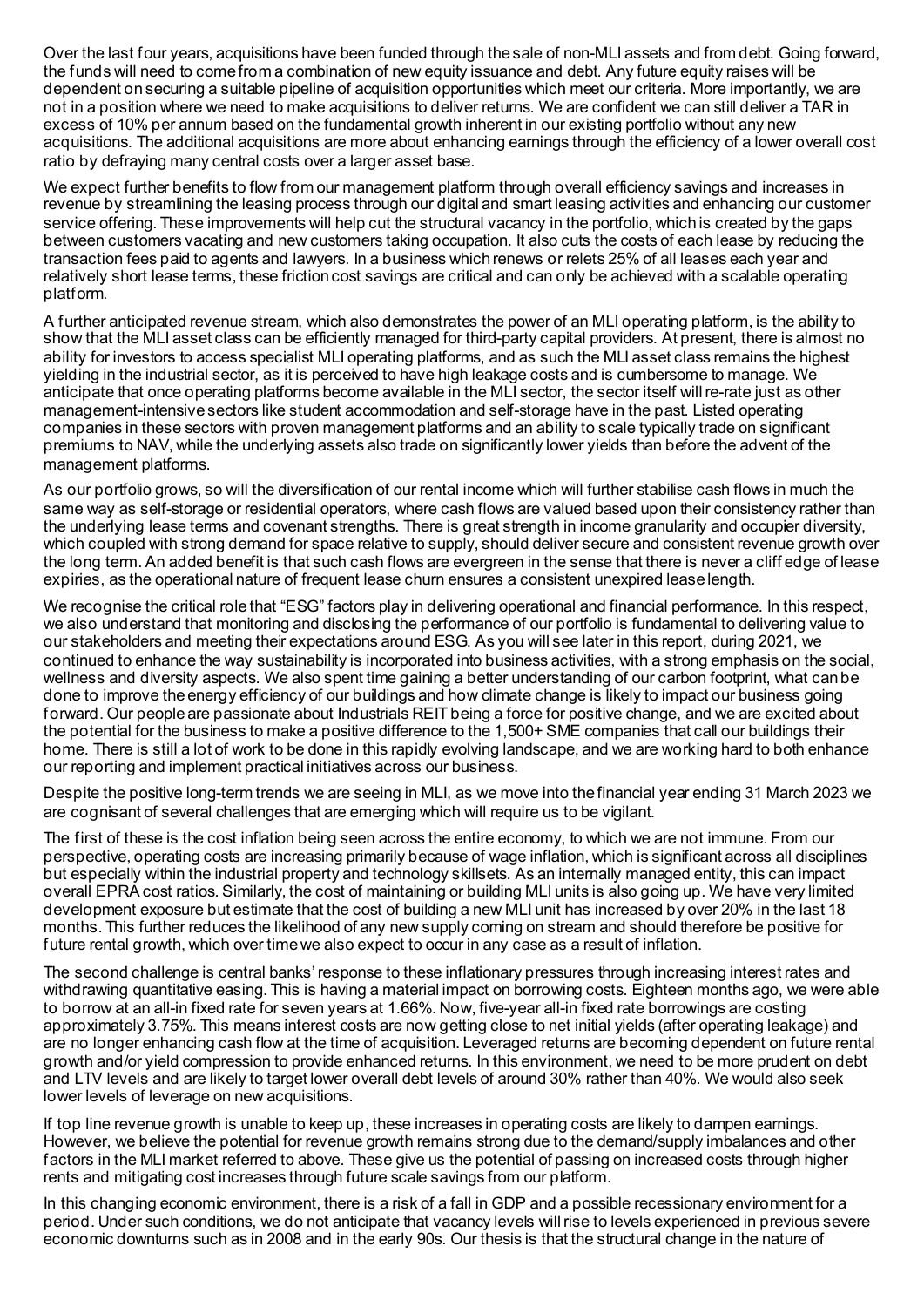demand from e-commerce related businesses has created a whole new class of businesses, who now need MLI space compared to the past where it was only the industrial manufacturing and service businesses. This growth in the universe and type of occupiers has taken place at a time of no new supply due to cost and land availability constraints. In our view, the existence of this additional new group of occupiers will go a significant way to offsetting the impact of vacancies due to a downturn. We saw this in the downturn caused by the pandemic, although we appreciate that the specifics of that downturn caused an acceleration of the growth in demand for online solutions.

Notwithstanding these challenges, I remain excited and passionate about the prospects for Industrials REIT and its stakeholders. MLI is an asset class which offers significant potential and is a big beneficiary of several important structural and societal changes taking place in the world around us. It is an asset class where we believe our operational platformbased approach to management provides us with a clear competitive advantage. We benefit from the combination of an aligned internalised management team with significant skin in the game and a long-term approach through our permanent capital structure. This enables us to invest in the technology, systems and staff required to deliver the platform. It also needs a team with vision to do things differently and be passionate about changing the way an industry operates with a focus on delivering the customer service and systems this requires. We have all of these in place and are building on our brand and vision. In executing our strategy, I am confident we will deliver superior returns with low risk over a long duration and growth opportunities and value for all of our stakeholders.

I take this opportunity to thank all of our stakeholders and our Board for their support. In particular, I wish to thank our people who have been so instrumental in executing on our vision and in managing the relationships with our customers and our suppliers throughout the year.

**Paul Arenson** Chief Executive Officer 9 June 2022

## **Property report and investment**

### **MLI performance overview**

Performance of the MLI portfolio over the 12 months to 31 March 2022 was strong and in-line with expectations, driven by constrained supply and growing demand for multi-let industrial units across the UK.

Occupancy across the portfolio was stable (93.6% vs. 93.7% in March 2021), maintaining upward pressure on rents for available units and giving existing customers limited options upon lease renewal. Consequently, we have witnessed strong rental growth, rental incentives remaining at historically low levels and competitive tension for new lettings, as new entrants into the MLI market compete for limited available space. During the year we signed 265 new leases on over 1 million sq ft of space, delivering an average uplift in rent of 22% when compared to the previous passing rent.

During the year, we continued with our strategy of reducing transaction times and introducing fixed pricing into leases with our Smart Lease, which will help reduce overall vacancy levels and deliver guaranteed growth of c. 3% per annum in rents during the lease term. This strategy will deliver contractual uplifts of 5.5% from current passing rents during the remainder of existing leases. Furthermore, the average passing rent remains 13% below the estimated rental value of currently leased units, giving plenty of baked in future rent growth when leases come to expiry if occupancy levels remain stable.

Overall, passing rents grew 4.4% during the year and remain highly affordable at £5.72 per sq ft. The overall ERV of the portfolio grew by a similar 4.3% over the year, and again remains affordable at £6.41 per sq ft providing plenty of potential for further rental growth in the future.

## **Portfolio Overview**

Over the 12 months ended March 2022, the total income from the MLI portfolio increased by £7.9 million, of which approximately £4.7 million was from new acquisitions. The total occupancy of the portfolio remained broadly stable over the year, finishing the year at 93.6%, peaking in the June 2021 quarter at 94.9%.

During the year, we let or renewed 265 leases, one of which resulted in the reletting of space previously occupied by our largest tenant to multiple smaller occupiers. As a result, the portfolio is now even more diversified, with no single tenant accounting for more than 2% of total revenue and the top ten tenants accounting for just 11% of total revenue. This diversification also extends to the geographies where the properties are located and the types of occupiers within the portfolio, where again there is no significant reliance on any one area, industry or customer type. We continue to see further diversification within the customer base as traditional occupiers are displaced by new entrants into the market, largely trading via successful and growing e-commerce platforms.

## **Rents**

Like-for-like rental growth was 4.4% for the year, despite a small reduction in occupancy of 0.3%. Much of this growth was captured in the first and last quarters of the year which saw strong take up of units and high levels of leasing activity. The majority of leases signed during the year included 3% annual uplifts in rent, which is now translating into average contractual uplifts within all leases of 5.5% during the remainder of the lease term.

ERVs grew by 4.3% during the year resulting in a 12.6% premium between the passing rent and the ERV on currently occupied units, providing baked-in future revenue growth so long as rents remain at the current levels. The total ERV on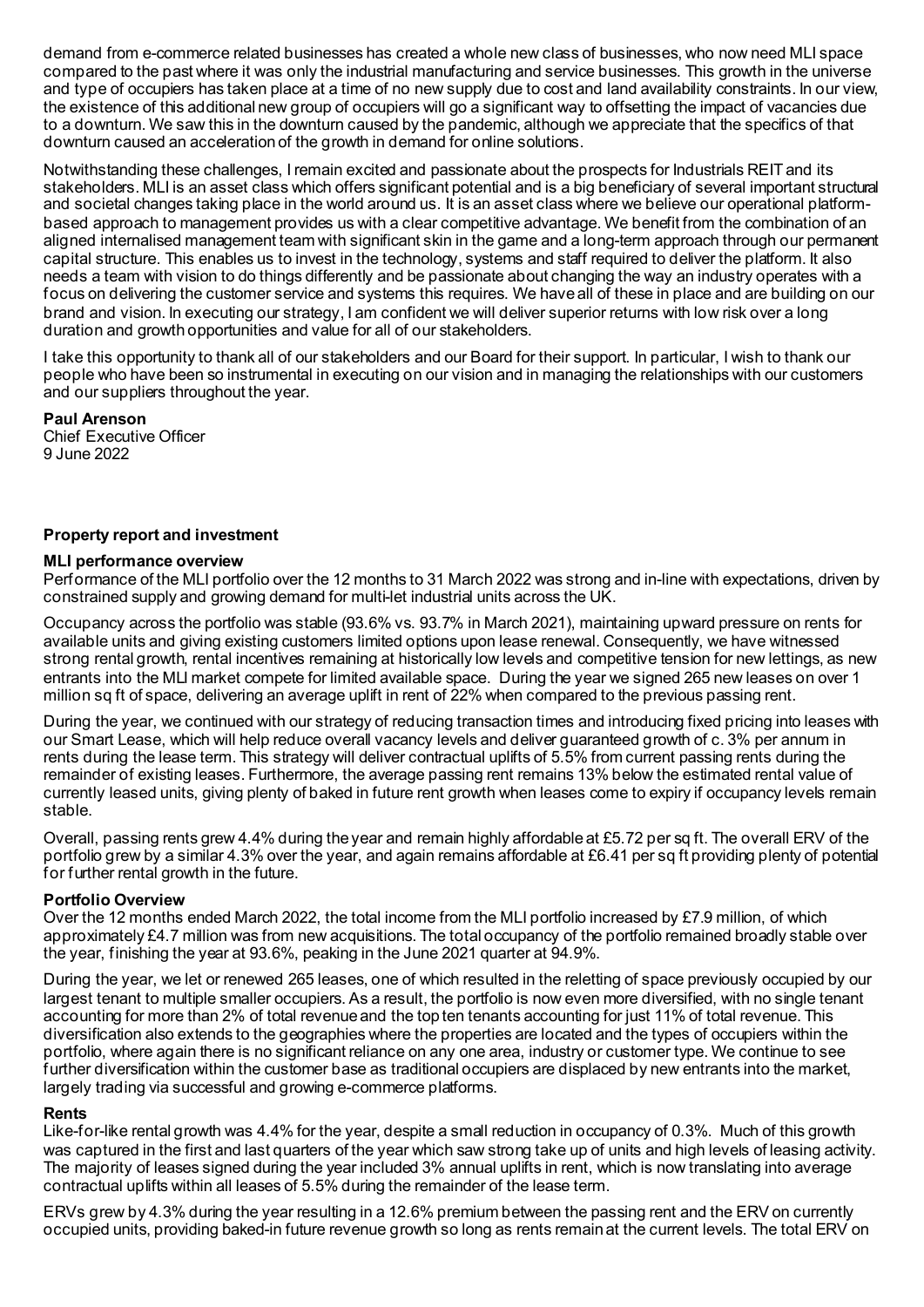the portfolio offers a further 6.5% growth from this level, which would be captured through the leasing up of space currently held vacant.

## **Demand and Leasing Activity**

Overall demand for space in financial year ended 31 March 2022 was up approximately 50% on the previous year as the positive impacts of the pandemic on customer demand took hold. In addition, we made significant improvements to the quality of the enquiries generated through Industrials Hive resulting in greater efficiency through the leasing process.

On completed new lettings and renewals, we saw rents rise on average by 21.9% from the previous passing level. Increasingly strong new lettings drove this performance with an average uplift of 26.1% vs. 18% for renewals, a sign of the high levels of competitive tension in the market from new occupiers who are often able to pay higher rents than incumbent businesses. Strong new lettings of vacant units on an estate also set a new rental tone which can then be rolled out across the remaining units at lease renewal, illustrating how important a controlled level of structural vacancy is for driving rental growth.

Lease terms remained consistent through the year at c. 4.5 years with a break after 3.5 years, while rent incentives remain very low at one month rent free (normally taken as two months half rent) for signing a new lease. Smart Lease transactions accounted for 53% of all new lettings and renewals and continue to transact significantly quicker than traditional leases thereby shortening void periods and cutting costs.

Despite the impacts of COVID-19, tenant retention remained flat at 79% for the year illustrating how resilient MLI has been to the economic challenges created by the pandemic. After a strong first six months of the year, tenant retention fell marginally in the second half of the year to 76%, but this was counteracted by strong leasing activity to new occupiers on vacant space, which took the overall retained or re-let percentage to a normal level of 89%. Some of the tenants leaving over this period were victims of the pandemic as it became clear that their businesses were no longer viable in the post-COVID-19 economy, but the speed that these same units were relet to counteract their departure illustrates the depth of demand for MLI space from new entrants with more modern and profitable business models.

## **Unlocking The Power of Space:**

## **Enhancing the sustainability and quality of our space – Brasenose Industrial Estate, Bootle**

Our customers want to source space online, view and move in, often within very short time frames. To enable this we take the friction out of the leasing process and deliver high-quality space that is ready to move into, straight away.

Our digital marketing platform at industrials.co.uk provides rich and high-quality content and an immersive experience for prospective customers when browsing for suitable space online.

Our Smart Lease is tried and tested in its effectiveness to enable our customers to sign up to lease space without fuss or hassle.

To deliver best-in-class product, our team of experienced Asset Managers identify opportunities to enhance both quality and the utility of our space. By delivering best-in-class product, we are able to obtain the best price for that space.

We identified an extensive capital improvement scheme at Brasenose Industrial Estate in Bootle, a strategic location less than three miles from Liverpool city centre.

The income profile reflected a discount to the market rate for better quality space. This was the result of an historic lack of investment prior to our ownership – an issue that was compounded by many occupiers seldom understanding or adhering to their repairing obligations.

As the original leases approached their natural expiry, it unlocked an opportunity to grow rents significantly by investing in the fabric of the asset via a capital investment programme. The scheme covered c. 42,000 sq ft of space across 15 units and comprised of an upgrade to cladding on the roofs and elevations as well as the replacement of a number of roller shutter doors and windows.

The new cladding improved thermal performance of the space, while new GRP roof lights provided increased levels of natural light into the space. To further enhance energy efficiency, any units that became vacant benefitted from a full internal refurbishment including the installation of more efficient LED lighting.

Demand for the newly refurbished space has been significant and competitive tension has helped us secure further growth in rents. As the scheme draws nearer to completion, seven new letting or lease renewal transactions have already concluded at levels in line with, or in excess of, ERV. This has secured almost 50% of the additional revenue stream initially targeted, all in advance of taking practical completion of the works.

Moreover, the upgrade to the external cladding is delivered with a 15-year insurance backed guarantee. With each new lease agreed being on an internal repairing and insuring basis, our customers will contribute to maintenance and repair via our fixed maintenance charge, but we will retain ultimate control to ensure it remains operationally effective and in good condition via a planned repair and maintenance regime. This removes the repairing burden for our customers so they can focus on running their business, while giving us control to care for our property directly.

The drive to offer better quality space has also meant that we have seen the customer base gentrify, as new demand seeks well-presented and functional space to call home for their business.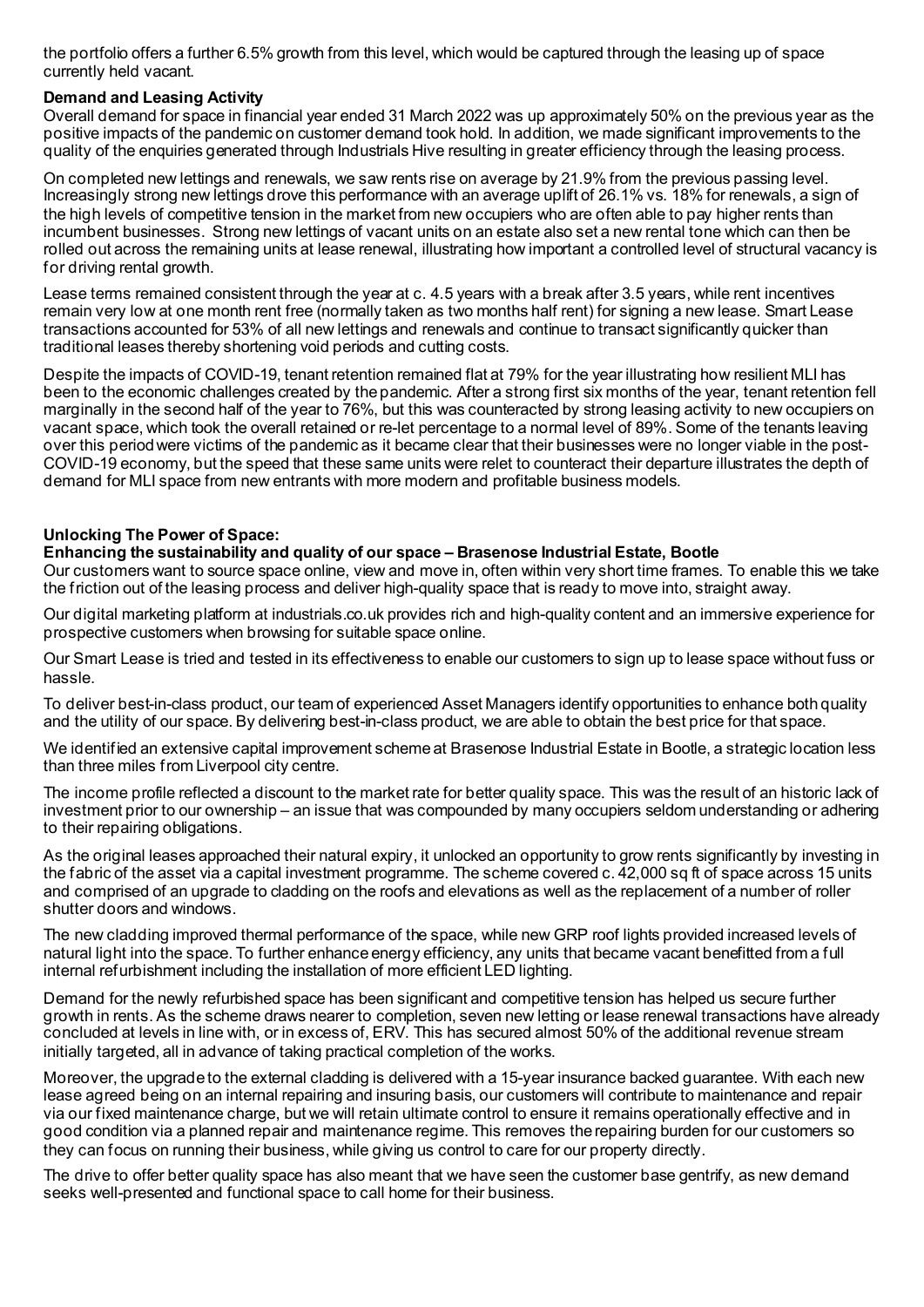We have since let space to specialists in bespoke furniture and e-commerce. In addition, a last-mile grocery delivery business decided to let a space from us due to the site's close proximity to Liverpool city centre and the significant residential catchment in the immediate vicinity.

## **Converting risk to opportunity**

Industrials REIT's portfolio is diverse by nature. We have over 1,500 customers occupying 2,011 units with no single customer contributing to more 2% of annual rent.

In March 2022, a lease expired to our largest customer by square feet let and annual rent payable. This lease was held at Dana Trading Estate, Paddock Wood in Kent.

Dana Trading Estate is strategically located close to London's orbital M25 Motorway. The property comprises of over 198,000 sq ft of industrial accommodation spread over 14 units. The property also features a further 11,000 sq ft of office space arranged in two self-contained units and several small office suites.

The entire property was held on a single lease which commenced in 2002 and followed a sale and leaseback arrangement where our customer continued to lease the property as a manufacturing facility.

During the lease term, the property became surplus to requirements and was sublet in its entirety to a range of different occupiers and users of the space, each on contracts which had been due to expire in line with the main lease.

This presented a complex challenge, with one single lease expiring on a significant floor area to the largest single contributor to annual income across our MLI portfolio.

This required a suitable strategy that sought to address two key issues:

1. Repair risk – The return of the property in the condition required

2. Income risk – The income risk due to the single lease expiry event.

Our strategy sought to ensure that the property was returned to us in the condition required under the lease. It sought to hedge the income risk through the early implementation of our digital marketing campaign to capture new demand, leads and opportunities, while also engaging with each subtenant to ascertain who wished to continue to lease space on site.

To manage the repair risk, a series of repair notices were issued specifying the works that were required to be remedied prior to lease expiry. This was an alternative approach to dilapidations by using landlord self-help rights enforceable under the lease. This approach allowed us to enforce physical improvements across the property prior to lease expiry.

To manage the income risk, we engaged with each sub-tenant to audit their business, their need for the space and their wider lease requirements. This enabled us to be selective, and review how our space would be used in future by continuing to partner with businesses who use our buildings in ways that we find acceptable.

This strategic approach meant that we could enforce certain repairing requirements to safeguard and enhance the quality of the asset but ultimately position us to agree to an early surrender in return for a suitable financial settlement to offset outstanding liabilities for breach of repair. It was also agreed that a future dated option to acquire the freehold title would be brought forward and was successfully executed.

We have since re-let or agreed terms on 98% of the property by floor area, while capturing over 24% of rent reversion when compared to previous passing rent.

Our selective approach to customer engagement yielded just one vacant unit. This empowered us to test the market and work with the existing occupiers to generate a waitlist of demand and use competitive tension to drive best price on the open market. Crucially, it aligns this asset to our business model – diversified income delivered by a varied customer base.

## **Transactions: acquisitions**

During the financial year to 31 March 2022, we completed £97.6 million of acquisitions across 14 separate transactions. We continue to be disciplined in our approach to investment, and all acquisitions meet our strict investment criteria of only buying purpose built MLI estates in densely populated urban areas. It is common in the market to find portfolios trading at a 10% premium to individual asset values, so we have concentrated on acquiring single assets to maximise returns utilising a wide network of regional and London-based agents. One third of our acquisitions were acquired "off market", where we did not need to enter into a competitive bidding situation. We acquired £27.2 million of assets without an agent advising us.

ESG is an important aspect of our acquisition due diligence process. We undertake environmental and flooding surveys and assess for ESG risks including building age and year of construction, asbestos, EPCs (age and rating), proximity to social infrastructure and greenfield / brownfield land. The leases are also scrutinised for unfair or restrictive covenants or clauses and tenant 'Blacklist Activities'.

## **Transactions: sales**

We completed the sale of Trafalgar Court, Guernsey in September 2021, for a consideration which valued the property at £55 million by way of the sale of all of the issued share capital of an SPV. This was an important transaction and represented the last major sale in our transition of properties where we have a 100% stake. This sale increased the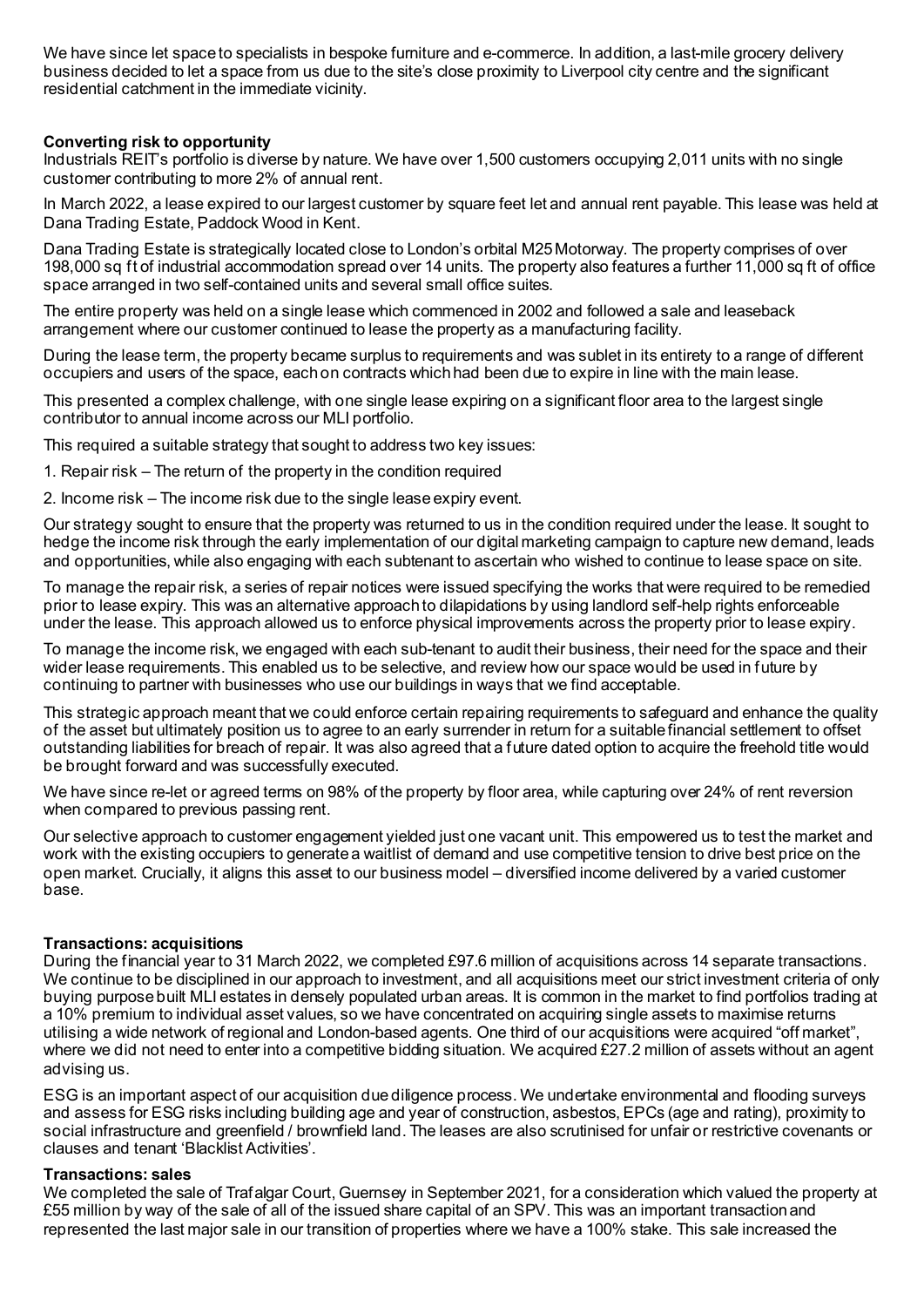proportion of our portfolio that was MLI by 9%, and we have subsequently re-invested the proceeds in-line with our investment strategy.

## **Non-MLI: joint venture**

We continue to be in negotiations for the sale of the Group's interest in the joint venture holding of a care homes portfolio in Germany. In the meantime, the independent valuation of the Care Homes Portfolio has increased from €38.9 million at 31 March 2021 to €39.1 million at 31 March 2022. For so long as we continue to hold our share of this portfolio, we eam a 10% preferred return on our investment.

The value in this investment represents approximately 4.7% of the Group's total asset value at 31 March 2022.

## **Summary of MLI acquisitions made over last four years**

|                     | <b>Purchase Price</b> | <b>GIA</b> | <b>Cap Val</b> | guarantees)<br>assuming<br>$6.5%$ costs | NIY (inclusive of Rent (inclusive of<br>guarantees)<br>at acquisition<br>£ per sq ft |
|---------------------|-----------------------|------------|----------------|-----------------------------------------|--------------------------------------------------------------------------------------|
| FY18/19             | £103,519,650          | 1,689,498  | £61.27         | 6.90%                                   | £4.75                                                                                |
| FY19/20             | £38,181,770           | 503,691    | £75.80         | 6.85%                                   | £5.98                                                                                |
| FY20/21             | £91,535,000           | 1,087,625  | £84.16         | 6.64%                                   | £6.21                                                                                |
| FY21/22             | £97,620,000           | 1,268,676  | £76.95         | 6.44%                                   | £5.50                                                                                |
| <b>Total/Averag</b> |                       |            |                |                                         |                                                                                      |
| e                   | £330,856,420          | 4,549,490  | £72,72         | 6.67%                                   | £5.44                                                                                |

## **Acquisition of Bradley Hall**

We acquired Bradley Hall, Wigan in July 2021 for £20.6 million, reflecting a NIY of 6.4% and a capital value of £67 per sq ft. This estate had a very granular income profile, with 120 leases at acquisition. The site had a number of complex issues to deal with and that, combined with the volume of leases, meant that there were significant barriers to entry for interested parties. Our efficient, scalable and sustainable operating platform made this type and nature of acquisition viable and we anticipate that our Industrials Hive operating platform and smart leases will capitalise on a business model which generates customer value and long-term growth over short-term gains. The estate also presented a number of short, medium and long-term development opportunities, to further enhance returns and the energy efficiency of the buildings. We have employed an experienced Senior Development Manager who is focusing on opportunities like this across the portfolio and we have designed the first phase of development at this estate, a 16,500 sq ft, seven unit MLI scheme on an underutilised car park area.

Since acquisition, we have seen strong performance and high occupancy levels, with less than 1% currently vacant. At the most recent valuation, the asset was valued at £24.15 million, representing an increase in value of £3.55 million and 17.2% since acquisition date.

## **Financial review**

## **Overview**

We are pleased to be reporting strong results notwithstanding the continued headwinds of COVID-19. We delivered likefor-like rental growth of 4.4% and like-for-like uplifts in our MLI portfolio of 20.8%. We declared a final dividend of 3.475 pence per share, taking the covered full year dividend to 6.85 pence per share. Dividends paid in the year were 6.75 pence per share, which, together with a 20.4% increase in EPRA NTA, resulted in a record total accounting return of 25.0%, up from 11.4% a year ago.

Rent collections and speed of payments have continued to improve during the financial year and we are confident that the impact of the pandemic on collections is all but behind us. We continued to see strong demand for our space with like-forlike annual MLI rental growth of 4.4% (2021: 5.6%) achieving our target of 4%-5%, and occupancy of 93.6% (2021: 93.7%). Information on our leasing strategy can be found in our property report.

We are also pleased to report that in March 2022 we completed the implementation of a significant upgrade to our finance and operations technology within the Industrials Hive operating platform. We look forward to unlocking the efficiencies that this will bring as both it, and the business, evolves and grows from here. This achievement signifies the formal commencement of in-housing of all property accounting, billing and credit control and allows us to build stronger relationships with our customers. We aim to have concluded the in-housing of property and facilities management later this year so all key operational roles will be controlled and managed by Industrials REIT.

## **Presentation of financial information**

The consolidated financial statements are prepared in accordance with IFRS. The Group's subsidiaries are consolidated at 100% and its interests in joint ventures are consolidated using the equity method of accounting. In addition to information contained in the Group financial statements, Alternative Performance Measures ("APMs"), being financial measures, which are not specified under IFRS, are also used by management to assess the Group's performance. Definitions for APMs are included in the glossary to our annual report, with further descriptions and the most directly comparable IFRS measure identified.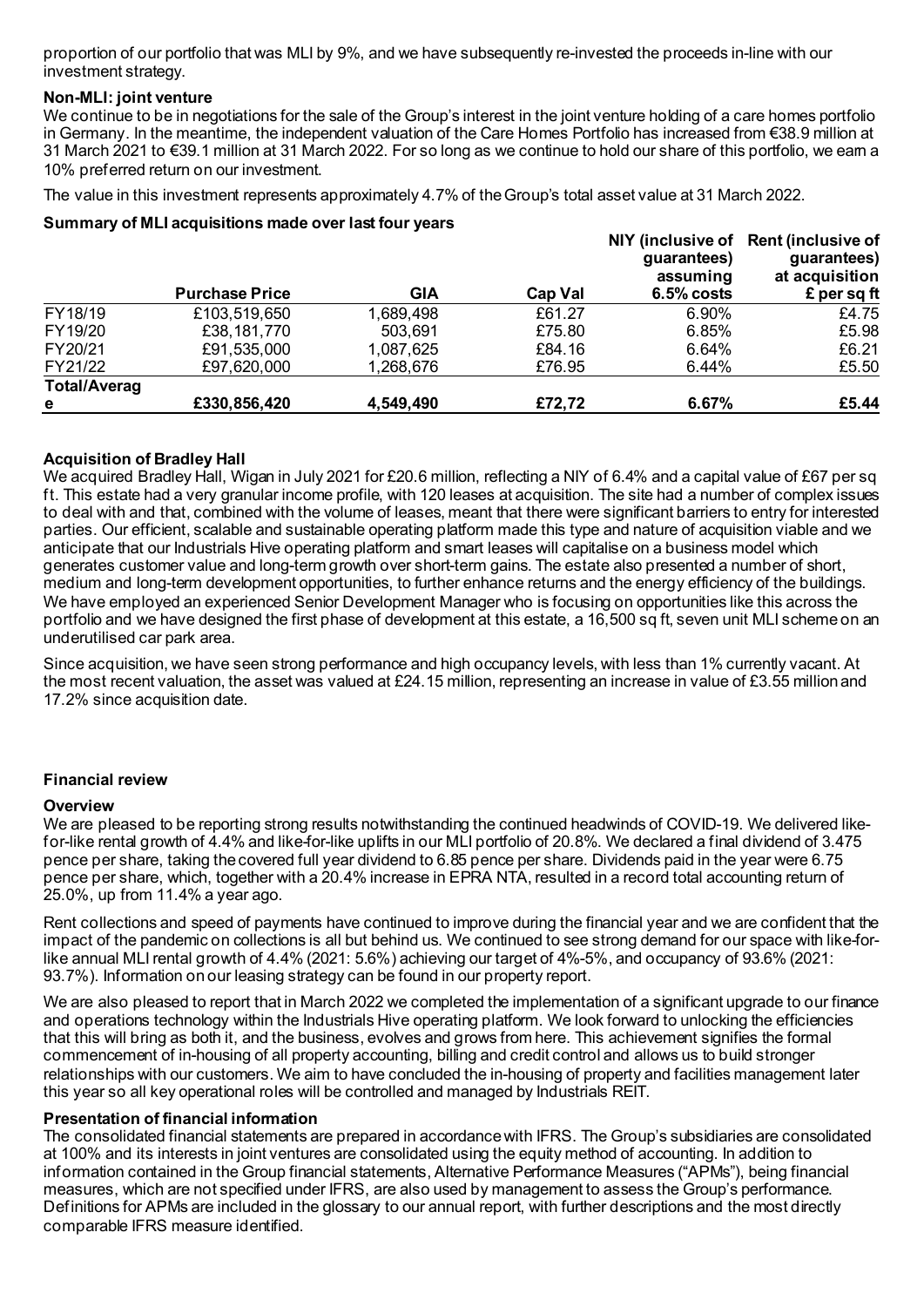Industrials REIT discloses APMs based on EPRA Best Practice Recommendations, in line with our peers in the real estate sector. These include earnings and NAV metrics which are referred to throughout this announcement.

Industrials REIT presents adjusted earnings per share as an APM to assess the Group's dividend distributions. The metric is based on EPRA earnings, adjusted for significant non-recurring items, such as the listing costs incurred in the current year.

|                                          | 2022              | 2021   |
|------------------------------------------|-------------------|--------|
| Statement of comprehensive income        |                   |        |
| Dividend per share                       | 6.85 <sub>p</sub> | 6.75p  |
| Diluted IFRS earnings per share          | 36.68p            | 18.57p |
| Adjusted earnings per share <sup>1</sup> | 6.88p             | 6.78p  |
| EPRA earnings per share <sup>2</sup>     | 6.30 <sub>p</sub> | 6.62p  |

See note 14 for reconciliation to IFRS earnings per share. Adjusted earnings per share was previously named "Diluted" adjusted EPRA earnings per share"

<sup>2</sup> Reduction in year due to one-off listing costs of £1.0 million (0.33 pence per share) relating to step-up to Premium Segment of London Stock Exchange.

|                                                    | 2022     | 2021    |
|----------------------------------------------------|----------|---------|
| <b>Statement of financial position</b>             |          |         |
| Portfolio valuation (incl. JV)                     | £685.8m  | £582.3m |
| Like-for-Like portfolio valuation increase in year | $+19.4%$ | +6.3%   |
| Diluted IFRS NAV per share                         | £1.78    | £1.48   |
| EPRA NTA per share $3$                             | £1.77    | £1.47   |
| Loan-to-value ratio                                | 25.6%    | 28.1%   |

<sup>3</sup> See note 15 for reconciliation to IFRS NAV per share (and for all future references in this report to IFRS/EPRA NTA).

## **FX rates in period**

Average foreign exchange rates in the year: £1.00:€1.1758; £1.00:CHF1.2552 (2021: £1.00:€1.1202; £1.00:CHF1.2057) Year-end foreign exchange rates: £1.00:€1.1816; £1.00:CHF1.2129 (2021: £1.00:€1.1738; £1.00:CHF1.2985)

## **Income statement**

Profit for the year doubled to £107.5 million (2021: £53.0 million), driven by MLI valuation uplifts of £89.5 million compared with £26.9 million in the prior year. The increase was primarily driven by yield compression as investors continue to rate the strength of the MLI market, but also included the impact of sustained rental growth across our MLI portfolio where we have seen annual like-for-like rental growth of 4.4% (2021: 5.6%). Diluted IFRS EPS was 36.68 pence (2021: 18.57 pence). After EPRA adjustments and specific adjustments associated with the finance and operating system implementation, and the one-off costs associated with transferring our listing to the Premium Segment of the Main Market of the LSE, adjusted earnings were 6.88 pence per share (2021: 6.78 pence). A reconciliation of IFRS profit to EPRA earnings and adjusted earnings for the year is shown in note 14 to the financial statements.

Net rental income for the year from continuing operations was £32.8 million (2021: £23.1 million) reflecting the impact of acquisitions in the current and prior year and the enlargement of our MLI portfolio. Our continued focus on rent collections resulted in a reduction in the bad debt expense to £1.3 million (2021: 2.0 million). We expect normalised bad debts to trend towards pre-pandemic levels of c. 2% as we progress through the remainder of 2022.

Management fee income was less than £0.1 million (2021: £0.7 million) and is expected to fall away completely in the coming year.

Operating expenses for the year, after adjusting for the one-off £1.0 million cost of transferring our listing to the Premium Segment of the Main Market of the LSE, were £12.4 million (2021: £9.7 million). The increase to prior year includes £1.8 million related to the staff remuneration costs. Half of this figure reflects a provision recognising future employer's national insurance, due on exercise on all previously vested share-based payments awards. The other half is linked directly to the increase in staff. The average number of employees during the year was 46 (2021: 33), with office-based staff numbers now split equally between our London and Stockport offices. The coming year will see the in-housing of all property and facility management functions, the costs of which will largely be recharged to customers as part of normal service charge procedures. This final phase of our resourcing plan will signify an important evolution in Industrials REIT with all major and customer facing operational roles fully in-sourced. The finance and operating ERP project expense associated with testing and training increased by £0.3 million to £0.7 million as we completed the final stages of the project prior to our formal go-live on 1 April 2022.

The EPRA cost ratio (including direct vacancy costs) was 40.9% for the year ended 31 March 2022 (2021: 41.6%). Operational gearing associated with managing MLI is inherently high and reflects the granular operational nature of our MLI business. Our Industrials Hive platform allows us to manage a high number of customers efficiently, while also delivering quality customer service and well-presented MLI units to lease. We are confident that our platform, together with the nature of our central cost base which has been positioned for scale, will allow us to add additional estates to our portfolio at a reduced EPRA cost ratio of approximately 20%. This is based on analysis of the direct and indirect costs required for managing additional estates and we expect to see a gradual reduction in the Group EPRA cost ratio as the portfolio grows.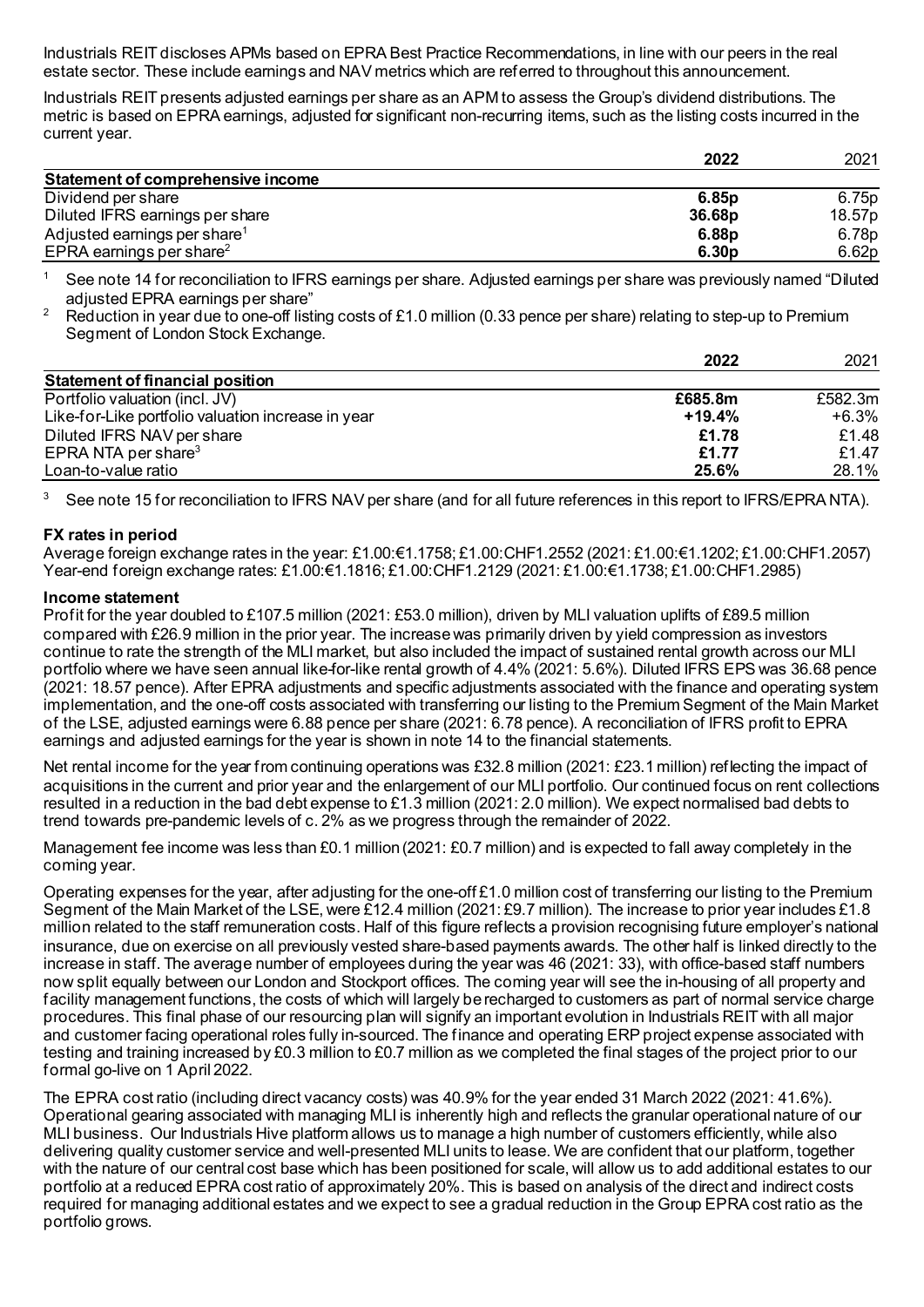Finance costs for the year were £3.9 million (2021: £4.5 million). The reduction of £0.6 million reflects the impact of the two refinancing events that were concluded in December 2020, most notably the seven-year £66.5 million fixed rate facility with ReAssure with an all-in rate of 1.66% compared to 3.2% on the previous facility. We are now seeing big changes in the interest rate environment and with the Bank of England increasing rates to 1.0% in May 2022, and further increases anticipated, the cost of debt is becoming more expensive. Industrials REIT has maintained its conservative policy of fixing or hedging against interest rate exposure in relation to at least 75% of its debt. Notwithstanding this, all future refinancing activities will inevitably be at higher all-in rates of interest and an increase in finance costs is to be expected.

## **Dividends**

The total dividend for the year was 6.85 pence per share, comprised of a final dividend of 3.475 pence per share for the six months ended 31 March 2022 and an interim dividend of 3.375 pence per share. The dividend is fully covered by adjusted earnings per share of 6.88 pence (2021: 6.78 pence) and can be taken as a cash payment or scrip share alternative. A further announcement informing shareholders of the salient dates and tax treatment of the dividend will be released in due course.

The dividend of 6.85 pence per share represents a dividend yield of 3.8% on the share price at 6 June 2022 of £1.80, and a yield of 3.9% on the EPRA NTA per share at 31 March 2022 of £1.77.

## **Net asset value**

The IFRS basic and diluted net asset value per share at 31 March 2022 was £1.79 and £1.78 respectively (2021: basic £1.49; diluted £1.48) (see note 15). The increase in the year was driven by like-for-like valuation increases of our MLI portfolio of £94.7 million, offset by £6.0 million acquisition costs of purchasing £97.6 million of new MLI in the year. At year end, Industrials REIT owned 104 MLI properties valued at £653.5 million.

The EPRA NTA per share at 31 March 2022 was £1.77 (2021: £1.47). A reconciliation of this against IFRS NAV is shown in note 15 to the accounts. The EPRA NTA excludes £3.5 million of intangible assets related to the development of our Industrials Hive operating platform, £1.9 million in relation to the fair value of derivative financial instruments and the deferred tax liability of £1.6 million in respect of the care homes joint venture.

## **Portfolio valuation**

As at 31 March 2022, the Group's investment properties were valued at £685.8 million (31 March 2021: £582.3 million). On a like-for-like basis, excluding the impact of additions and disposals in the year, the valuation of the portfolio since 31 March 2021 increased by 19.4%.

|                                    | Market<br>value | Portfolio |            |           | Annualised<br>contracted | Net initial<br>vield | Voids |
|------------------------------------|-----------------|-----------|------------|-----------|--------------------------|----------------------|-------|
| <b>Combined Portfolio</b>          | 31 March        | by market |            |           | gross rental             | (Weighted            | by    |
| (including share of joint)         | 2022            | value     | Properties | Area      | income                   | average)             | area  |
| ventures)                          | (£'000)         | (%)       | (number)   | (sq ft)   | (E'000)                  | (%)                  | (%)   |
| UK multi-let industrial            | 647,460         | 94.4      | 103        | 7,120,135 | 37,530                   | 5.5                  | 6.4   |
| UK multi-let industrial – Held for |                 |           |            |           |                          |                      |       |
| sale                               | 6,015           | 0.9       |            | 30,176    | 718                      | 11.2                 |       |
| Total - wholly owned               | 653,475         | 95.3      | 104        | 7,150,311 | 38,248                   | 5.5                  | 6.4   |
| Share of joint ventures            | 32,285          | 4.7       |            | 208,066   | 2,477                    | 7.2                  |       |
| <b>Market value total</b>          | 685,760         | 100       | 108        | 7,358,377 | 40,725                   | 5.6                  | 6.2   |

## **United Kingdom MLI portfolio**

We acquired a further 18 assets during the year for a total consideration of £97.6 million and at year end, the MLI portfolio, comprising 104 industrial estates and approximately 7.3 million square feet of lettable space, was independently valued at £653.5 million. On a like-for-like basis, the valuation of the portfolio increased by £94.7 million, or 20.8%, on the valuation at 31 March 2021. We calculate that yield compression is driving approximately 80% of this change, with the residual 20% being due to the capitalisation of continued rental growth achieved in the portfolio. Like-for-like rental growth was 4.4% (2021: 5.6%) following another strong year of leasing transactions and associated average uplifts in passing rent.

## **Joint venture**

The Care Homes portfolio in Germany, comprising four care homes, was independently valued at €39.1 million, an increase of €0.3m compared with the 31 March 2021 valuation.

## **Debt**

Total borrowings at 31 March 2022 were £196.2 million with an LTV ratio of 25.6% compared with 28.1% at 31 March 2021. The reduction in LTV was driven by the valuation gains recorded in the year together with the effects of disposals in the year, offset by a reduction in unrestricted cash held at year end. In the current economic climate, the Group is likely to target a level of borrowings at around 30% of its gross asset value rather than 40%.

|                                     | 31 March | 31 March |
|-------------------------------------|----------|----------|
| <b>Group debt metrics</b>           | 2022     | 2021     |
| (including share of joint ventures) | £m       | £m       |
| Nominal value of debt               | (196.2)  | (214.5)  |
| Unrestricted cash                   | 20.7     | 50.7     |
| Net debt                            | (175.5)  | (163.8)  |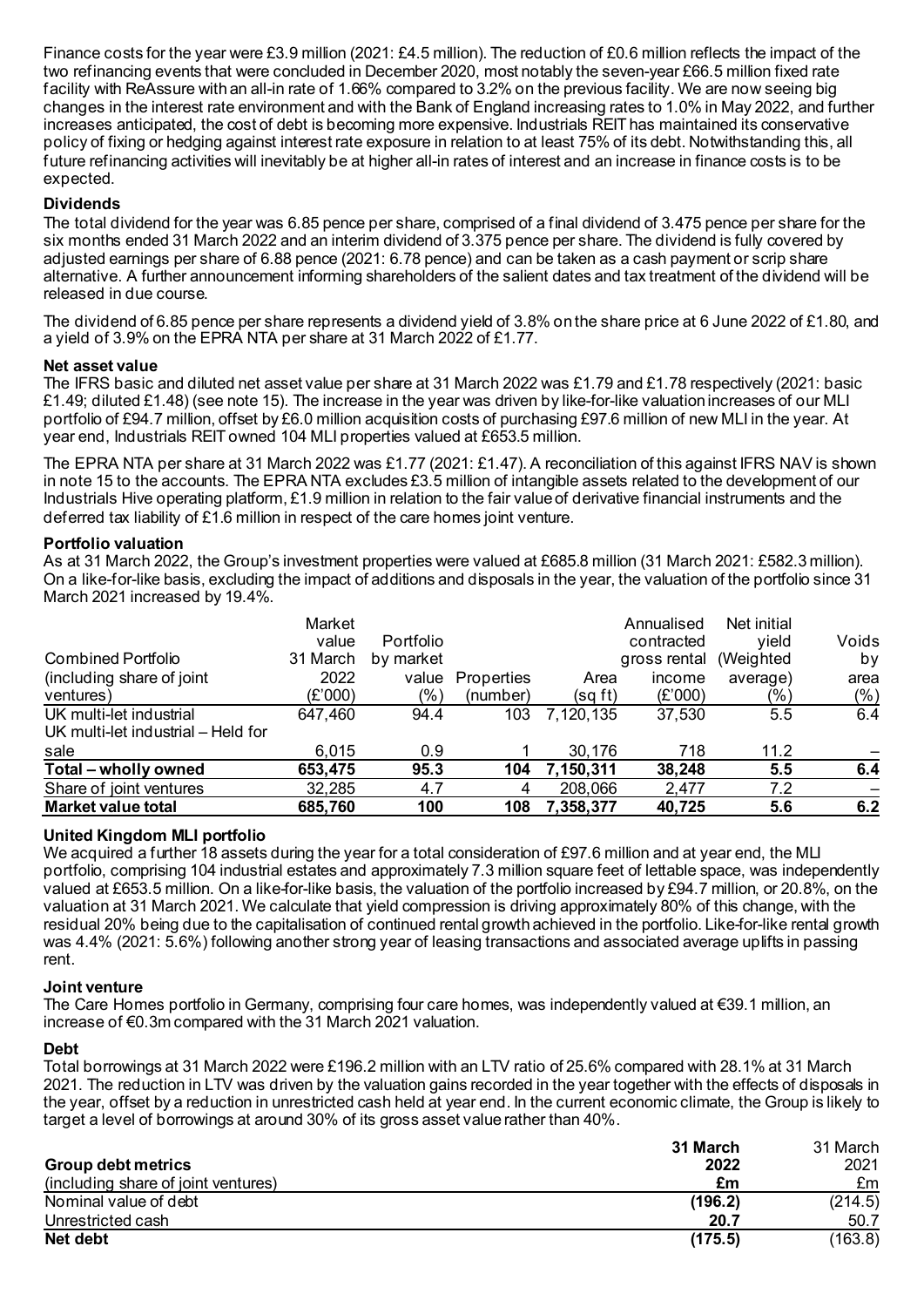| Market value of investment property    | 685.8 | 582.3            |
|----------------------------------------|-------|------------------|
| LTV(% )                                | 25.6  | 28.1             |
| Weighted average debt maturity (years) | 4.0   | 3.9 <sup>°</sup> |
| Weighted average interest rate (%)     | 2.16  | 1.93             |
| Loan facilities hedged / fixed (%)     |       | 76               |

At the start of the year, Industrials REIT held approximately £50 million of unrestricted cash, the majority of which was earmarked for deployment in acquiring MLI property. We acquired £36.5 million of MLI in the first half of the year, while also banking proceeds of approximately £42 million from the sale of our Guernsey office asset and Hermann retail centre in Berlin. These sale proceeds allowed us to continue purchasing MLI without drawing on the NatWest debt refinancing which completed in September 2021. The NatWest tranche of £29.0 million, subsequently drawn in January 2022 resulted in an all-in interest rate of 2.66% across the whole facility at year end. The facility matures in November 2025. At the end of the financial year, Industrials REIT held £20.7 million of unrestricted cash.

Subsequent to year end, on 13 May 2022, we completed two further loans with NatWest as follows:

- A new £27 million tranche was concluded at a margin of 175 bps and loan maturity in November 2025. An interest rate swap coterminous with loan expiry was purchased in relation to this loan at a rate of 2.206%.
- The revolving credit facility ("RCF") provided by Investec Bank was not used in the year and expired in May 2022. The facility was replaced with a new NatWest £25 million RCF on 13 May 2022, with expiry in November 2025. The NatWest RCF has a commitment fee of 1.13% and a margin of 2.25%.

When considered in isolation, our MLI portfolio has a weighted average debt maturity of 4.2 years, with the next maturity occurring in February 2025. We will continue to proactively manage our debt maturity profile as well as reviewing and diversifying our lender base as we grow the UK MLI portfolio. Our MLI all-in contracted weighted average cost of debt was 2.19% at 31 March 2022, compared with 1.97% at the previous year end. This reflects the increase in interest costs on our floating interest rate debt and is expected to move further out as we progress through the financial year ending 31 March 2023.

As part of our debt finance strategy, we actively discuss our ESG programme with our lenders and keep under review the opportunity to incorporate green frameworks into our facility agreements.

Industrials REIT has been in full compliance with its lending covenants throughout the year.

### **Cash flow**

Industrials REIT acquired £102.7 million of assets in the year inclusive of acquisition costs and received net sales proceeds of £46 million from the disposal of the final three wholly owned non-MLI assets. The balance required to complete these acquisitions came from opening unrestricted cash balances of £50 million and debt drawn in the year of £29 million.

At year end Industrials REIT held unrestricted cash balances of £20.7 million and on 13 May 2022 concluded the drawdown of a further £27 million tranche of debt. It remains our strategy to deploy cash as swiftly as possible on new MLI assets, while also maintaining our disciplined underwriting criteria on acquisitions.

## **Conclusion**

We have reported another set of strong financial results for the year ended 31 March 2022, demonstrated by a record total accounting return of 25.0%. We have also largely completed our repositioning into a fully focused MLI operating business. Demand for our space remains strong and further evolution of Industrials Hive will allow us to capitalise on efficiencies and initiatives.

We are seeking to deliver similar levels of MLI rental growth in the coming year assuming the supply/demand fundamentals remain favourable. These sustained fundamentals are due to supply constraints with build costs not justified by current MLI rent levels, and high demand from the increasingly diverse customer base who are competing to occupy our flexible space. However, the UK economy is experiencing inflationary pressures and increasing interest rates look set to continue for some time which will impact consumers and businesses. We remain confident that the structural switch of occupiers to MLI as a result of e-commerce trends is likely to be a strong counterbalance to these headwinds as the universe of occupiers expands. We remain confident that our existing MLI portfolio will continue to perform well and still deliver on our targeted total accounting return hurdle of at least 10% for the coming year.

We commence the new financial year with enthusiasm as we aim to build on our achievements in transitioning into an MLI operating business. We are particularly focused on capitalising on our operating platform and look forward to our next four-year goal of doubling our MLI portfolio such that we can benefit from scaling our operation, reducing our cost ratio, and growing our dividend for investors.

## **James Beaumont**

Chief Financial Officer

9 June 2022

## **Responsibility statement**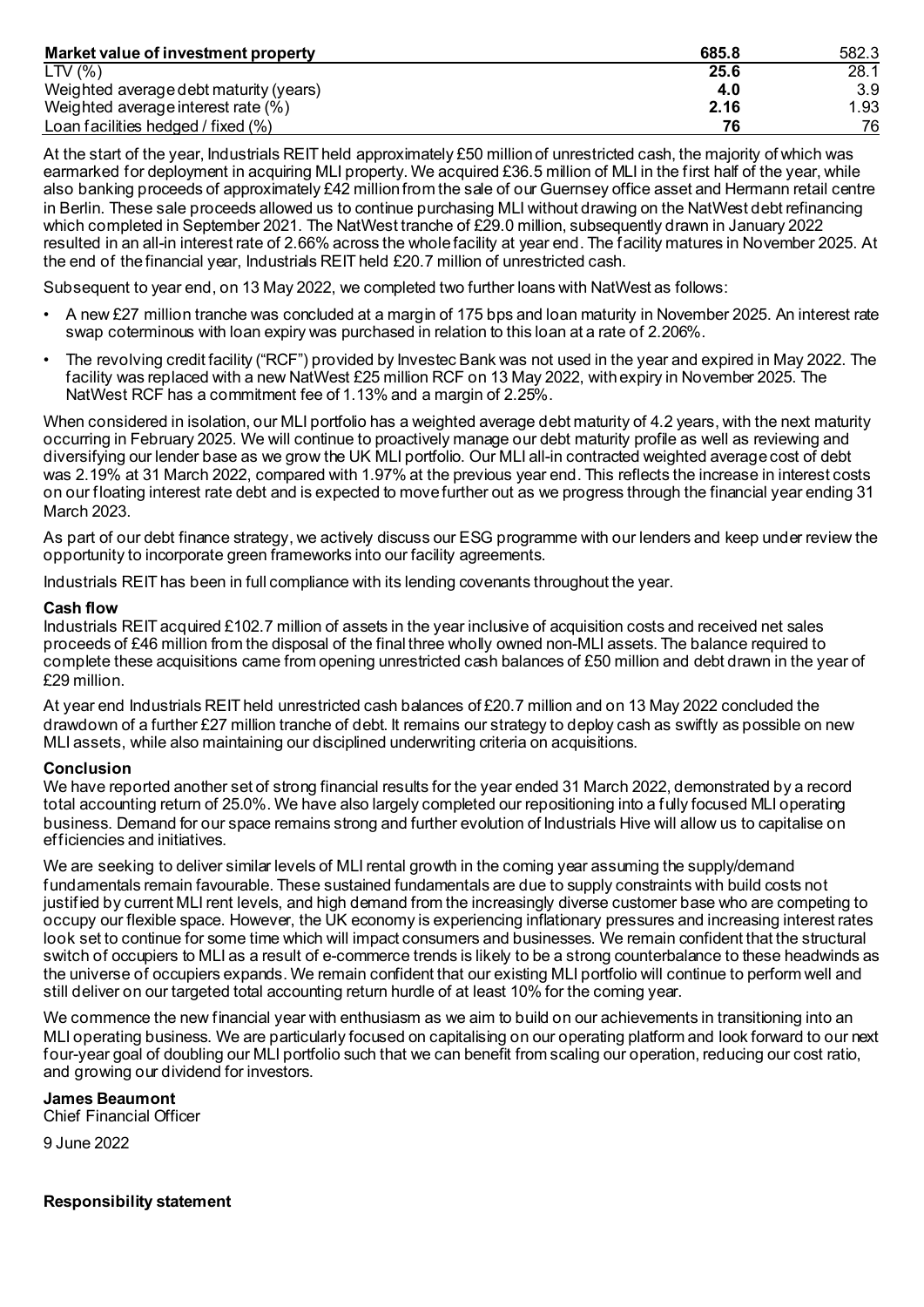To the best of the Directors' knowledge, the financial statements, prepared in accordance with IFRS; give a true and fair view of the assets, liabilities, financial position and profit or loss of the Company and the undertakings included in the consolidation taken as a whole.

The Annual Report and Accounts includes a fair review of the development and performance of the business and the position of the Group and Company, together with a description of the principal risks and uncertainties that the Group faces.

The Directors consider that the annual report and accounts, taken as a whole, is fair, balanced and understandable, and provides the information necessary for shareholders to access the Company's position, performance, business model, and strategy.

## **Approval of annual financial statements**

The consolidated annual financial statements of Industrials REIT Limited were approved by the Board of Directors on 9 June 2022 and are signed on their behalf by:

### **Paul Arenson**

Chief Executive Officer

#### **James Beaumont**

Chief Financial Officer

## **Consolidated statement of comprehensive income**

For the year ended 31 March 2022

|                                                                |      | 31 March      | 31 March      |
|----------------------------------------------------------------|------|---------------|---------------|
|                                                                | Note | 2022<br>£'000 | 2021<br>£'000 |
| <b>Continued operations</b>                                    |      |               |               |
| Revenue                                                        |      | 44,186        | 32,018        |
| <b>Expected credit losses</b>                                  |      | (1, 328)      | (2,042)       |
| Property expenses                                              |      | (10, 071)     | (6,916)       |
| Net rental income                                              | 6    | 32,787        | 23,060        |
| Management fee income                                          |      | 44            | 747           |
| Operating costs                                                | 7    | (13, 441)     | (9, 729)      |
| <b>Net operating income</b>                                    |      | 19,390        | 14,078        |
| Fair value gain on investment properties                       |      | 89,509        | 26,891        |
| Loss on disposal of property                                   |      | (85)          | (9)           |
| Income from joint ventures                                     | 18   | 1,707         | 61            |
| Net foreign exchange gain/(loss)                               |      | 17            | (65)          |
| <b>Profit from operations</b>                                  |      | 110,538       | 40,956        |
| Net gain from fair value of derivative financial instruments   |      | 1,948         | 1,815         |
| Interest income                                                |      | 129           | 48            |
| Finance costs                                                  | 9    | (3,899)       | (4, 510)      |
| Profit for the year before taxation                            |      | 108,716       | 38,309        |
| Tax credit                                                     | 10   | 13            | 42            |
| Profit for the year from continuing operations                 |      | 108,729       | 38,351        |
| <b>Discontinued operations</b>                                 |      |               |               |
| (Loss)/gain for the year from discontinued operations          | 19   | (1, 265)      | 14,664        |
| <b>Profit for the year</b>                                     |      | 107,464       | 53,015        |
| Profit attributable to:                                        |      |               |               |
| <b>Equity holders</b>                                          |      | 107,464       | 53,045        |
| Non-controlling interest derived from continuing operations    |      |               | (30)          |
| Other comprehensive income                                     |      |               |               |
| Items that may be reclassified subsequently to profit or loss: |      |               |               |
| Foreign currency translation reserve                           |      | (2, 148)      | (3,663)       |
| Total comprehensive income for the year                        |      | 105,316       | 49,352        |
|                                                                |      |               |               |
| Total comprehensive income attributable to:                    |      |               |               |
| <b>Equity holders</b>                                          |      | 105,316       | 49,382        |
| Non-controlling interest                                       |      |               | (30)          |
|                                                                |      |               |               |
| <b>Earnings per share</b>                                      |      | Pence         | Pence         |
| From continuing operations:<br><b>EPS</b>                      | 14   | 37.27         | 13.54         |
| <b>Diluted EPS</b>                                             | 14   | 37.12         | 13.43         |
|                                                                |      |               |               |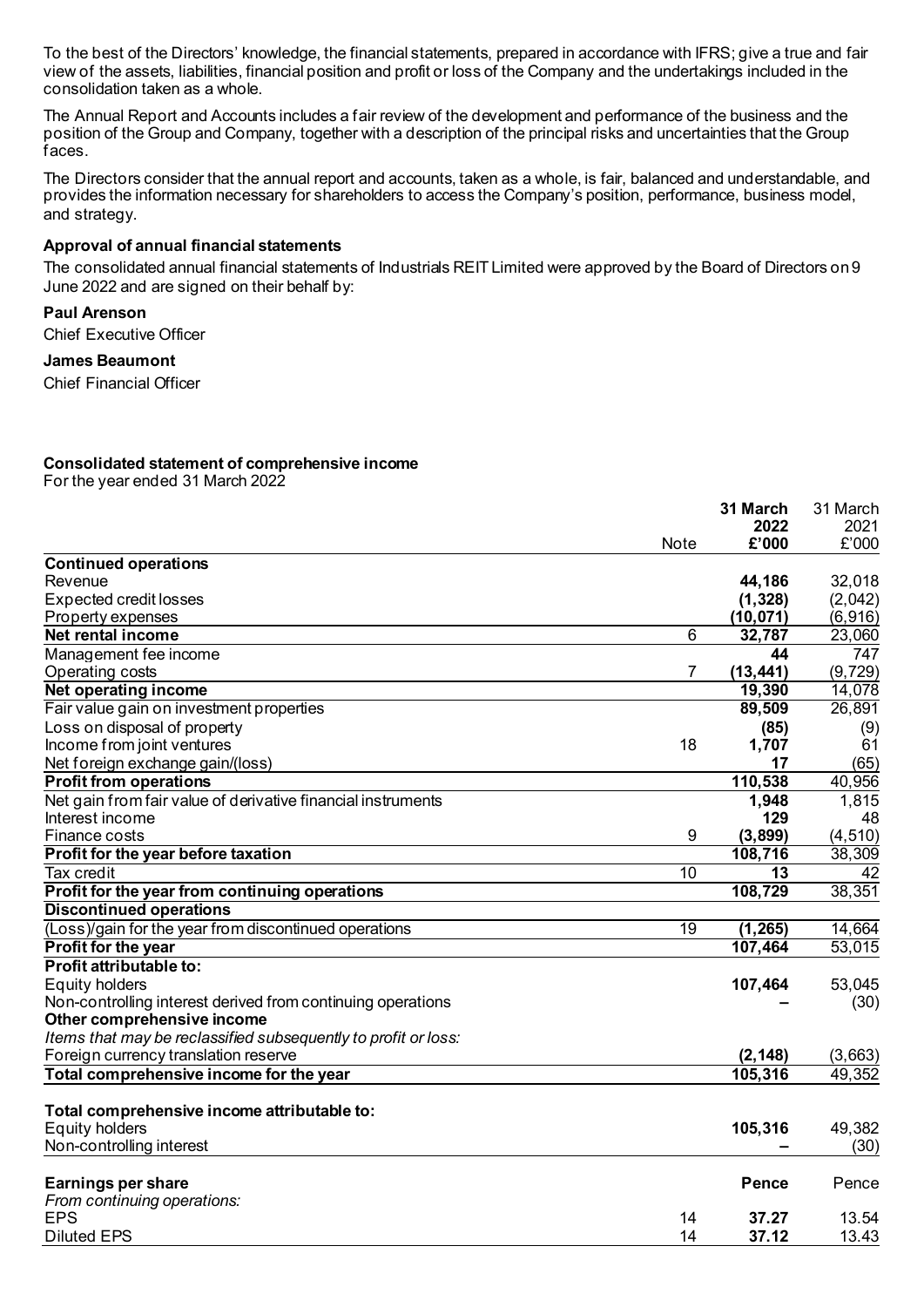| From continuing and discontinued operations: |    |       |       |
|----------------------------------------------|----|-------|-------|
| EPS                                          | 14 | 36.83 | 18.71 |
| <b>Diluted EPS</b>                           |    | 36.68 | 18.57 |

The comparatives have been restated to reflect the change in classification of current year discontinued operations to enable an effective like-for-like comparison.

### **Consolidated statement of financial position**

For the year ended 31 March 2022

|                                                                         |             | 31 March      |           |
|-------------------------------------------------------------------------|-------------|---------------|-----------|
|                                                                         |             | 2022<br>£'000 | 2021      |
| <b>ASSETS</b>                                                           | <b>Note</b> |               | £'000     |
| <b>Non-current assets</b>                                               |             |               |           |
| Investment properties                                                   | 16          | 645,082       | 511,220   |
| Investment in joint ventures                                            | 18          |               | 143       |
| Investment in joint venture bond                                        | 18          |               | 14,119    |
| Intangible assets                                                       |             | 3,542         | 1,784     |
| Derivative financial instruments                                        | 24          | 1,864         | 138       |
| Other debtors                                                           | 20          | 6,543         | 8,670     |
| Right-of-use asset                                                      |             | 35            | 314       |
| <b>Total non-current assets</b>                                         |             | 657,066       | 536,388   |
| <b>Current assets</b>                                                   |             |               |           |
| Cash and cash equivalents                                               | 21          | 31,526        | 53,781    |
| Trade and other receivables                                             | 20          | 12,159        | 8,723     |
| Investment in joint ventures                                            | 18          | 385           |           |
| Investment in joint venture bond                                        | 18          | 14,883        |           |
| Other investments                                                       |             |               | 1,000     |
| Derivative financial instruments                                        | 24          |               | 2,024     |
| Assets classified as held for sale                                      | 19          | 6,015         | 39,208    |
| <b>Total current assets</b>                                             |             | 64,968        | 104,736   |
| <b>Total assets</b>                                                     |             | 722,034       | 641,124   |
|                                                                         |             |               |           |
| <b>LIABILITIES</b>                                                      |             |               |           |
| <b>Current liabilities</b>                                              |             |               |           |
| <b>Bank loans</b>                                                       | 23          |               | 4,489     |
| Taxes payable                                                           |             | 1,844         | 1,706     |
| Accounts payable and accruals                                           | 22          | 19,549        | 16,516    |
| Provisions                                                              |             | 947           |           |
| Lease liability                                                         |             | 28            | 316       |
| Liabilities directly associated with assets classified as held for sale | 19          |               | 15,166    |
| <b>Total current liabilities</b>                                        |             | 22,368        | 38,193    |
| <b>Non-current liabilities</b>                                          |             |               |           |
| <b>Bank loans</b>                                                       | 23          | 177,823       | 176,655   |
| Derivative financial instruments                                        | 24          |               | 430       |
| Lease liability                                                         |             |               | 26        |
| <b>Total non-current liabilities</b>                                    |             | 177,830       | 177,111   |
| <b>Total liabilities</b>                                                |             | 200,198       | 215,304   |
| <b>Net assets</b>                                                       |             | 521,836       | 425,820   |
|                                                                         |             |               |           |
| <b>EQUITY</b>                                                           |             |               |           |
| <b>Capital and reserves</b>                                             |             |               |           |
| Share capital and share premium                                         | 12          | 322,765       | 322,776   |
| Equity reserve                                                          |             | 189           | (10, 058) |
| Retained earnings                                                       |             | 179,575       | 91,647    |
| Foreign currency translation reserve                                    |             | 19,307        | 21,455    |
| <b>Total equity</b>                                                     |             | 521,836       | 425,820   |
|                                                                         |             |               |           |
|                                                                         |             | £             | £         |
| Net asset value per share                                               | 15          | 1.79          | 1.49      |
| Diluted net asset value per share                                       | 15          | 1.78          | 1.48      |

The consolidated financial statements were approved by the Board of Directors on 9 June 2022 and signed on its behalf by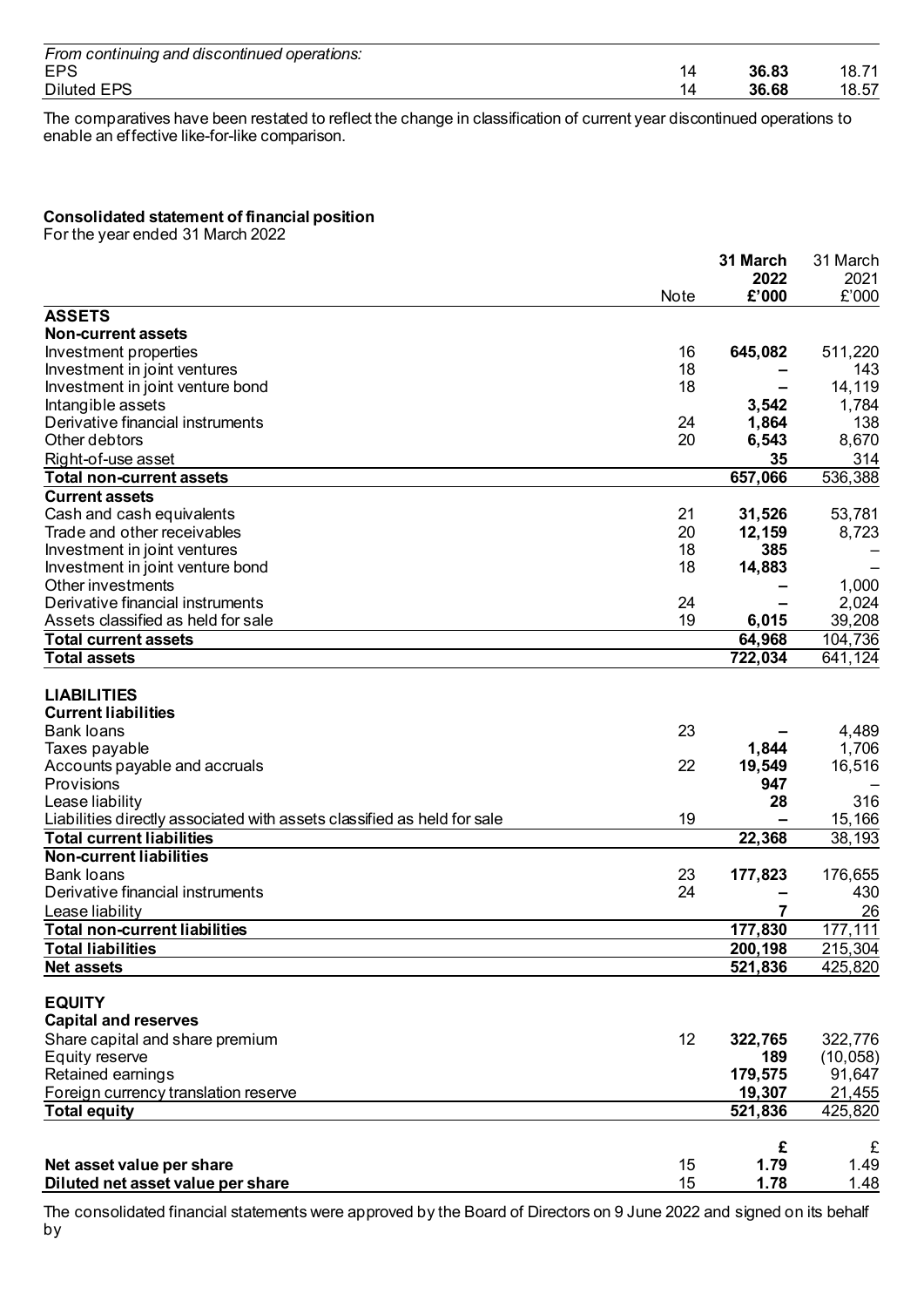## **Consolidated statement of changes in equity**

For the year ended 31 March 2022

|                                 |      | <b>Share</b>     |                  |           |                  | Foreign Attributabl                         | Non-                         |                 |
|---------------------------------|------|------------------|------------------|-----------|------------------|---------------------------------------------|------------------------------|-----------------|
|                                 |      | capital          |                  |           |                  | currency e to equity                        |                              |                 |
|                                 |      | and share        | <b>Equity</b>    | earnings  |                  | Retained translation shareholde controlling | interest                     | <b>Total</b>    |
|                                 | Note | premium<br>£'000 | reserve<br>£'000 | £'000     | reserve<br>£'000 | rs<br>£'000                                 | £'000                        | equity<br>£'000 |
| <b>Balance at 1 April 2021</b>  |      | 322,776          | (10, 058)        | 91,647    | 21,455           | 425,820                                     | -                            | 425,820         |
| Profit for the year             |      |                  |                  | 107,464   |                  | 107,464                                     |                              | 107,464         |
| Foreign currency exchange       |      |                  |                  |           |                  |                                             |                              |                 |
| gain                            | 19   |                  |                  |           | (2, 291)         | (2, 291)                                    |                              | (2, 291)        |
| Other comprehensive income      |      |                  |                  |           |                  |                                             |                              |                 |
| for the year                    |      |                  |                  |           | 143              | 143                                         |                              | 143             |
| <b>Total comprehensive</b>      |      |                  |                  |           |                  |                                             |                              |                 |
| income for the year             |      |                  |                  | 107,464   | (2, 148)         | 105,316                                     |                              | 105,316         |
|                                 |      |                  |                  |           |                  |                                             |                              |                 |
| Equity-settled share-based      |      |                  |                  |           |                  |                                             |                              |                 |
| payments                        | 13   | (11)             | 3,876            |           |                  | 3,865                                       |                              | 3,865           |
| Ordinary dividends              | 11   |                  | 6,371            | (19, 536) |                  | (13, 165)                                   |                              | (13, 165)       |
| <b>Total contributions and</b>  |      |                  |                  |           |                  |                                             |                              |                 |
| distribution recognised         |      |                  |                  |           |                  |                                             |                              |                 |
| directly in equity              |      | (11)             | 10,247           | (19, 536) |                  | (9, 300)                                    |                              | (9, 300)        |
|                                 |      |                  |                  |           |                  |                                             |                              |                 |
| <b>Balance at 31 March 2022</b> |      | 322,765          | 189              | 179,575   | 19,307           | 521,836                                     | $\qquad \qquad \blacksquare$ | 521,836         |
| <b>Balance at 1 April 2020</b>  |      | 322,993          | (14, 360)        | 57,490    | 25,118           | 391,241                                     | 95                           | 391,336         |
| Profit for the year             |      |                  |                  | 53,045    |                  | 53,045                                      | (95)                         | 52,950          |
| Other comprehensive income      |      |                  |                  |           |                  |                                             |                              |                 |
| for the year                    |      |                  |                  |           | (3,663)          | (3,663)                                     |                              | (3,663)         |
| <b>Total comprehensive</b>      |      |                  |                  |           |                  |                                             |                              |                 |
| income for the year             |      |                  |                  | 53,045    | (3,663)          | 49,382                                      | (95)                         | 49,287          |
|                                 |      |                  |                  |           |                  |                                             |                              |                 |
| Equity-settled share-based      |      |                  |                  |           |                  |                                             |                              |                 |
| payments                        | 13   | (217)            | 1,219            | 213       |                  | 1,215                                       |                              | 1,215           |
| Repurchase of own shares        |      |                  | (4, 110)         |           |                  | (4, 110)                                    |                              | (4, 110)        |
| Ordinary dividends              | 11   |                  | 7,193            | (19, 101) |                  | (11,908)                                    |                              | (11,908)        |
| <b>Total contributions and</b>  |      |                  |                  |           |                  |                                             |                              |                 |
| distribution recognised         |      |                  |                  |           |                  |                                             |                              |                 |
| directly in equity              |      | (217)            | 4,302            | (18, 888) |                  | (14, 803)                                   |                              | (14, 803)       |
|                                 |      |                  |                  |           |                  |                                             |                              |                 |
| <b>Balance at 31 March 2021</b> |      | 322,776          | (10, 058)        | 91,647    | 21,455           | 425,820                                     | $\overline{\phantom{0}}$     | 425,820         |

## **Consolidated statement of cash flows**

For the year ended 31 March 2022

|                                                     |      |           | <b>31 March 2022</b> 31 March 2021 |
|-----------------------------------------------------|------|-----------|------------------------------------|
|                                                     | Note | £'000     | £'000                              |
| <b>Operating activities</b>                         |      |           |                                    |
| Profit from operations from continuing operations   |      | 110,538   | 40,955                             |
| Profit from operations from discontinued operations | 19   | (968)     | 17,808                             |
|                                                     |      | 109,570   | 58,763                             |
| Depreciation                                        |      | 294       | 274                                |
| Increase in fair value of investment property       | 16   | (87, 022) | (35, 109)                          |
| Loss/(gain) on disposal of property                 |      | 763       | (495)                              |
| Income from joint ventures                          | 18   | (1,707)   | (61)                               |
| Loss on disposal of joint venture                   |      |           |                                    |
| Management fee expenses                             |      |           | (1)                                |
| Share-based payments                                |      | 1,126     | 937                                |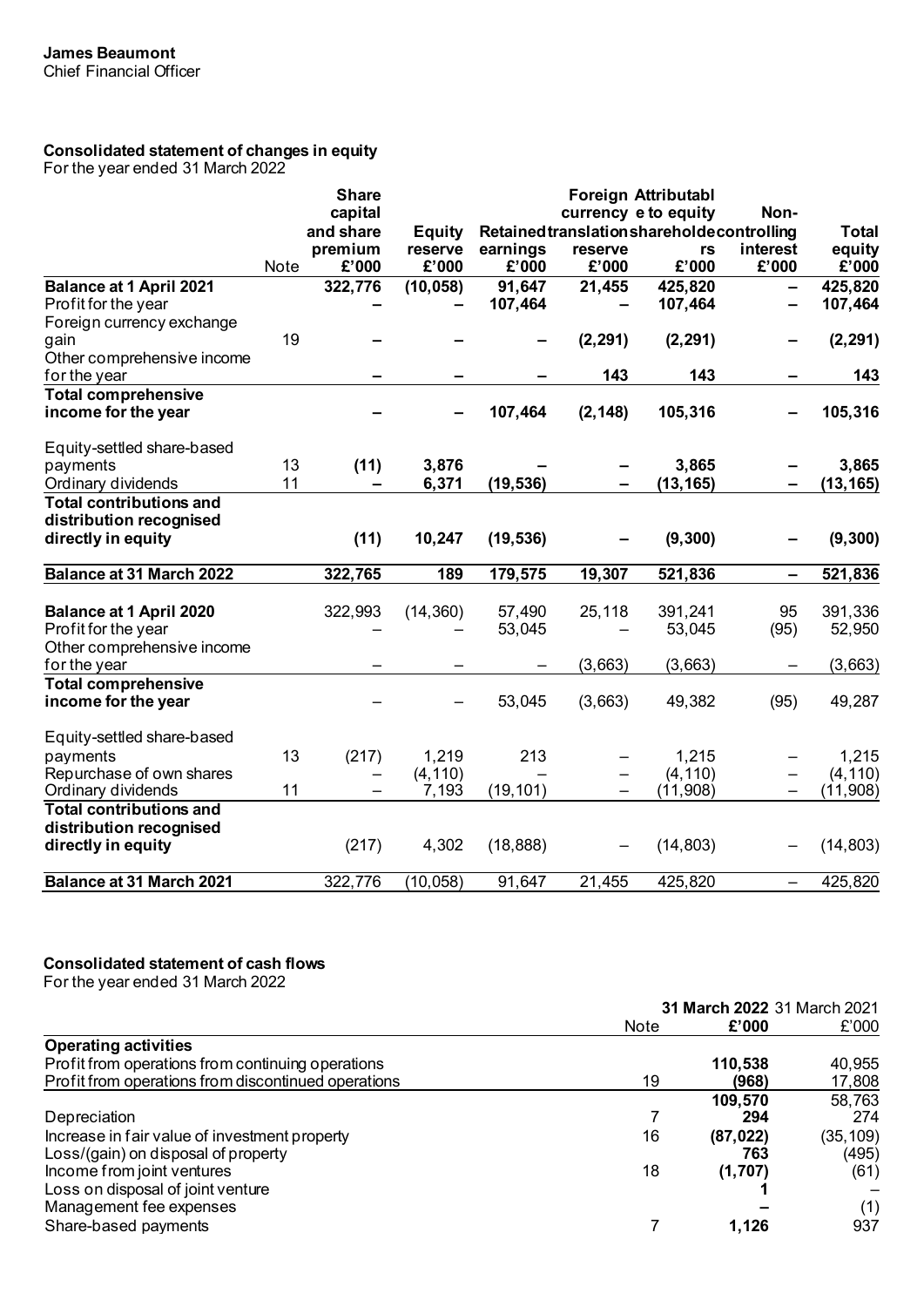| Foreign currency exchange gain previously recognised in other     |    |            |                    |
|-------------------------------------------------------------------|----|------------|--------------------|
| comprehensive income                                              | 25 | (2, 291)   |                    |
| Loss/(profit) on disposal of subsidiaries                         | 25 | 2,375      | (468)              |
| Exchange rate (gain)/loss                                         |    | (176)      | 44                 |
| Increase in trade and other receivables                           |    | (800)      | (274)              |
| Increase/(decrease) in trade and other payables                   |    | 4,371      | (3, 327)           |
| Cash generated by operations                                      |    | 26,504     | 20,283             |
| Interest paid                                                     |    | (3, 647)   | (4, 749)           |
| Interest received                                                 |    | 729        | 1,707              |
| Net tax paid                                                      |    | 732        | (96)               |
| Net cash from operating activities                                |    | 24,318     | 17,145             |
| Contributed by: Continuing operations                             |    | 22,475     | 6,842              |
| Discontinued operations                                           |    | 1,843      | 10,303             |
| <b>Investing activities</b>                                       |    |            |                    |
| Purchase of investment property                                   | 16 | (102, 705) | (96, 363)          |
| Capital expenditure - property                                    | 16 | (3,898)    | (1,617)            |
| Capital expenditure - ERP                                         |    | (2,004)    | (1, 377)           |
| Proceeds on disposal of investment property, net of selling costs |    | 35,894     | 52,849             |
| Tax paid on disposal of property                                  |    | (1, 186)   | (9, 174)           |
| Receipt of Ioans advanced under the Share Purchase Plan           |    |            | 6,643              |
| Other investment - Cash and short-maturity bonds on call          |    | 1,000      | (1,000)            |
| Repayment of third-party loans                                    | 25 | (1)        | 4,543              |
| Disposal of subsidiary                                            | 25 | 25,223     | 7,738              |
| Net cash disposed of in subsidiary                                | 25 | (434)      | (348)              |
| Net cash used in investing activities                             |    | (48, 111)  | (38, 106)          |
| Contributed by: Continuing operations                             |    | (107, 607) | (93, 612)          |
| Discontinued operations                                           |    | 59,496     | 55,506             |
| <b>Financing activities</b>                                       |    |            |                    |
| New bank loans raised                                             | 23 | 29,121     | 89,558             |
| Repayment of borrowings                                           | 23 | (18, 714)  | (77, 926)          |
| Amortisation of loans                                             | 23 | (33)       | (123)              |
| Dividends paid                                                    |    | (10, 011)  | (10, 665)          |
| Withholding tax on dividends paid                                 |    | (2, 320)   | (1,305)            |
| Lease payments                                                    |    | (331)      | (281)              |
| Repurchase of shares                                              |    |            | (4, 110)           |
| SWAP break fee                                                    |    |            | (1,895)            |
| Proceeds from issues of share options                             |    | 2,738      | 106                |
| Financing fees paid                                               |    | (891)      | (2,072)            |
| Net cash used in financing activities                             |    | (441)      | (8, 713)           |
|                                                                   |    |            |                    |
| Contributed by: Continuing operations                             |    | 13,906     | $7,\overline{958}$ |
| Discontinued operations                                           |    | (14, 347)  | (16, 671)          |
| Net decrease in cash and cash equivalents                         |    | (24, 234)  | (29, 673)          |
| Effect of foreign exchange losses                                 |    | (1,778)    | (1, 933)           |
| Cash and cash equivalents at beginning of the period              |    | 53,982     | 85,588             |
| Cash and cash equivalents at end of the period                    |    | 31,526     | 53,982             |
| Contributed by: Continuing operations                             |    | 29,813     | 32,372             |

Funds totalling £11.2 million were restricted at 31 March 2022 (2021: £4.4 million), see note 21.

The comparatives have been restated to reflect the change in classification of current year discontinued operations to enable an effective like-for-like comparison.

## **Notes to the consolidated financial statements**

## **1 General Information**

Industrials REIT Limited (the 'Company' and together with its subsidiaries the 'Group') is registered in Guernsey (Registration number 64865). The registered address of the Company is Kingsway House, Havilland Street, St Peter Port, GY1 2QE, Guernsey. With effect from 1 May 2018, the Company converted to a UK real estate investment trust ('REIT').

## **2 Basis of preparation**

The consolidated financial statements have been prepared in accordance with International Financial Reporting Standards ('IFRS's) as issued by the IASB, the Disclosure and Transparency Rules of the UK's FCA and applicable Guernsey law. The consolidated financial statements have been prepared on the historical cost basis, except for the revaluation of investment properties and financial instruments that are measured at fair values at the end of each reporting period, as explained in the accounting policies below. Historical cost is generally based on the fair value of the consideration given in exchange for goods and services. The principal accounting policies, which are consistent with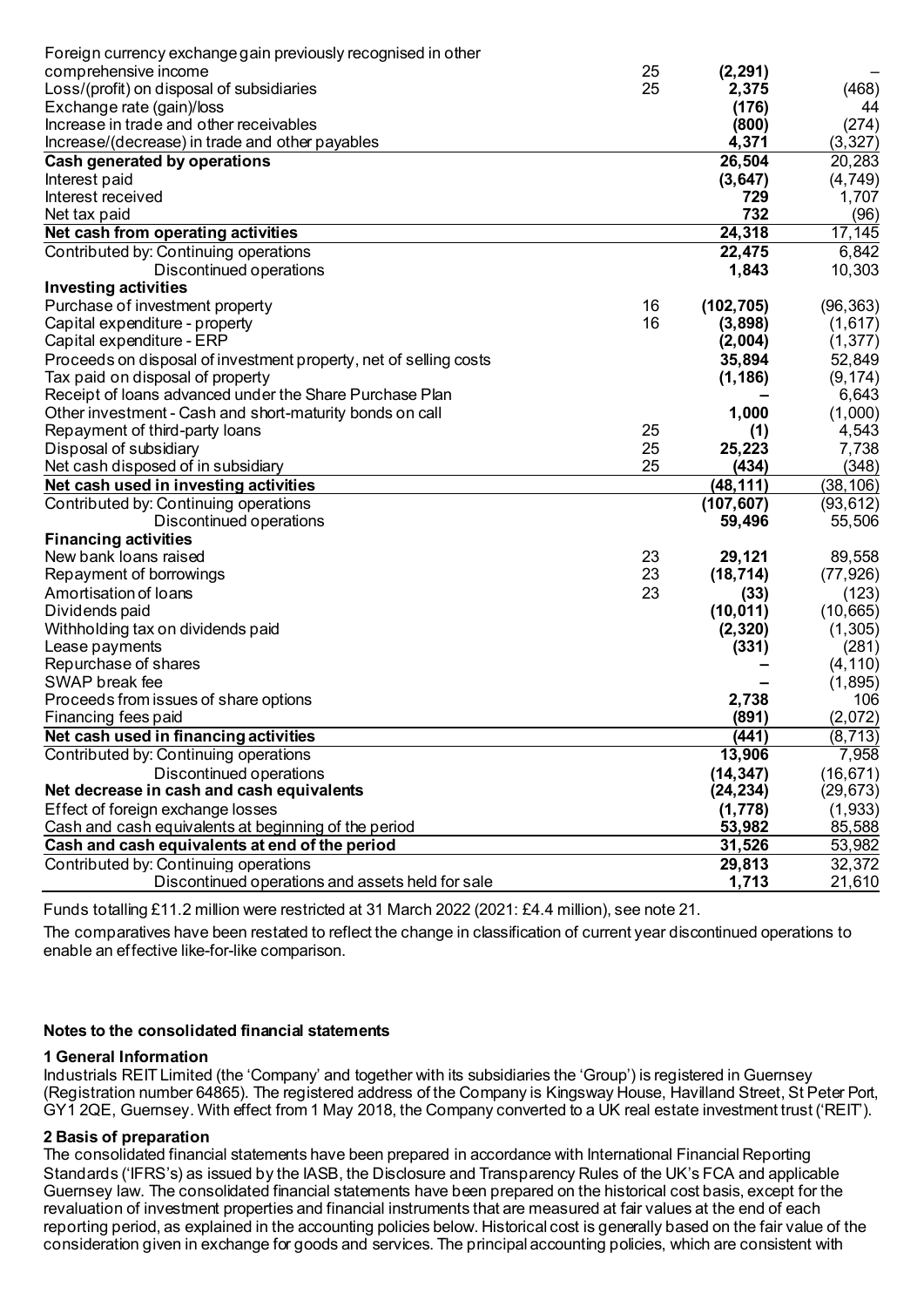those applied in the previous annual financial statements, except for the adoption of new and revised standards (described below), are set out below. The consolidated financial statements are presented in GBP (Pounds Sterling).

The financial information set out in these preliminary summarised audited financial statements does not constitute the Group's statutory accounts for the years ended 2022 and 2021 but is derived from those accounts. The auditors have reported on those accounts and provided an unqualified opinion, including key audit matters within their audit report. It did not draw attention to any matters by way of emphasis without qualifying their report and did not contain statements under The Companies (Guernsey) Law, 2008. A copy is available upon written request from the Company's registered office. The auditors' reports do not necessarily report on all of the information contained in these financial results. Shareholders are therefore advised that in order to obtain a full understanding of the nature of the auditors' engagement they should obtain a copy of the auditors' reports together with the accompanying financial information from the issuer's registered office.

## **Going concern**

At the date of signing these consolidated financial statements, the Group has positive operating cash flows and positive net assets. Management have carefully considered the impact of the significant risks and uncertainties within the context of the Group's viability and prospects, with specific emphasis placed on the uncertainties posed to the business and the Group's occupiers as a result of the potential microeconomic impact of the COVID-19 pandemic and political events, including Brexit, and the economic sanctions imposed on Russia following the war in Ukraine.

Management subjected the Group's cash flow forecast for the period to 30 September 2023 to appropriate scenarios. The forecast model was subjected to appropriate scenarios to consider the impact of the significant risks and uncertainties facing the business, taking into account likely effectiveness of mitigating actions that the Group would have at its disposal. The significant risks and uncertainties identified as relevant to the forecast and its ability to continue to meet its obligations as they fall due, relate to the financing of acquisitions and the interest-rate environment, debt compliance, rental growth rates, rental collections, void periods, inflationary costs, and REIT obligations.

The Group has unrestricted cash reserves of £20.7 million at the start of the look forward period which is a key factor in assessing the validity of the going concern assumption for the Group. The Group has no refinancing requirements until 2025 and have utilised swaps (or fixed rate borrowing loans) to fix 75% of borrowing costs, lowering the exposure to the volatile interest-rate environment.

Sensitivities to loan covenants were assessed in detail, as well as the Group's REIT obligations. Despite the disruption in the economy caused by COVID-19, and the uncertain economic outlook with higher inflation rates and interest rate movements, we do not expect the risk of default under our debt facilities to have increased and no breach cures have been assumed in the forecast model. This is considered appropriate in light of the significant headroom which exists for all interest cover ratios and for loan-to-value ratio covenants at the time of publishing this report and during the forecast period based on projections.

In light of this review, the significant liquid assets at year end and the £72.5 million (2021: £27.0 million) of unencumbered property at reporting date, management are satisfied that the Group has access to adequate resources to meet its obligations as they fall due and will continue in operational existence for a period of at least twelve months from the date of these financial statements. The directors believe that it is therefore appropriate to prepare the accounts on a going concern basis and no material uncertainty exists in reaching this conclusion.

Note 27 to the consolidated financial statements includes the Group's objectives, policies, and procedures for managing its capital, market, credit, and liquidity risks.

## **Adoption of new and revised standards**

In the current period no new or revised Standards and Interpretations have been adopted. At the date of approval of these consolidated financial statements, the Group has not applied the following new standards that have been issued but are not yet effective:

Amendments to IAS 1 Classification of liabilities as current or non-current

## **Impact assessment of adopting new accounting standards**

The Directors are in the process of assessing this standard and does not expect that the adoption of the standard listed above will have a material impact on the financial statements of the Group in future periods.

## **New standards in issue but not yet effective**

Amendments to IAS 1 Classification of liabilities as current or non-current. In January 2020, the IASB issued amendments to IAS 1, which are intended to clarify the requirements that an entity applies in determining whether a liability is classified as current or non-current. The amendments are intended to be narrow in scope and nature and are meant to clarify the requirements in IAS 1 rather than modify the underlying principles. The amendments include clarifications relating to how events after the end of the reporting period affect liability classification, what the rights of an entity must be to classify a liability as non-current, how an entity assesses compliance with conditions of a liability (e.g., bank covenants), and how conversion features in liabilities affect their classification. The amendments are applied prospectively for annual reporting periods beginning on or after 1 January 2023, with early application permitted. However, they are yet to be endorsed for application in the United Kingdom. The IASB has proposed further amendments to the classification of liabilities under IAS 1 in a new exposure draft issued in November 2021 for non-current liabilities with covenants and the effective date is proposed to be deferred to 1 January 2024.

## **3 Significant accounting policies**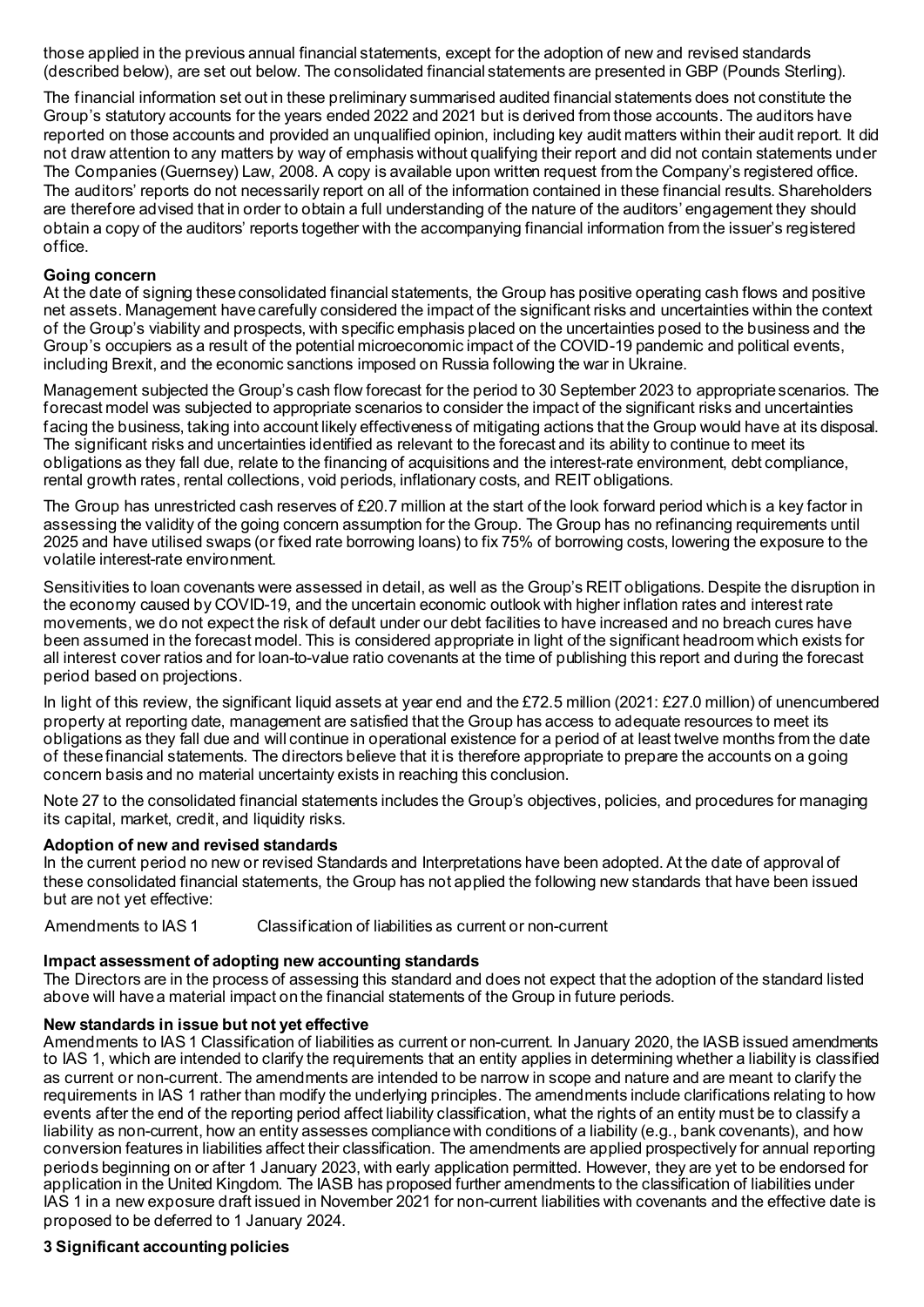## **Basis of consolidation**

Consolidation of a subsidiary begins when the Group obtains control over the subsidiary and ceases when the Group loses control of the subsidiary. Specifically, the results of the subsidiaries acquired or disposed of during the period are included in the consolidated statement of comprehensive income from the date the Company gains control until the date when the Company ceases to control the subsidiary.

Profit or loss and each component of other comprehensive income are attributed to the owners of the Company and to the non-controlling interests. Total comprehensive income of the subsidiaries is attributed to the owners of the Company and to the non-controlling interests, even if this results in the non-controlling interests having a deficit balance.

Where necessary, adjustments are made to the financial statements of subsidiaries to bring the accounting policies used in line with the Group's accounting policies.

All intragroup assets and liabilities, equity, income, expenses, and cash flows relating to transactions between the members of the Group are eliminated on consolidation.

When the Group loses control of a subsidiary, the gain or loss on disposal recognised in profit or loss is calculated as the difference between (i) the aggregate of the fair value of the consideration received and the fair value of any retained interest, and (ii) the previous carrying amount of the assets (including goodwill), less liabilities of the subsidiary and any non-controlling interests.

All amounts previously recognised in other comprehensive income in relation to that subsidiary are accounted for as if the Group had directly disposed of the related assets or liabilities of the subsidiary (i.e., reclassified to profit or loss or transferred to another category of equity as specified/permitted by applicable IFRS). The fair value of any investment retained in the former subsidiary at the date when control is lost is regarded as the fair value on initial recognition for subsequent accounting under IFRS 9 Financial Instruments or, when applicable, the costs on initial recognition of an investment in an associate or jointly controlled entity.

## **Joint ventures**

The Group's investment properties are typically held in property-specific separate legal entities, which may be legally structured as joint ventures. In assessing whether a particular legal entity is accounted for as a subsidiary or joint venture, the Group considers all of the contractual terms of the arrangement, including the extent to which the responsibilities and parameters of the venture are determined in advance of the joint venture agreement being agreed between the two parties. The Group will then consider whether it has the power to govern the financial and operating policies of the legal entity, to obtain benefits from its activities, and the existence of any legal disputes or challenges to this control in order to conclude on the classification of the legal entity as a joint venture or subsidiary undertaking. In applying this policy and as detailed in note 18, the Group's investment in Elysion S.A. is classified as a joint venture because the share of beneficial ownership and management of the portfolio being conducted by the joint venture partner.

The consolidated financial statements account for interests in joint ventures using the equity method of accounting per IFRS 11 Joint Arrangements.

Loans to joint ventures are separately presented from equity interests in the Group's consolidated statement of financial position. The Group eliminates upstream and downstream transactions with its joint ventures, including interest and any other costs, to the extent of the Group's interest in the relevant joint venture. The classification and measurement of loans to joint ventures is determined in accordance with the Group's accounting policies for financial assets.

## **Business combinations and asset acquisitions**

Business combinations are accounted for using the acquisition method and any excess of the purchase consideration over the fair value of the net assets acquired is initially recognised as goodwill and subsequently reviewed for impairment. Any discount received and/or acquisition costs are recognised in the consolidated statement of comprehensive income.

The Group acquires subsidiaries that own real estate. At the time of acquisition, the Group considers whether the acquisition represents the acquisition of a business. The Group accounts for an acquisition as a business combination where an integrated set of activities is acquired in addition to the property. More specifically, the following criteria are considered:

- The number of items of land and buildings owned by the subsidiary;
- The extent to which significant processes are acquired and in particular the extent of ancillary services provided by the subsidiary; and
- Whether the subsidiary has allocated its own staff to manage the property and/or to deploy any processes, including provision of all relevant administration and information to the entity's owners.

When the acquisition of subsidiaries does not represent a business, it is accounted for as an acquisition of a group of assets and liabilities.

There were no business combinations acquired during the 12 months to 31 March 2022 (2021: nil).

## **Revenue recognition**

The Group earns returns from investments in direct property assets and management fees. Revenue is recognised when it is probable that the economic benefits associated with the transaction will flow to the Group and the amount of revenue can be measured reliably.

#### **Rental income**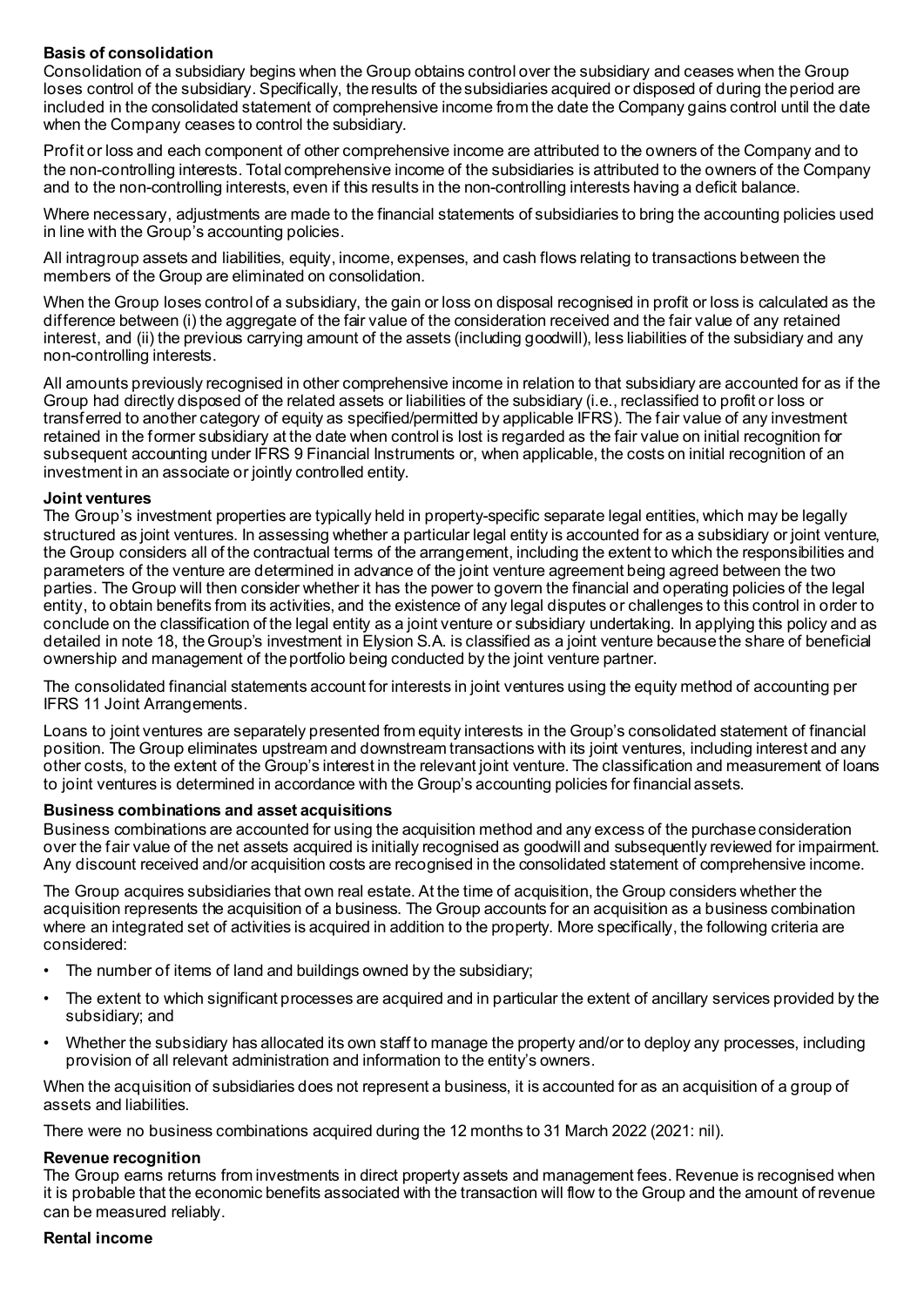Rental income and lease incentives are recognised in accordance with IFRS 16 Leases. Rental income from investment property is recognised as revenue on a straight-line basis over the lease term. Lease incentives and costs associated with entering into tenant leases are amortised over the lease term, or if the probability that a break option will be exercised is considered high, over the period to the first break option. Rent reviews are recognised when such reviews have been agreed with tenants.

Rental income from operating leases is recognised on an accruals basis. A rent adjustment based on open market estimated rental value is recognised from the rent review date in relation to unsettled rent reviews. Where a significant rent-free period is included in a lease, the rental income forgone is allocated evenly over the period from the date of lease commencement to the expiry date of the lease.

Rental income from fixed and minimum guaranteed rent reviews is recognised on a straight-line basis over the entire lease term. Where such rental income is recognised ahead of the related cash flow, an adjustment is made to ensure the carrying value of the investment property, including the accrued rent, does not exceed the external valuation. Initial significant direct costs incurred in negotiating and arranging a new lease are amortised on a straight-line basis over the period from the date of lease commencement to the expiry date of the lease.

Where a lease incentive payment, or surrender premium is paid to enhance the value of a property, it is amortised on a straight-line basis over the period from the date of lease commencement to the expiry date of the lease. Upon receipt of a surrender premium for the early determination of a lease, the profit, net of dilapidations and non-recoverable outgoings relating to the lease concerned, is immediately reflected in income.

Lease modifications are a change in the scope of a lease, or the consideration for a lease, which was not part of the original terms and conditions of the lease (for example, adding or terminating the right to use one or more underlying assets, or extending or shortening the contractual lease term). Lease modifications are accounted for under IFRS 16 Leases. Modifications to a lease is recognised as a new lease from the effective date of the modification, considering any prepaid or accrued lease payments relating to the original lease as part of the lease payments for the new lease.

Deferred income relates to rental income that has been collected in advance of it being recognised as revenue.

Contingent rents, such as turnover rents, rent reviews and indexation, are recorded as income in the periods in which they are earned.

## **Tenant recharges**

Service charge income, property fee income and joint venture and associate management fees are recognised in accordance with IFRS 15 Revenue from contracts with customers, which prescribes the use of a five-step model for the recognition of revenue. These income streams are recognised as revenue in the period in which they are earned.

Service charge income is recognised in the accounting period in which the services are rendered, and the related property expenses are recognised in the period in which they are incurred.

## **Other income**

Other income mainly consists of solar power income and asset management fee income from the care homes joint venture. These revenue streams are accounted for under IFRS 15 Revenue from contracts with customers and are recognised as revenue in the period in which they are earned.

## **Foreign currencies**

The individual financial statements of each Group company are presented in the currency of the primary economic environment in which it operates (its functional currency). For the purpose of the consolidated financial statements, the results and financial position are expressed in GBP Sterling, which is the functional currency of the Company and the presentational currency for the Group.

In preparing the financial statements of the individual companies, transactions in currencies other than the entity's functional currency (foreign currencies) are recognised at the rates of exchange prevailing on the dates of the transactions. At each statement of financial position date, monetary assets and liabilities that are denominated in foreign currencies are translated at the rates prevailing at that date. Non-monetary items carried at fair value that are denominated in foreign currencies are translated at the rates prevailing at the date when the fair value was determined. Non-monetary items that are measured in terms of historical cost in a foreign currency are not retranslated. Exchange differences are recognised in profit or loss for the period in which they arise.

For the purpose of presenting consolidated financial statements, the assets and liabilities of the Group's foreign operations are translated at exchange rates prevailing on the reporting date. Income and expense items are translated at the average exchange rates for the period. Exchange differences arising are recognised in other comprehensive income and accumulated in equity (attributed to non-controlling interests as appropriate).

#### **Borrowing costs**

Interest costs are recognised in the consolidated statement of comprehensive income using the effective interest rate method.

Borrowing costs directly attributable to arranging finance are amortised over the facility term in the consolidated statement of comprehensive income.

## **Current tax**

The Group is a UK REIT, where profits arising in respect of the property rental business are not subject to UK corporation tax. Taxation in respect of profits and losses outside of the property rental business comprises current and deferred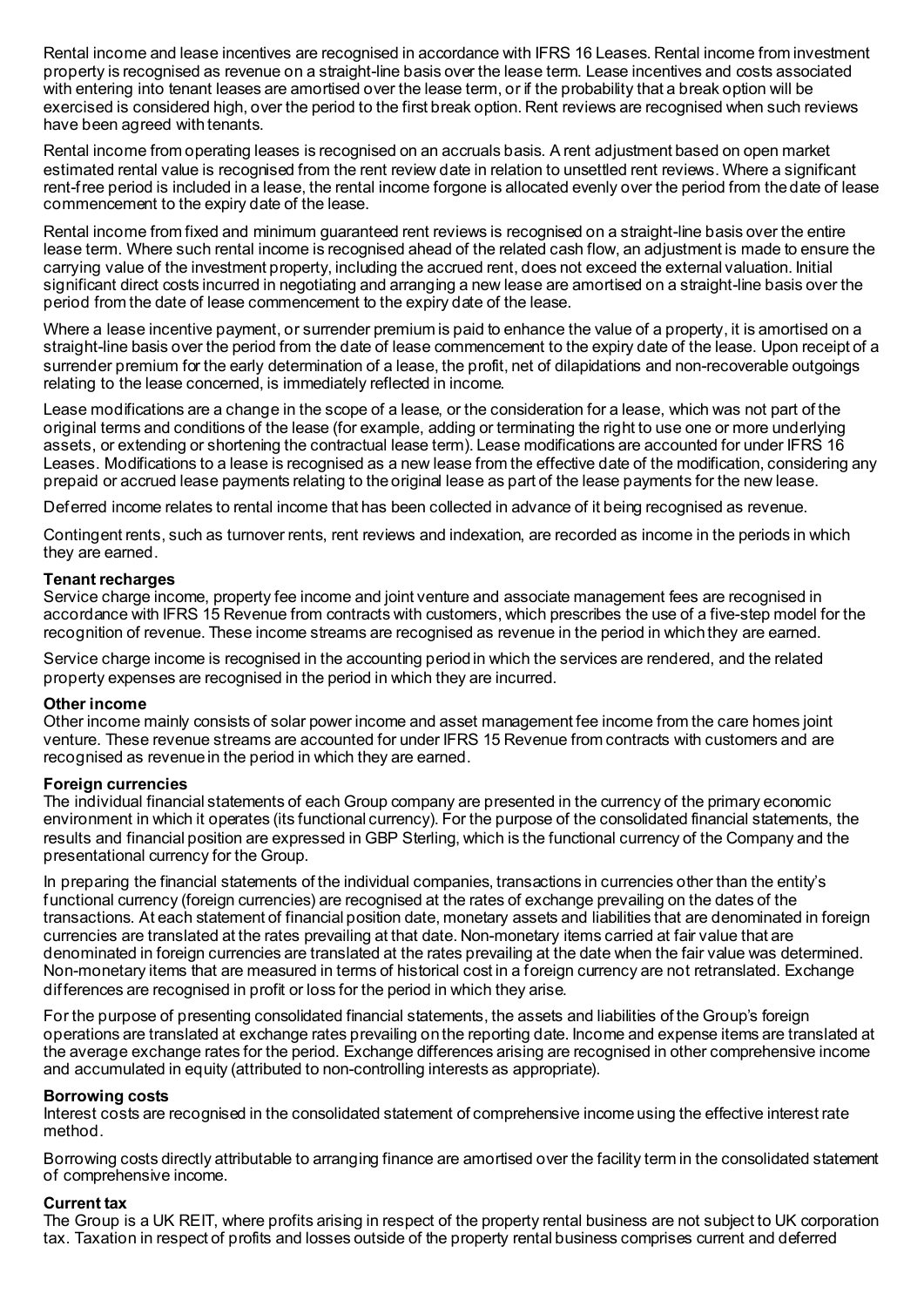taxes. Taxation is recognised in the consolidated statement of comprehensive income except to the extent that it relates to items recognised as a direct movement in equity, in which case it is also recognised as a direct movement in equity.

Current tax is the total of the expected corporation tax payable in respect of any non-REIT taxable income for the year and any adjustment in respect of previous periods, based on tax rates applicable to the respective periods.

### **Deferred tax**

Deferred tax is recognised on temporary differences between the carrying amounts of assets and liabilities in the financial statements and the corresponding tax bases used in the computation of taxable profit.

Deferred tax assets are generally recognised for all deductible temporary differences to the extent that it is probable that taxable profits will be available against which those deductible temporary differences can be utilised. Such deferred tax assets and liabilities are not recognised if the temporary difference arises from goodwill or from the initial recognition (other than in a business combination) of other assets and liabilities in a transaction that affects neither the taxable profit nor the accounting profit.

Deferred tax liabilities are recognised for taxable temporary differences associated with investments in subsidiaries and associates, and interests in joint ventures, except where the Group is able to control the reversal of the temporary difference and it is probable that the temporary difference will not reverse in the foreseeable future. Deferred tax assets arising from deductible temporary differences associated with such investments and interests are only recognised to the extent that it is probable that there will be sufficient taxable profits against which to utilise the benefits of the temporary differences and they are expected to reverse in the foreseeable future.

The carrying amount of deferred tax assets is reviewed at the end of each reporting period and reduced to the extent that it is no longer probable that sufficient taxable profits will be available to allow all or part of the asset to be recovered. Deferred tax assets and liabilities are measured at the tax rates that are expected to apply in the period in which the liability is settled or the asset realised, based on tax rates (and tax laws) that have been enacted or substantively enacted by the end of the reporting period. The measurement of deferred tax liabilities and assets reflects the tax consequences that would follow from the manner in which the Group expects, at the end of the reporting period, to recover or settle the carrying amount of its assets and liabilities.

Deferred tax assets and liabilities are offset when there is a legally enforceable right to set off current tax assets against current tax liabilities and when they relate to income taxes levied by the same taxation authority and the Group intends to settle its current tax assets and liabilities on a net basis.

### **Non-controlling interests**

Non-controlling interests in the net assets (excluding goodwill) of consolidated subsidiaries are identified separately from the Group's equity therein. Non-controlling interests consist of the amount of those interests at the date of the original business combination and the non-controlling interests' share of the changes in equity since the date of the combination. Total comprehensive income is attributed to non-controlling interests even if this results in the non-controlling interests having a deficit balance.

#### **Investment properties**

Properties held to earn rental income and/or capital appreciation are classified as investment properties. Investment properties comprise both freehold and long leasehold land and buildings.

Investment properties are recognised as assets when:

- it is probable that the future economic benefits that are associated with the investment property will flow to the Group;
- there are no material conditions precedent which could prevent completion; and
- the cost of the investment property can be measured reliably.

Investment properties are measured initially at cost, including related transaction costs. After initial recognition, investment properties are carried at fair value, determined by the Directors and/or based on independent external appraisals performed by JLL, twice a year.

The Group uses the valuations prepared by its independent valuers as the fair value of its investment properties. These valuations are undertaken in accordance with the appropriate sections of the current Practice Statements contained in the Royal Institution of Chartered Surveyors Valuation – Professional Standards ('Red Book'). This is an internationally accepted basis of valuation. The valuations are based upon assumptions including contractual and estimated rental values, future rental income, anticipated maintenance costs, future development costs and appropriate discount rates. The valuers also refer to market evidence of transaction prices for similar properties. The valuation techniques used are consistent with

IFRS 13 Fair Value Measurement.

The difference between the fair value of a property at the reporting date and its carrying amount prior to remeasurement is included in the consolidated statement of comprehensive income as a valuation surplus or deficit in the fair value gain/(loss) on investment properties account.

## **Cash and cash equivalents**

Cash and cash equivalents in the statement of financial position comprise cash at banks with an original maturity of three months or less. Cash balances are recorded net of tenant deposits. Restricted cash represents service charge monies held by managing agents as well as rent held in bank accounts which are secured by lenders, for the purposes of debt repayments.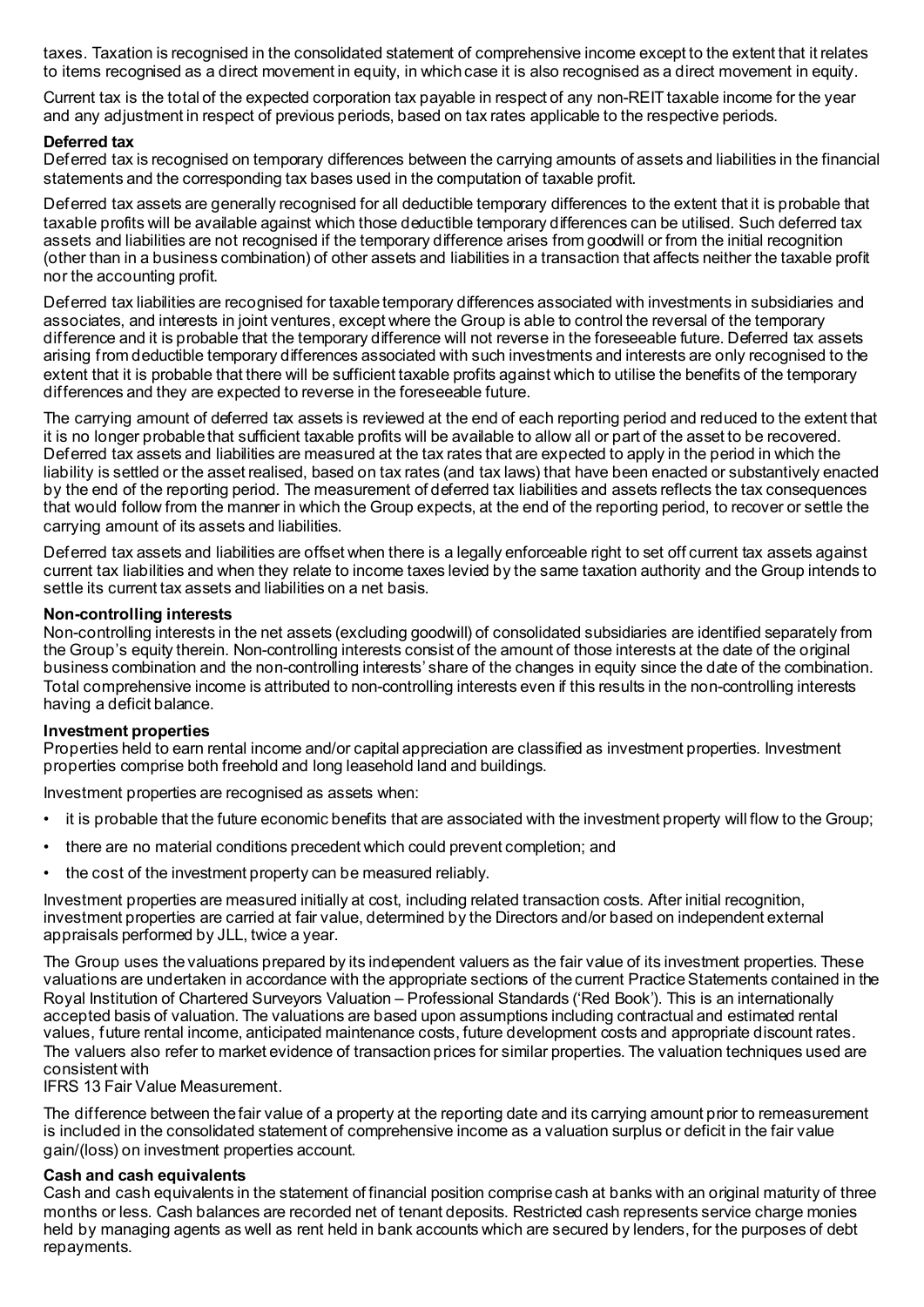## **Expenditure**

Expenses are accounted for on an accrual basis. Property expenses include the costs of professional fees on lettings and other non-recoverable costs. Operating costs include all professional fees incurred in operating the business in the best interests of the shareholders.

## **Financial instruments**

A financial instrument is a contract that gives rise to a financial asset to one entity and a financial liability or equity instrument to another. The classification of financial assets and financial liabilities depends on the nature and purpose of the instrument and is determined at the time of initial recognition.

Financial assets and financial liabilities are initially measured at fair value. Transaction costs that are directly attributable to the acquisition or issue of financial assets and financial liabilities (other than financial assets at fair value through profit or loss ('FVTPL')) are added to or deducted from the fair value of the financial assets or financial liabilities, as appropriate, on initial recognition.

Transaction costs directly attributable to the acquisition of financial assets or financial liabilities at FVTPL are recognised immediately in the statement of comprehensive income.

In addition, for financial reporting purposes, fair value measurements are categorised into Level 1, 2 or 3 based on the degree to which the inputs to the fair value measurements are observable and the significance of the inputs to the fair value measurement in its entirety, which are described as follows:

Level 1 – Inputs are quoted prices (unadjusted) in active markets for identical assets or liabilities that the entity can access at the measurement date.

Level 2 – Inputs other than quoted prices included within Level 1, that are observable for the asset or liability, either directly or indirectly.

Level 3 – Inputs are unobservable inputs for the asset or liability.

## **Financial assets**

The Group classifies its financial assets as either at fair value through profit and loss or amortised cost. The Group classifies its financial assets based on both the Group's business model for managing those financial assets and the contractual cash flow characteristics of the financial assets.

The Group's financial assets classified at amortised cost are non-derivative financial assets with fixed or determinable payments that are not quoted in an active market. They include current assets with maturities or terms less than 12 months after the reporting date, as well as financial assets with maturities greater than 12 months after the reporting date, which are classified as non-current assets. These assets meet the condition of being held within a business model whose objective is to hold the financial assets in order to collect contractual cash flows and the terms of which give rise, on specified dates, to cash flows that are solely payments of principal and interest.

Financial assets, including those relating to the purchase of Industrials REIT Limited shares (note 20), are measured at amortised cost using the effective interest method, less any loss allowance for expected credit losses (ECL) which are recognised in the statement of comprehensive income. The amount of expected credit loss is updated at each reporting date to reflect changes in credit risk since initial recognition of the respective financial instrument.

The effective interest rate is the rate that exactly discounts estimated future cash receipts excluding expected credit losses, through the expected life of the financial instrument, or, where appropriate, as shorter period, to the gross carrying amount of the financial instrument on initial recognition.

In the case of short-term trade receivables and other debtors the Group recognises lifetime ECL in accordance with the simplified approach under IFRS 9 Financial Instruments. The expected credit losses on these financial assets are estimated based on the Group's historical credit loss experience, adjusted for factors that are specific to the debtors, general economic conditions, and an assessment of both the current and forecast direction of conditions at the reporting date.

The carrying amount of the financial asset is reduced by the ECL directly for all financial assets. When a trade receivable is considered uncollectable, it is written off against the ECL provision account. Changes in the ECL are recognised in the statement of comprehensive income in the period.

The Group classifies its financial assets at fair value through profit or loss where it has determined that the business model for managing the financial assets and the related contractual cash flow characteristics is not consistent with the policy for classification at amortised cost or fair value through other comprehensive income (OCI). The Group has determined the bond investment in the Elysion S.A. joint venture meets the criteria disclosed in note 4.

There are no financial assets measured at fair value through OCI, which would be classified as such where they are held within a business model whose objective is achieved by both collecting contractual cash flows and selling the financial assets; and cash flows relate solely to payments of principal and interest.

The Group derecognises a financial asset when the contractual rights to the cash flows from the asset have expired or have been transferred and the Group has transferred substantially all risk and rewards of ownership of the asset to another entity.

## **Financial liabilities and equity**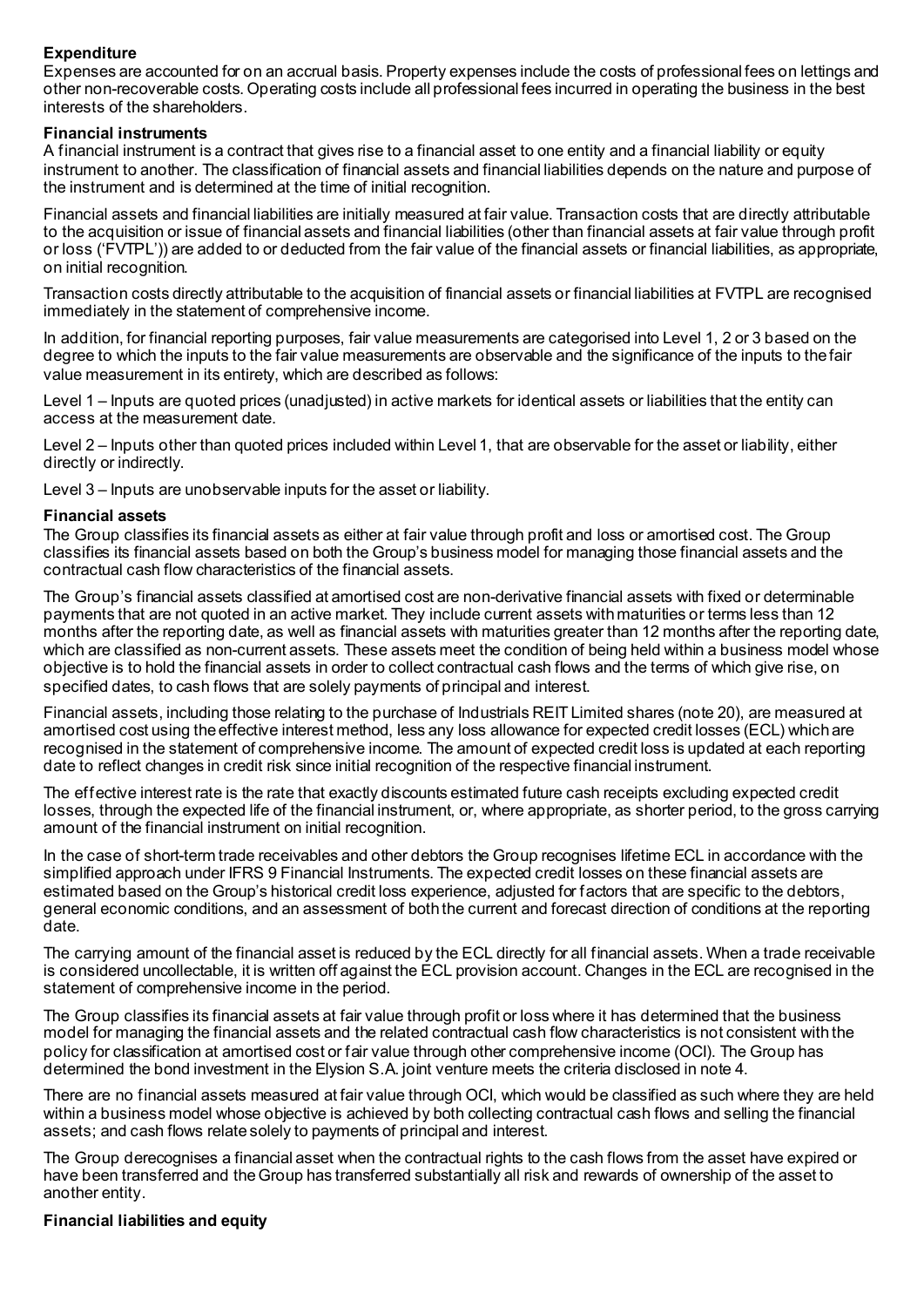Debt and equity instruments are classified as either financial liabilities or as equity in accordance with the substance of the contractual agreement.

An equity instrument is any contract that evidences a residual interest in the assets of the Group after deducting all its liabilities. Ordinary shares are classed as equity. Equity instruments issued by the Group are recorded at the proceeds received, net of direct issue costs.

The Group's financial liabilities comprise interest-bearing borrowings, loans and payables and trade payables. Financial liabilities are recognised when the Group becomes party to the contractual provisions of the instrument. Financial liabilities are measured at amortised cost using the effective interest method. Trade and other payables are valued at their nominal value as the time value of money is immaterial for these current liabilities.

The Group derecognises financial liabilities when the Group's obligations are discharged, cancelled or they expire.

Interest rate swaps have been initially recognised at fair value, and subsequently remeasured at fair value through profit and loss in accordance with IFRS 9, Financial Instruments. They have been entered into to hedge against the exposure to variable interest rate loans as described in note 27. They have been valued by an independent valuer in line with internationally accepted practice.

A derivative with a positive fair value is recognised as a financial asset whereas a derivative with a negative fair value is recognised as a financial liability. A derivative is presented as a non-current asset or non-current liability if the remaining maturity of the instrument is more than 12 months, and it is not expected to be realised or settled within 12 months. It is Group policy not to hedge account. Other derivatives are presented as current assets or current liabilities.

### **Intangible assets**

Intangible assets comprise computer software developed for our Industrials Hive operating platform which will allow Industrials REIT to grow its MLI business. The expenditure capitalised includes the cost of platform development as well as contractor and service provider costs. At 31 March 2022, the ERP operating platform has been built, but is not in operation. Amortisation will begin when Industrials Hive is first used on 1 April 2022. Accordingly, no amortisation or impairment has been recognised in the reporting period ending 31 March 2022.

### **Non-current assets and disposal groups held for sale**

A non-current asset or a disposal group (comprising assets and liabilities) is classified as held for sale if their carrying amount is expected to be recovered or settled principally through sale rather than through continuing use. The asset or disposal group must be available for immediate sale, have the appropriate level of management commitment and the sale must be highly probable within one year of the reporting date. Investment properties included in the held for sale category continue to be measured in accordance with the accounting policy for investment properties.

Note, disclosures in these financial statements are recognised net of assets classified as held for sale and discontinued operations.

#### **Segmental reporting**

An operating segment is a component of the Group that engages in business activities from which it may earn revenues and in respect of which it may incur expenses. An operating segment's operating results are reviewed regularly by the chief operating decision makers (the Executive Directors) to inform decisions about resources to be allocated to the segment and to assess its performance. Segmental financial information is available as disclosed in note 5.

#### **Dividends**

Dividends to the Group's ordinary shareholders are recognised when they are declared. This is when they are approved by the Board.

Industrials REIT offers shareholders the option to receive in respect of all or a part of their Industrials REIT shareholding either a scrip dividend, by way of an issue of new Industrials REIT shares (of the same class as existing shares) credited as fully paid up (the 'scrip dividend'), or a cash dividend (the 'cash dividend'). The cash dividend will be paid to shareholders unless shareholders elect to receive the scrip dividend. Scrip dividends are paid out of Industrials REIT's treasury share account.

#### **Earnings per share**

Earnings per share is calculated on the weighted average number of shares in issue in respect of the current period and is based on the profit attributable to the ordinary shareholders.

#### **Net asset value per share**

Net asset value per share is calculated on the number of shares in issue (excluding treasury shares) at the end of the current period and is based on the total equity attributable to equity shareholders.

## **Share-based payments**

## **Save As You Earn Share Plan, Deferred Share Bonus Plan and Long-Term Incentive Plan**

The cost of equity-settled transactions is measured with reference to the fair value at the date at which they were granted. The Company accounts for the fair value of these options on a straight-line basis over the vesting period in the statement of comprehensive income, with a corresponding increase to the share-based payment reserve in equity. The cost to the Company is based on the Company's best estimate of the number of equity instruments that will ultimately vest. Readers are referred to note 13: Share-based payments, where share-based payments are disclosed further.

#### **Share Purchase Plan**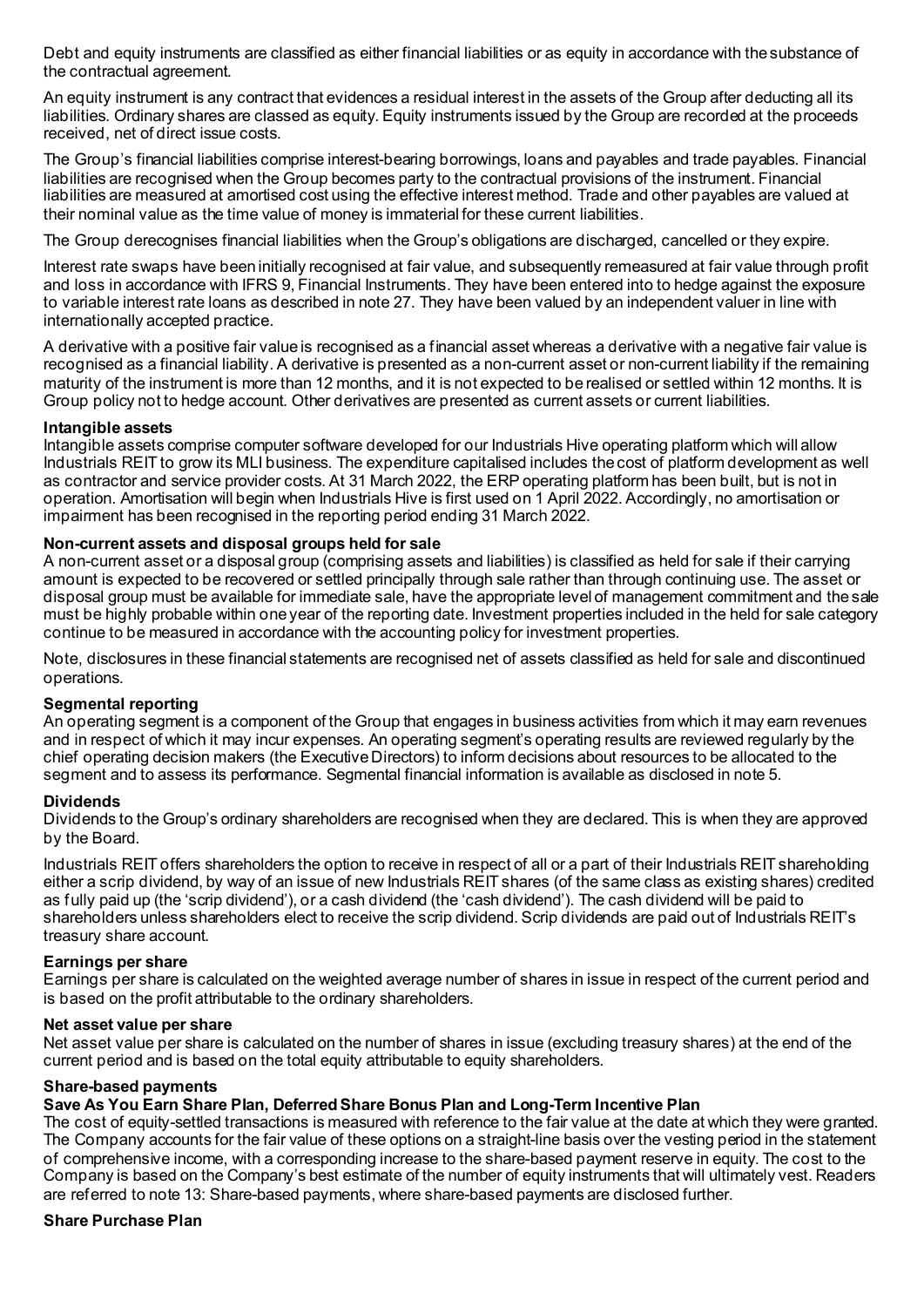As part of the Group's previous remuneration policy, the Company awarded shares to qualifying participants, funded through the advance of loans to the participants. Loans advanced under the share purchase plan are interest-bearing at a rate equal to the average interest rate incurred by the Group from time to time. Interest is payable six monthly in arrears. Loans are repayable within 30 days of cessation of employment or loss of office (unless the participant ceases employment in circumstances beyond his or her control, in which case the loan is repayable within 12 months) and must in all circumstances be repaid in ten years. All dividends received by such employees (or his or her nominee), by virtue of their shareholding, must first be utilised to discharge any interest outstanding from the loan advanced on the Share Purchase Plan.

The loans have full recourse to the participants and as such fall outside of the scope of IFRS 2 and are accounted for as financial instruments under IFRS 9. The participants must charge their shares by way of security for the loan and are required to waive all rights to compensation for any loss in relation to the plan. No further awards will be made under the Share Purchase Plan.

## **Repurchase of share capital (own shares)**

Where share capital recognised as equity is repurchased, the amount of the consideration paid, including directly attributable costs, is recognised as a deduction from equity. Such shares may either be held as own shares (treasury shares) or cancelled. Where own shares are subsequently re-sold from treasury, the amount received is recognised as an increase in equity.

## **4 Critical accounting judgements and key sources of estimation uncertainty**

The preparation of the consolidated financial statements in accordance with IFRS requires the use of certain critical accounting estimates. It also requires management to exercise judgement in the process of applying the Group's accounting policies. Although the estimates are based on management's best knowledge of the amount, events or actions, actual results may ultimately differ from those estimates. The key assumptions concerning the future, and other key sources of estimation uncertainty at the end of the reporting year, which have a risk of causing a material adjustment to the carrying amounts of assets and liabilities within the next financial year, are discussed below.

## **Key sources of estimation uncertainty Valuation of the property portfolio**

The Group's investment properties are stated at estimated fair value, determined by Directors, based on an independent external appraisal. The valuation of the Group's property portfolio is inherently subjective due to several factors, including the individual nature of each property, its location, expectation of future rentals and the discount yield applied to those cash flows. As a result, the valuations placed on the property portfolio are subject to a degree of uncertainty and are made based on assumptions that may not prove to be accurate, particularly in years of volatility or low transaction flow in the market. The estimated market value may differ from the price at which the Group's assets could be sold at a particular time, since actual selling prices are negotiated between willing buyers and sellers. As a result, if the assumptions prove to be different, actual results of operations and realisation of net assets could differ from the estimates set forth in these financial statements, and the difference could be significant. Further details, as well as the key sensitivity variables, can be found in note 16.

The Group currently has four continental European investment properties held in a joint venture. Further information these assets held for sale can be found in note 18 – investment in joint ventures.

## **Critical judgements**

## **Assets held for sale and discontinued operations**

The Directors have disclosed one (2021: two) property which meets the criteria defined in IFRS 5: Non-current Assets Held for Sale and Discontinued Operations. The Directors have classified the Guernsey, Germany (retail properties) and Switzerland operating segments as discontinued operations. The Guernsey and Switzerland operating segments no longer hold any investment property and as such the Directors have classified these segments as discontinued operations.

One UK MLI property known as Rose Kiln Court in Reading is classified as held for sale. This asset's fair value has been determined by the Directors based on an offer for sale that was received on the open market, less transaction costs.

Industrials REIT is actively trying to sell its joint venture holding of the four German care homes properties and is committed to exit the German market as soon as possible. The German care homes were first classified as held for sale at 30 September 2021. However, this investment is not classified as held for sale at 31 March 2022 because the Directors no longer consider the requirements of IFRS 5 to be met. Whilst the Directors are actively trying to find a buyer and negotiations are ongoing with several prospective buyers the Directors do not consider the imminent sale of the investment to be highly probable. Accordingly, the Directors have classified the German (care homes) segment as a continuing operation. The Directors remain committed to the plan to sell the care homes and are confident a buyer will emerge to acquire Industrial REIT's share of the care homes joint venture on equitable terms within the period to 31 March 2023.

## **Classification of investment in joint venture bond**

Classification and measurement of financial assets under IFRS 9 are driven by the entity's business model for managing financial assets and the contractual cash flow characteristics of those financial assets. The Directors have determined that the contractual cash flow characteristics for bond investments into Elysion S.A. ('JV') (a joint venture) are not solely payments of principal and interest. The Group instead receives the return for each underlying loan net of additional fees and expenses in the JV and so it is not considered to be a basic lending arrangement under the standard. Further details on the structure are included in note 18. As such, these bond investments are required to be measured at fair value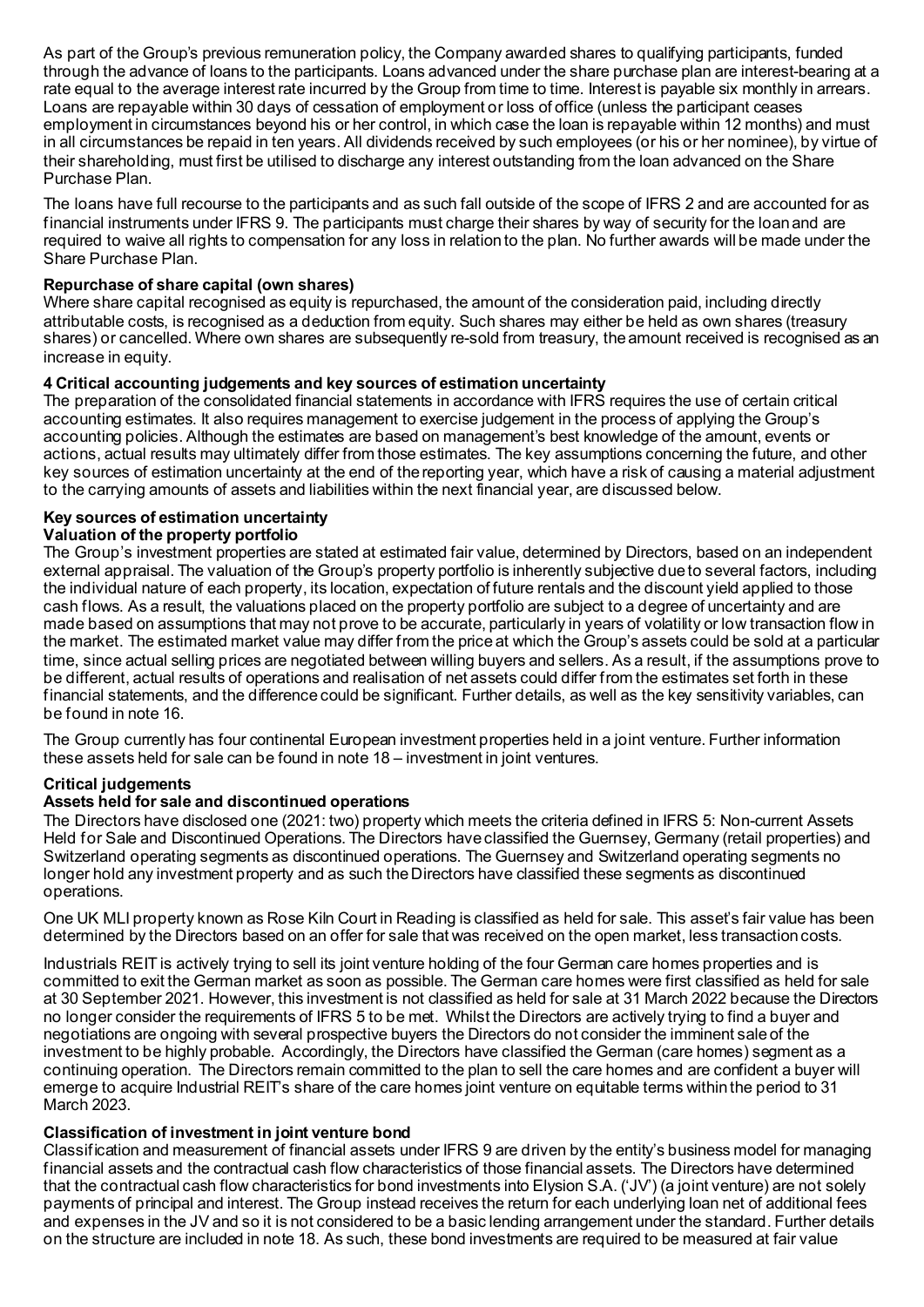through profit or loss. In making this judgement, the Directors have considered the power the Group has to influence the investment decisions of the JV housing the underlying loans, which are managed at the discretion of the JV partner and were the Group to hold the majority interest it has been determined that the contractual cash flow characteristics for a basic lending arrangement would have been met and therefore accounted for at amortised cost.

## **5 Operating segments**

The Group has specialised in the ownership and operation of UK multi-let industrial property. Historically the investment portfolio was geographically distributed across the United Kingdom, Germany, Guernsey and Switzerland. Apart from the Group segment, each segment derives its revenue from the rental of investment properties in their respective geographical regions.

|                                    | <b>UK multi-</b>                | <b>Continuing operations</b> |           |                                     | <b>Discontinued operations</b> |                   |              |
|------------------------------------|---------------------------------|------------------------------|-----------|-------------------------------------|--------------------------------|-------------------|--------------|
|                                    | let                             |                              |           |                                     |                                | <b>Switzerlan</b> |              |
|                                    | industrial Germany <sup>^</sup> |                              |           | Group Guernsey Germany <sup>^</sup> |                                | d                 | <b>Total</b> |
| For the year ended 31 March 2022   | £'000                           | £'000                        | £'000     | £'000                               | £'000                          | £'000             | £'000        |
| Net rental income                  | 32,704                          |                              | 83        |                                     |                                |                   | 32,787       |
| Net management fee income          |                                 |                              | 44        |                                     |                                |                   | 44           |
| Fair value movement on investment  |                                 |                              |           |                                     |                                |                   |              |
| properties                         | 89,509                          |                              |           |                                     |                                |                   | 89,509       |
| Net gain/(loss) from fair value of |                                 |                              |           |                                     |                                |                   |              |
| financial liabilities              | 2,139                           |                              | (191)     |                                     |                                |                   | 1,948        |
| Loss on disposal of property       | (85)                            |                              |           |                                     |                                |                   | (85)         |
| Income from joint venture          |                                 | 1,707                        |           |                                     |                                |                   | 1,707        |
| Net finance costs                  | (3,738)                         |                              | (32)      |                                     |                                |                   | (3,770)      |
| Tax, legal and professional fees   | (545)                           |                              | (1,401)   |                                     |                                |                   | (1, 946)     |
| Audit fees                         |                                 |                              | (272)     |                                     |                                |                   | (272)        |
| <b>Administration fees</b>         | (42)                            |                              | (377)     |                                     |                                |                   | (419)        |
| Non-Executive Directors' costs     |                                 |                              | (279)     |                                     |                                |                   | (279)        |
| Staff remuneration costs           |                                 |                              | (5, 945)  |                                     |                                |                   | (5, 945)     |
| Operating costs                    | (2)                             |                              | (4, 578)  |                                     |                                |                   | (4, 580)     |
| Net foreign exchange gain          |                                 |                              | 17        |                                     |                                |                   | 17           |
| (Loss)/gain from discontinued      |                                 |                              |           |                                     |                                |                   |              |
| operations (see note 19)           |                                 |                              |           | (686)                               | (855)                          | 276               | (1, 265)     |
| Tax credit                         | 13                              |                              |           |                                     |                                |                   | 13           |
| Total profit/(loss) per reportable |                                 |                              |           |                                     |                                |                   |              |
| segment                            | 119,953                         | 1,707                        | (12, 931) | (686)                               | (855)                          | 276               | 107,464      |
| As at 31 March 2022                |                                 |                              |           |                                     |                                |                   |              |
| Investment properties              | 645,082                         |                              |           | -                                   |                                |                   | 645,082      |
| Investment in joint ventures       |                                 | 15,268                       |           |                                     |                                |                   | 15,268       |
| Cash and cash equivalents          | 26,927                          |                              | 2,885     | 7                                   | 888                            | 819               | 31,526       |
| Other                              | 17,446                          |                              | 4,235     | -                                   | 2,396                          | 66                | 24,143       |
| Assets classified as held for sale | 6,015                           |                              |           | -                                   |                                |                   | 6,015        |
| <b>Total assets</b>                | 695,470                         | 15,268                       | 7,120     | $\overline{7}$                      | 3,284                          | 885               | 722,034      |
|                                    |                                 |                              |           |                                     |                                |                   |              |
| Borrowings - bank loans            | 177,823                         |                              |           |                                     |                                |                   | 177,823      |
| Other                              | 17,629                          |                              | 3,962     | 1                                   | 745                            | 38                | 22,375       |
| <b>Total liabilities</b>           | 195,452                         |                              | 3,962     | 1                                   | 745                            | 38                | 200,198      |
|                                    |                                 |                              |           |                                     |                                |                   |              |

|                                      |              | Continuing operations |       | Discontinued operations |                                      |       |          |
|--------------------------------------|--------------|-----------------------|-------|-------------------------|--------------------------------------|-------|----------|
|                                      | UK multi-let | industrial* Germany ^ |       |                         | Group Guernsey Germany ^ Switzerland |       | Total    |
| For the year ended 31 March 2021     | £'000        | £'000                 | £'000 | £'000                   | £'000                                | £'000 | £'000    |
| Net rental income                    | 22,984       |                       | 75    |                         |                                      |       | 23,059   |
| Net management fee income            |              |                       | 747   |                         |                                      |       | 747      |
| Fair value movement on investment    |              |                       |       |                         |                                      |       |          |
| properties                           | 26,892       |                       |       |                         |                                      |       | 26,892   |
| Net (loss)/gain from fair value of   |              |                       |       |                         |                                      |       |          |
| financial liabilities                | (209)        |                       | 2,024 |                         |                                      |       | 1,815    |
| Loss on disposal of property         | (9)          |                       |       |                         |                                      |       | (9)      |
| Income/(expense) from joint ventures |              | 62                    | (1)   |                         |                                      |       | 61       |
| Net finance (costs)/income           | (4, 498)     |                       | 36    |                         |                                      |       | (4, 462) |
| Tax, legal and professional fees     | (404)        |                       | (831) |                         |                                      |       | (1, 235) |
| Audit fees                           |              |                       | (265) |                         |                                      |       | (265)    |
| Administration fees                  | (26)         |                       | (251) |                         |                                      |       | (277)    |
| Investment advisory fees             |              |                       |       |                         |                                      |       |          |
| Non-Executive Directors' costs       |              |                       | (416) |                         |                                      |       | (416)    |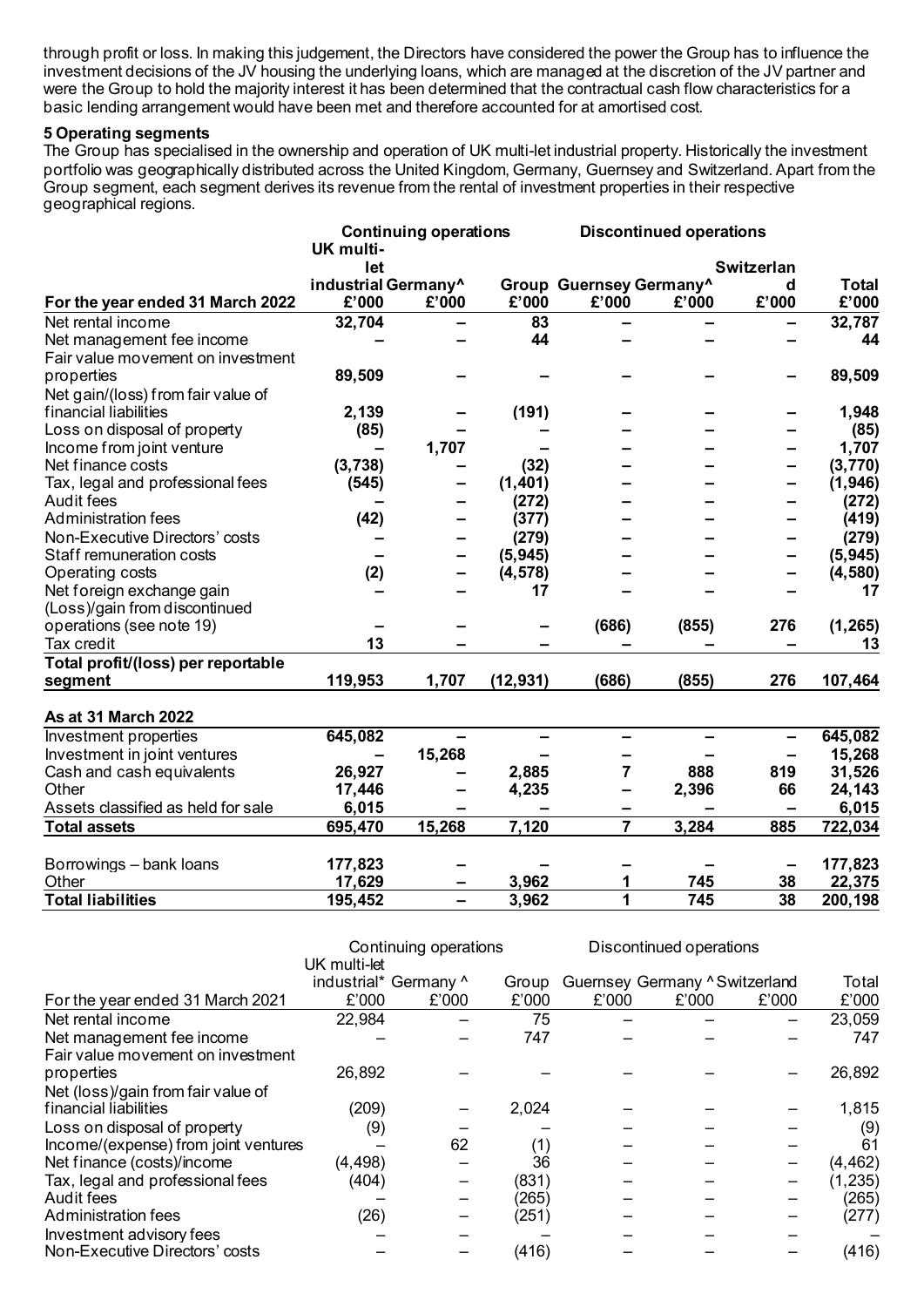| Staff remuneration costs                                                   |         |        | (4, 100) |        |        |        | (4, 100) |
|----------------------------------------------------------------------------|---------|--------|----------|--------|--------|--------|----------|
| Operating costs                                                            | (2)     |        | (3, 434) |        |        |        | (3, 436) |
| Net foreign exchange loss                                                  |         |        | (65)     |        |        |        | (65)     |
| Gain/(loss) from discontinued                                              |         |        |          |        |        |        |          |
| operations (see note 19)                                                   |         |        |          | 2,544  | 13,011 | (891)  | 14,664   |
| Tax credit                                                                 | (7)     |        | 49       |        |        |        | 42       |
| Total profit/(loss) per reportable                                         |         |        |          |        |        |        |          |
| segment                                                                    | 44,721  | 62     | (6, 432) | 2,544  | 13,011 | (891)  | 53,015   |
|                                                                            |         |        |          |        |        |        |          |
| As at 31 March 2021                                                        |         |        |          |        |        |        |          |
| Investment properties                                                      | 455,070 |        |          | 56,150 |        |        | 511,220  |
| Investment in joint ventures                                               |         | 14,261 |          |        |        |        | 14,262   |
| Cash and cash equivalents                                                  | 12,497  |        | 19,875   | 1,174  | 20,235 |        | 53,781   |
| Other                                                                      | 13,729  |        | 5,820    | 772    | 2,332  |        | 22,653   |
| Assets classified as held for sale                                         |         |        |          |        | 26,592 | 12,616 | 39,208   |
| Total assets                                                               | 481,296 | 14,261 | 25,696   | 58,096 | 49,159 | 12,616 | 641,124  |
| Borrowings – bank loans                                                    | 153,215 |        |          | 27,929 |        |        | 181,144  |
|                                                                            |         |        |          |        |        |        |          |
| Other                                                                      | 11,940  |        | 3,662    | 2,062  | 1,330  |        | 18,994   |
| Liabilities directly associated with<br>assets classified as held for sale |         |        |          |        | 9,766  | 5,400  | 15,166   |
| <b>Total liabilities</b>                                                   | 165,155 |        | 3,662    | 29,991 | 11,096 | 5,400  | 215,304  |

\* The comparatives have been restated and now reports the previously stated UK urban logistics segment in the UK multi-let industrial segment from 1 April 2021.

^ The German operating segment has been split between continuing and discontinued operations. Due to the potential protracted time-frame it is expected to take to dispose of the care homes joint venture, this cash generating operation is being disclosed as a continuing operation. All other historic German property operations have been classified as discontinued operations. This classification does not change the Group's strategy to dispose its ownership interest in the care home's joint venture and the sales process is progressing well.

The comparative operating segments have also been restated to reflect the change in classification of current year discontinued operations to enable an effective like-for-like comparison.

### **6 Net rental income**

|                          | 31 March  | 31 March |
|--------------------------|-----------|----------|
|                          | 2022      | 2021     |
|                          | £'000     | £'000    |
| Rental income            | 35,260    | 27,341   |
| Tenant recharges         | 8,625     | 3,602    |
| Other income             | 301       | 1,075    |
| <b>Revenue</b>           | 44,186    | 32,018   |
| Direct property costs    | (10, 071) | (6,916)  |
| Expected credit losses   | (1, 328)  | (2,042)  |
| <b>Property expenses</b> | (11, 399) | (8,958)  |
|                          |           |          |

#### **Total net rental income 32,787** 23,060

The comparatives have been restated to reflect the change in classification of current year discontinued operations to enable an effective like-for-like comparison.

## **7 Operating costs**

| 31 March                                           | 31 March |
|----------------------------------------------------|----------|
| 2022                                               | 2021     |
| £'000                                              | £'000    |
| Tax, legal and professional fees<br>1,946          | 1,235    |
| Audit fees<br>234                                  | 229      |
| Interim review fees<br>38                          | 36       |
| 419<br>Administration fees                         | 277      |
| Non-Executive Directors' remuneration costs<br>279 | 416      |
| 5,945<br>Staff remuneration costs                  | 4,100    |
| 1,126<br>Share-based payments                      | 937      |
| ERP project expenses<br>718                        | 463      |
| 294<br>Depreciation                                | 274      |
| 762<br>Corporate costs                             | 623      |
| 904<br><b>IT</b> costs                             | 678      |
| 776<br>Other operating costs                       | 461      |
| <b>Total operating costs</b><br>13,441             | 9,729    |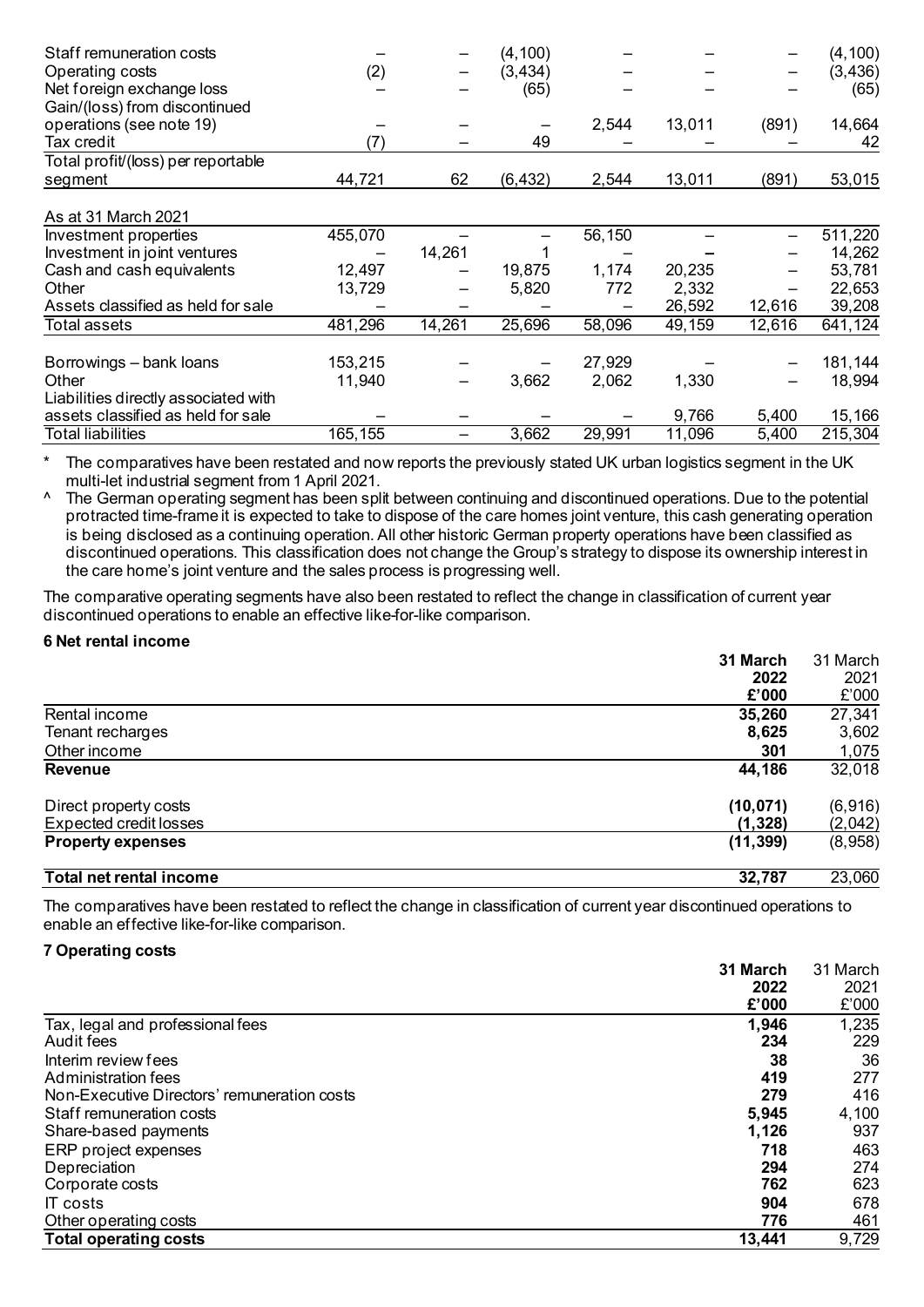Share-based payments of £1.1 million (2021: £937,000) relate to the equity-settled incentive schemes operated by the Group. As at 31 March 2022 the Group's equity reserve held £3.6 million (2021: £2.6 million) in relation to the schemes after the exercise of options at fair value of £343,000 (2021: £748,000) during the period.

The comparatives have been restated to reflect the change in classification of current year discontinued operations to enable an effective like-for-like comparison.

### **8 Employees' and Directors' emoluments**

The average number of the Group's employees was 46 during the current financial year (2021: 33). At 31 March 2022, the Group employed 52 people (2021: 43). The aggregate remuneration paid to employees during the period, including that to Executive Directors, was:

|                       | 31 March | 31 March |
|-----------------------|----------|----------|
|                       | 2022     | 2021     |
|                       | £'000    | £'000    |
| Wages and salaries    | 4,267    | 3,510    |
| Social security costs | 1,500    | 449      |
| Pension costs         | 178      | 141      |
| Share-based payments  | 1,126    | 937      |
| Total employee costs  | 7,071    | 5,037    |

As at 31 March 2022, the Group had nine Directors (2021: nine). The Directors of the Group during the financial year and at the date of this report were as follows:

| <b>Non-Executive Directors</b>     | Appointed   |
|------------------------------------|-------------|
| <b>Paul Miller</b>                 | 14 Sep 2016 |
| Richard Grant (Chair of the Board) | 1 May 2018  |
| <b>Philip Holland</b>              | 1 May 2018  |
| Patsy Watson                       | 5 Jun 2019  |
| Louisa Bell                        | 4 Nov 2020  |
| <b>Richard Smith</b>               | 4 Nov 2020  |

| <b>Executive Directors</b>               | <b>Appointed</b> |
|------------------------------------------|------------------|
| Paul Arenson (Chief Executive Officer)   | 2 Oct 2014       |
| Julian Carey (Managing Director)         | 1 May 2018       |
| James Beaumont (Chief Financial Officer) | 5 Jun 2019       |

Emoluments paid to Executive Directors are disclosed in the remuneration report in our annual report. Emoluments paid to Non-Executive Directors are summarised below:

|                                                                 | 31 March | 31 March |
|-----------------------------------------------------------------|----------|----------|
|                                                                 | 2022     | 2021     |
| <b>Non-Executive Directors</b>                                  | £'000    | £'000    |
| <b>Richard Grant</b>                                            | 58       | 58       |
| <b>Philip Holland</b>                                           | 43       | 43       |
| Patsy Watson                                                    | 35       | 35       |
| <b>Paul Miller</b>                                              | 40       | 40       |
| Louisa Bell                                                     | 40       | 16       |
| <b>Richard Smith</b>                                            | 40       | 16       |
| Warren Lawlor – paid to Ferryman Capital Partners (Pty) Limited |          | 18       |
| <b>Total</b>                                                    | 256      | 226      |

The above Non-Executive fees include all management, consulting, technical or other fees paid for such services rendered, including payments to management companies.

The Group's share-based payments comprise the Save As You Earn share plan ("SAYE"), the Deferred Share Bonus Plan ("STIP"), and the Long-Term Incentive Plan ("LTIP") for Executive Directors and Senior Management, and various share option schemes.

The Company measures the fair value of the equity-based share options at grant date and accounts for the cost over the vesting period in the statement of comprehensive income, with a corresponding increase to the share-based payment reserve. The cost is based on the quantity of shares that are likely to vest, taking into account expected performance against the relevant performance targets where applicable, and service periods. Share-based awards and the respective vesting dates are further detailed in note 13.

On 8 June 2022, the Board of Directors, on the recommendation of the Remuneration Committee, approved the following:

|                            |       |                  | Bonuses in respect of the year ended 31 March 2022 |                  |                    |
|----------------------------|-------|------------------|----------------------------------------------------|------------------|--------------------|
|                            |       |                  | Deferred Number of                                 |                  | LTIP for Number of |
|                            | Cash  | share            | share                                              | Executive        | share              |
|                            |       | bonus bonus plan | options                                            | <b>Directors</b> | options            |
| <b>Executive Directors</b> | £'000 |                  | £'000 (estimated)                                  |                  | £'000 (estimated)  |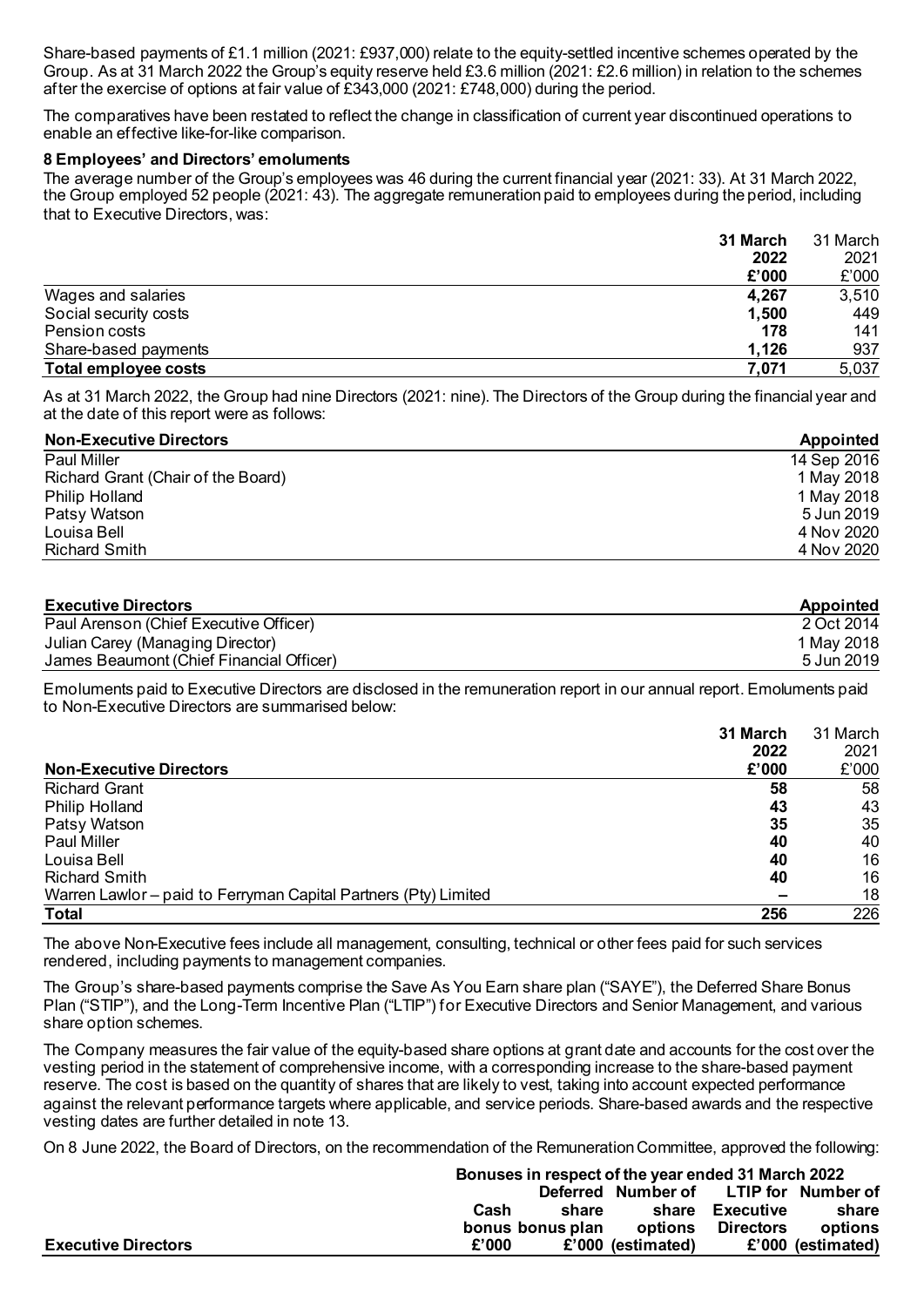| Paul Arenson   | 171 | 149 | 82,800  | 657  | 365,000 |
|----------------|-----|-----|---------|------|---------|
| Julian Carey   | 165 | 143 | 79,400  | 632  | 351,200 |
| James Beaumont | 82  | 43  | 23,900  | 191  | 106,100 |
| <b>Total</b>   | 418 | 335 | 186,100 | ,480 | 822,300 |

On 9 June 2021, the Board of Directors, on the recommendation of the Remuneration Committee, approved the following:

|                            | Bonuses in respect of the year ended 31 March 2021 |             |           |                  |           |
|----------------------------|----------------------------------------------------|-------------|-----------|------------------|-----------|
|                            |                                                    | Deferred    |           | LTIP for         |           |
|                            |                                                    | share bonus | Number of | Executive        | Number of |
|                            | Cash bonus                                         | plan        | share     | <b>Directors</b> | share     |
| <b>Executive Directors</b> | £'000                                              | £'000       | options   | £'000            | options   |
| Paul Arenson               | 169                                                | 253         | 162,248   | 572              | 366,058   |
| Julian Carey               | 162                                                | 243         | 155,908   | 549              | 351,713   |
| James Beaumont             | 81                                                 | 40          | 25,850    | 182              | 116,619   |
| Total                      | 412                                                | 536         | 344,006   | 1,303            | 834,390   |

### **Directors' interests – beneficial direct and indirect holdings in the Company**

|                                    |               |           |                                  |           | Number of |           |
|------------------------------------|---------------|-----------|----------------------------------|-----------|-----------|-----------|
|                                    | <b>Direct</b> | $%$ of    | <b>Indirect</b>                  | $%$ of    | share     | $%$ of    |
|                                    | number of     | shares in | number of                        | shares in | options   | shares in |
| As at 31 March 2022: <sup>1</sup>  | shares        | issue     | shares                           | issue     | held      | issue     |
| Paul Arenson (CEO)                 | 481,236       |           | $0.16\%$ 15,810,572 <sup>2</sup> | 5.29%     | 2,979,246 | 1.00%     |
| Patsy Watson                       |               | $-$ %     | 1,129,442                        | 0.38%     | 52,346    | 0.02%     |
| Julian Carey (MD)                  | 3,344,697     | 1.12%     | 33,705                           | 0.01%     | 2,113,000 | 0.71%     |
| James Beaumont (CFO)               | 57,616        | 0.02%     |                                  | $-$ %     | 495.947   | 0.17%     |
| <b>Paul Miller</b>                 | 21,898        | 0.01%     |                                  | $-$ %     |           | -%        |
| Richard Grant (Chair of the Board) |               | $-$ %     | 100,000                          | 0.03%     |           | -%        |
| Philip Holland                     | 24,999        | 0.01%     |                                  | $-$ %     |           | $-$ %     |
| Louisa Bell                        |               | $-$ %     |                                  | $-$ %     |           | $-$ %     |
| <b>Richard Smith</b>               | 15,000        | 0.01%     |                                  | $-$ %     |           | $-$ %     |

 $1$  In addition, the Directors' beneficial direct and indirect holding in the Company remain unchanged as at 8 June 2022, being the last practical date before publication of this report.

 $2\quad$  5,392,536 shares are subject to security by way of a shareholder loan (see note 13).

There were no further changes in the above Directors' interests from 31 March 2022 to the date of the signing of these financial statements.

|                                    | <b>Direct</b> | % of      | Indirect                         | % of      | Number of          | $%$ of    |
|------------------------------------|---------------|-----------|----------------------------------|-----------|--------------------|-----------|
|                                    | number of     | shares in | number of                        | shares in | share              | shares in |
| As at 31 March 2021:               | shares        | issue     | shares                           |           | issue options held | issue     |
| Paul Arenson (CEO)                 | 472,215       |           | $0.16\%$ 15,311,788 <sup>1</sup> | 5.12%     | 2,562,856          | 0.86%     |
| Patsy Watson                       |               | $-$ %     | 1,106,602                        | 0.37%     | 50.646             | 0.02%     |
| Julian Carey (MD)                  | 3,344,740     | 1.12%     | 32,543                           | 0.01%     | 1,738,875          | 0.58%     |
| James Beaumont (CFO)               | 57,756        | 0.02%     |                                  | $-$ %     | 380,847            | 0.13%     |
| <b>Paul Miller</b>                 | 21,898        | 0.01%     |                                  | $-$ %     |                    | $-$ %     |
| Richard Grant (Chair of the Board) |               | $-$ %     | 100,000                          | 0.03%     |                    | -%        |
| <b>Philip Holland</b>              | 24,999        | 0.01%     |                                  | $-$ %     |                    | -%        |
| Louisa Bell                        |               | $-$ %     |                                  | $-$ %     |                    | -%        |
| <b>Richard Smith</b>               |               | $-$ %     |                                  | $-$ %     |                    | $-$ %     |

 $1 - 5,392,536$  shares are subject to security by way of a shareholder loan (see note 13).

## **9 Finance costs**

|                                  | 31 March | 31 March |
|----------------------------------|----------|----------|
|                                  | 2022     | 2021     |
|                                  | £'000    | £'000    |
| Interest on loans and borrowings | 3,015    | 3,724    |
| Amortisation of facility costs   | 884      | 786      |
| <b>Net finance costs</b>         | 3,899    | 4,510    |

The comparatives have been restated to reflect the change in classification of current year discontinued operations to enable an effective like-for-like comparison.

## **10 Taxation**

#### **Real Estate Investment Trust regime (REIT regime)**

The Company converted to UK REIT status on 1 May 2018. As a member of the REIT regime, profits from its UK property rental business are tax exempt. The REIT regime only applies to certain property-related profits and has several criteria which have to be met. The main criteria are:

• the assets of the property rental business must be at least 75% of the Group's assets;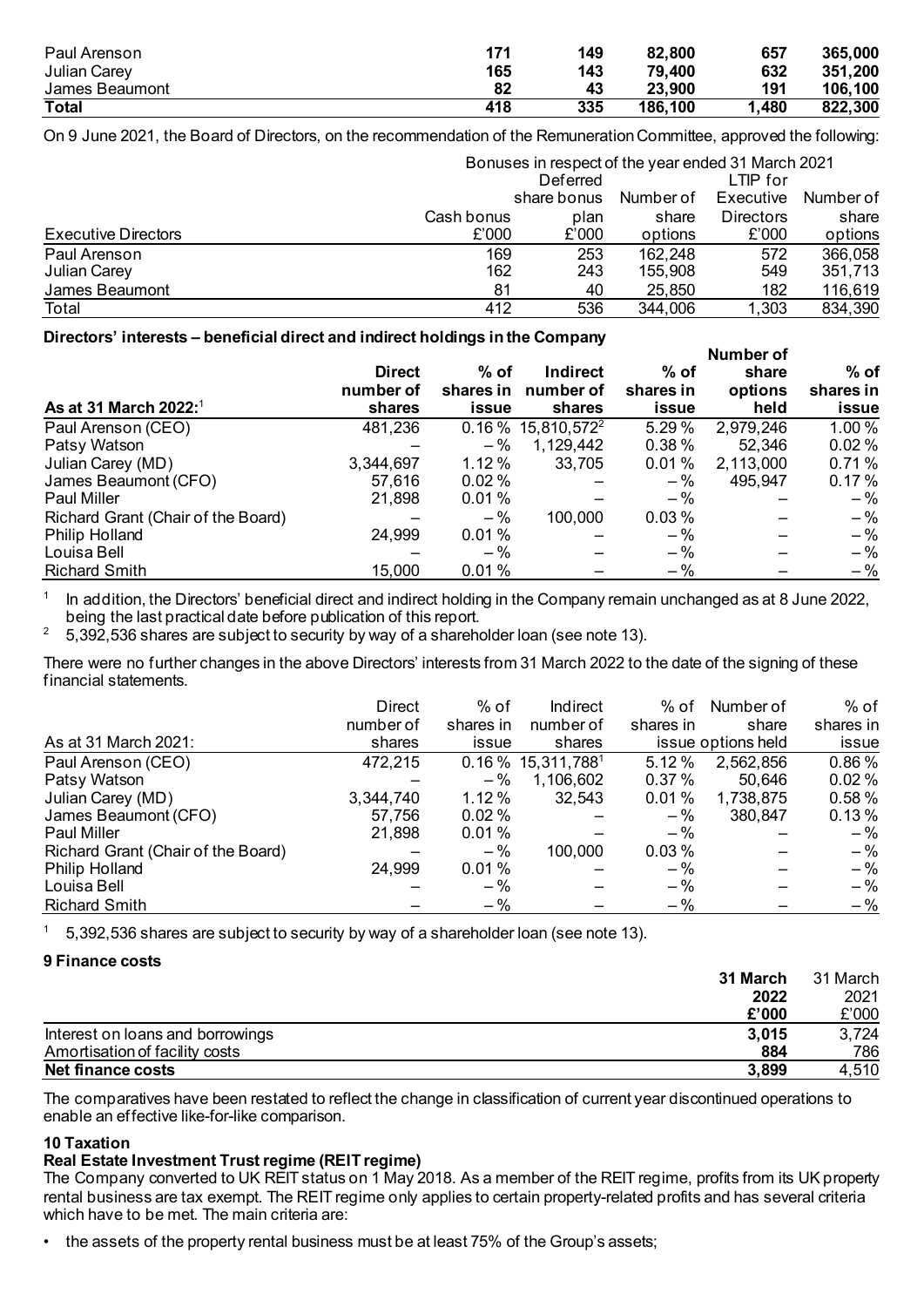- the profit from the tax-exempt property rental business must exceed 75% of the Group's total profit; and
- at least 90% of the Group's profit from the UK property rental business must be paid as dividends.

The Company continues to meet these conditions and management intends that Industrials REIT should continue as a REIT for the foreseeable future.

## **(i) Tax recognised in statement of comprehensive income**

|                                 | 31 March | 31 March |
|---------------------------------|----------|----------|
|                                 | 2022     | 2021     |
|                                 | £'000    | £'000    |
| Current $tax$ – UK              |          |          |
| On net income for the year      |          |          |
| Current tax - Foreign           |          |          |
| On net income for the year      | (13)     | (42)     |
| <b>Total current tax credit</b> | (13)     | (42)     |
| Deferred tax                    |          |          |
| <b>Total tax credit</b>         | (13)     | (42)     |

No tax was recognised on other comprehensive income during the period (2021: nil). The United Kingdom tax rate is 19%.

## **(ii) Reconciliation of tax charge for the year**

|                                                                                                | 31 March  | 31 March |
|------------------------------------------------------------------------------------------------|-----------|----------|
|                                                                                                | 2022      | 2021     |
|                                                                                                | £'000     | £'000    |
| Profit before taxation on continuing operations                                                | 108,716   | 38,309   |
| Expected tax charge on ordinary activities at the standard rate of taxation of 19% (2021: 19%) | 20,656    | 7,279    |
| Fair value of derivative financial instrument losses/(gains) not taxable                       | 36        | (385)    |
| Property rental business profits exempt from tax in the REIT Group                             | (22, 791) | (8, 497) |
| Effect of tax rates in other jurisdictions                                                     | (315)     | 55       |
| Effect of tax losses                                                                           | 2,414     | 1,548    |
| Tax provisions relating to prior periods                                                       | (13)      | (42)     |
| Total income tax credit                                                                        | (13)      | (42)     |

The comparatives have been restated to reflect the change in classification of current year discontinued operations to enable an effective like-for-like comparison.

## **11 Dividends**

|                                                                                  | For the year ended<br>31 March 2022 |                  |
|----------------------------------------------------------------------------------|-------------------------------------|------------------|
|                                                                                  | <b>Pence</b>                        |                  |
|                                                                                  | per share                           | £'000            |
| Amounts recognised as dividends to equity holders in the period:                 |                                     |                  |
| Final dividend for the year ended 31 March 2021 paid on 13 August 2021           | 3.375                               | 9,721            |
| Interim dividend for the year ended 31 March 2022 paid on 11 February 2022       | 3.375                               | 9,815            |
| <b>Total dividends distributed</b>                                               | 6.75                                | 19,536           |
| Scrip dividends issued during the period:                                        |                                     |                  |
| Final scrip dividend for the year ended 31 March 2021 paid on 13 August 2021     | 3.375                               | (3, 573)         |
| Interim scrip dividend for the year ended 31 March 2022 paid on 11 February 2022 | 3.375                               | (2,798)          |
| <b>Total scrip dividends issued</b>                                              | 6.75                                | (6, 371)         |
| Withholding tax liability opening balance                                        |                                     | $\overline{576}$ |
| Withholding tax liability closing balance                                        |                                     | (1, 410)         |
| Dividends paid as reported in the consolidated statement of cash flows           |                                     | 12,331           |
|                                                                                  |                                     |                  |

|                                                                                    |                    | For the year ended<br>31 March 2021 |  |
|------------------------------------------------------------------------------------|--------------------|-------------------------------------|--|
|                                                                                    | Pence<br>per share | £'000                               |  |
| Amounts recognised as dividends to equity holders in the period:                   |                    |                                     |  |
| Final dividend for the year ended 31 March 2020 paid on 14 August 2020             | 3.375              | 9,550                               |  |
| Interim dividend for the year ended 31 March 2021 paid on 12 February 2021         | 3.375              | 9,551                               |  |
| Total dividends distributed                                                        | 6.75               | 19,101                              |  |
| Scrip dividends issued during the period:                                          |                    |                                     |  |
| Final scrip dividend for the year ended 31 March 2020 issued on 14 August 2020     | 3.375              | (4,074)                             |  |
| Interim scrip dividend for the year ended 31 March 2021 issued on 12 February 2021 | 3.375              | (3, 119)                            |  |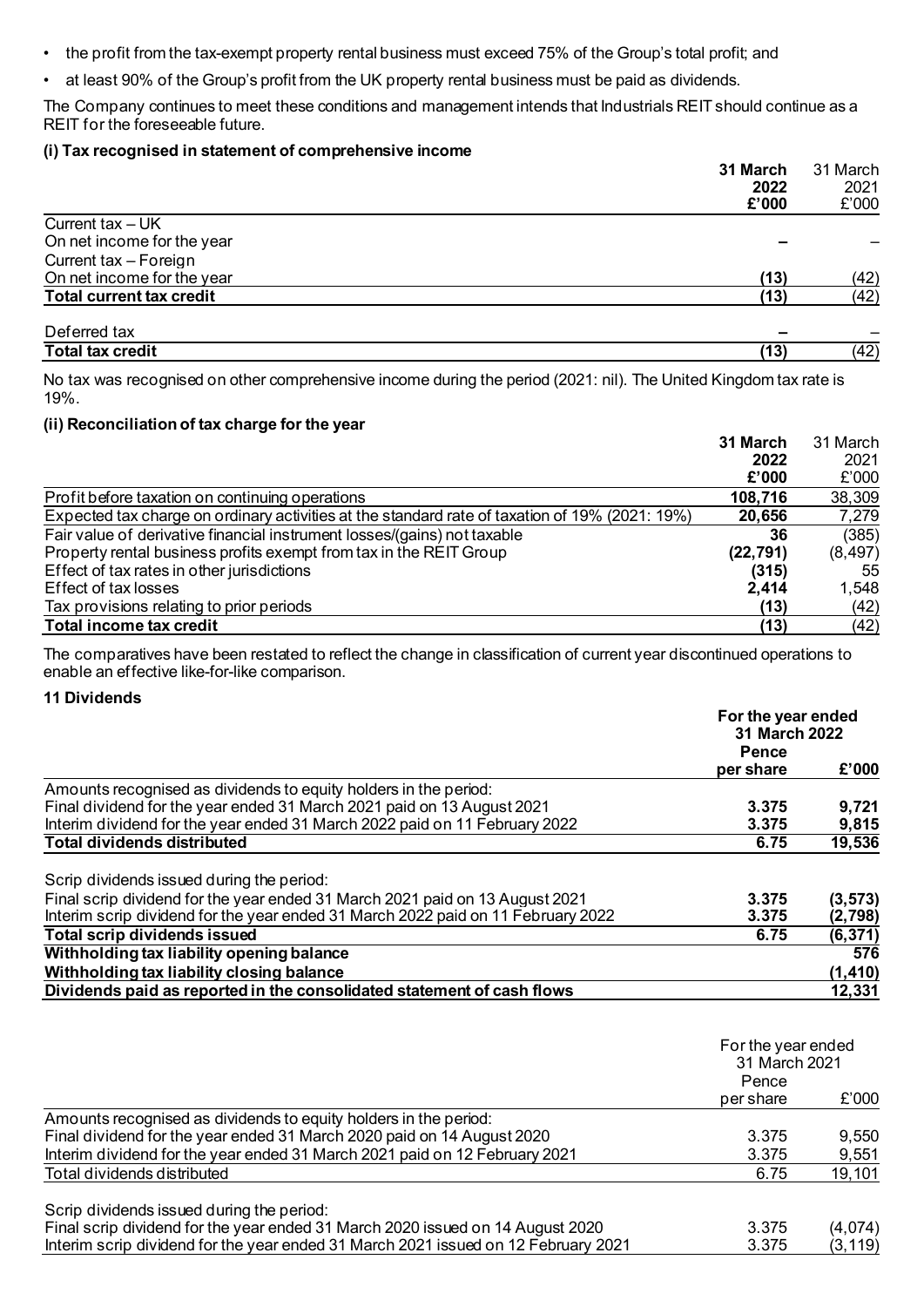| Total scrip dividends issued                                           | 6.75 | 193)  |
|------------------------------------------------------------------------|------|-------|
| Withholding tax liability opening balance                              |      | 638   |
| Withholding tax liability closing balance                              |      | (576) |
| Dividends paid as reported in the consolidated statement of cash flows |      | .970  |

The Directors declared a final dividend on 9 June 2022, for the year ended 31 March 2022, of 3.475 pence per share, which is detailed in note 30.

### **12 Share capital**

**Authorised**

1,000,000,000 ordinary shares with a par value of €0.000001258 each:

| 31 March                          | 31 March                  |
|-----------------------------------|---------------------------|
| 2022                              | 2021                      |
| <b>Issued share capital</b>       | (no. shares) (no. shares) |
| Opening balance                   | 298,775,175 298,775,175   |
| Closing number of shares in issue | 298,775,175 298,775,175   |

| <b>Authorised share capital</b>       | £'000   | £'000   |
|---------------------------------------|---------|---------|
| Share capital                         |         |         |
| Share premium                         | 322,764 | 322,775 |
| Total share capital and share premium | 322.765 | 322,776 |

There were no changes made to the number of authorised shares of the Company during the period under review. Industrials REIT Limited has one class of share. All shares rank equally and are fully paid.

The Company has 298,775,175 (2020: 298,775,175) ordinary shares in issue at the reporting date, including treasury shares.

On 11 June 2021, the Company announced a final dividend of 3.375 pence per share in respect of the six months to 31 March 2021. On 12 August 2021, the Company announced a take-up of the scrip dividend representing 0.92% of the issued share capital and 2,749,876 shares were subsequently issued from treasury shares on 13 August 2021.

On 3 December 2021, the Company announced an interim dividend of 3.375 pence per share in respect of the six months to 30 September 2021. On 10 February 2022, the Company announced a take-up of the scrip dividend representing 0.48% of the issued share capital and 1,428,082 shares were subsequently issued from treasury shares on 11 February 2022.

As at 31 March 2022, the Company held 6,520,962 treasury shares (2021: 12,866,950). During the period, the shareholders were offered the option to receive either a scrip dividend by way of an issue of Industrials REIT's treasury shares, or a cash dividend.

The equity reserve account within equity combines the activities of the Company's treasury shares, including the issue of scrip dividend shares (detailed in the below table) as well as the equity-settled share-based payments that are credited to equity (see note 13). At 31 March 2022, the carrying value of the Company's treasury shares was £3,370,000 (2021: £12,851,000) and the equity-settled share-based payments reserve reduced this account by £3,559,000 (2021: £2,793,000)

Retained earnings is the cumulative net profit of the Group. Retained earnings can either be paid out to shareholders as a dividend or be reinvested in the Group as working capital.

|                                                                                            | 31 March    | 31 March                        |
|--------------------------------------------------------------------------------------------|-------------|---------------------------------|
|                                                                                            | 2022        | 2021                            |
| <b>Treasury shares</b>                                                                     |             | (no. shares) (no. shares)       |
| Opening balance                                                                            |             | 12,866,950 15,830,040           |
| Issue of scrip dividend shares                                                             |             | $(4, 177, 958)$ $(5, 436, 781)$ |
| Market buy-back of shares for the period to 31 March 2021 was at an average price of £1.18 |             |                                 |
| per share                                                                                  |             | 3,476,265                       |
| Exercised shares from the Deferred Share Bonus Plan                                        | (55, 287)   | (797, 797)                      |
| Exercised shares from the Long-Term Incentive Plan                                         | (112, 743)  | (204, 777)                      |
| Exercised shares from the Other Share Purchase Plan                                        | (2,000,000) |                                 |
| Closing number of treasury shares                                                          | 6,520,962   | 12,866,950                      |

#### **13 Share-based payments**

The Group operates share incentive plans which are used to attract and retain high-calibre employees to help grow the business. All awards are considered by the Remuneration Committee and are subject to Board approval.

The Group recognised a total share-based expense of £1,126,000 in the year (2021: £937,000) in relation to the share option schemes. As at

31 March 2022, the equity reserve held £3,558,000 in relation to share-based payment transactions (2021: £2,636,000).

The incentive plans are discussed in more detail below.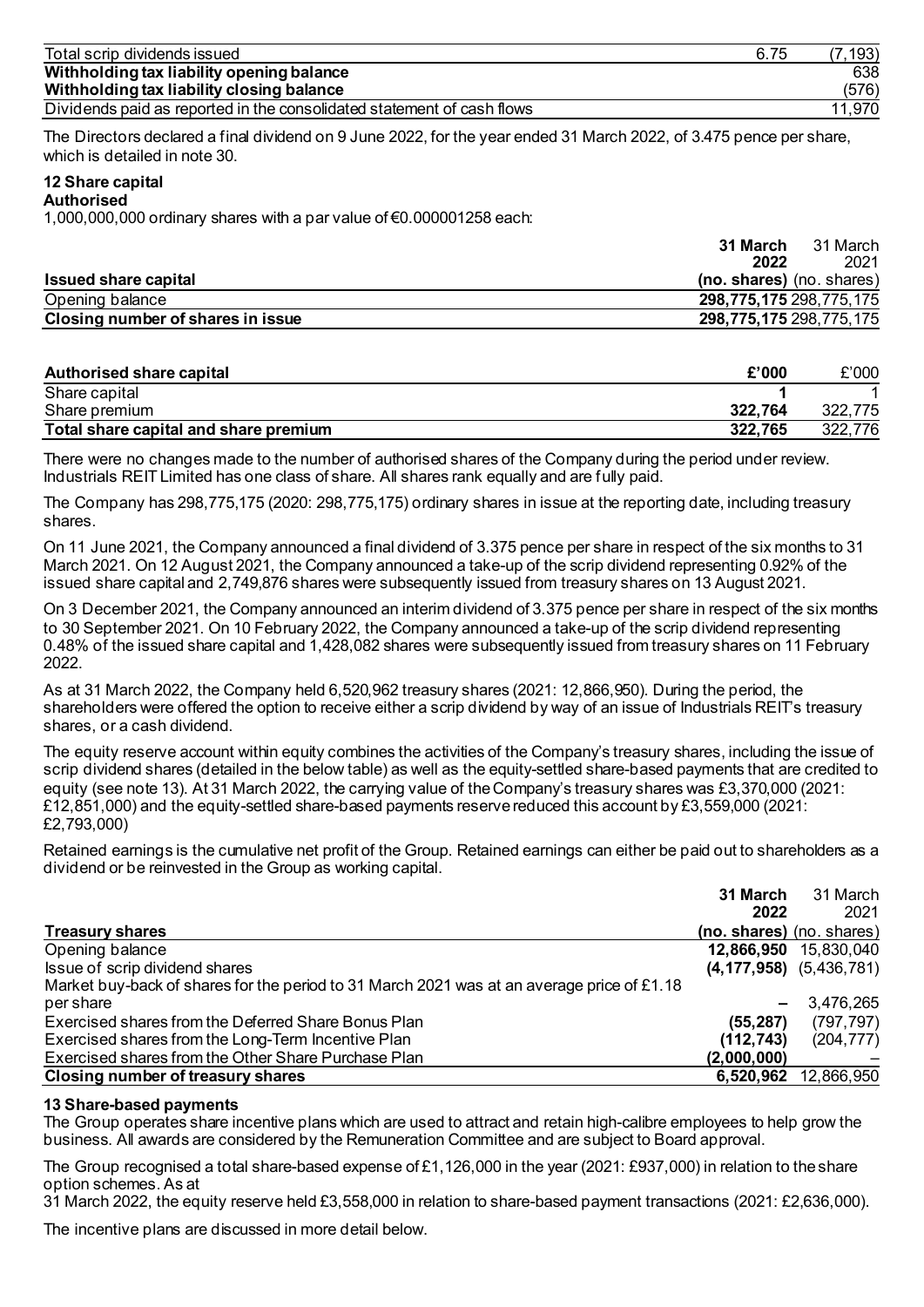## **Save As You Earn (SAYE) share scheme**

The Board gave all employees an opportunity to purchase Industrials REIT Limited's shares in three years' time at a discount. Such share options vest in three years. Share options may be exercised three years after grant or employees may have all their savings returned to them in cash. Employees choose how much they want to contribute to the scheme each month, from £5 up to a maximum of £500 per month.

The fair value of this nil-cost option is determined using the Black–Scholes model. The key inputs used in determining the award granted on 15 March 2022 are shown below:

| Share price at date of grant  | 188.00p            |
|-------------------------------|--------------------|
| Expected option life in years |                    |
| Option price discount         | 20.00%             |
| Value per option              | 50.00 <sub>p</sub> |

Movement in options granted in terms of this plan are detailed below:

| Date of grant |                               |                                             |              | Outstandi Exercisab value at          |               | Fair                    |             | <b>Exercise dates</b> |
|---------------|-------------------------------|---------------------------------------------|--------------|---------------------------------------|---------------|-------------------------|-------------|-----------------------|
|               | At<br>1 April<br>2021 Granted | <b>Dividend Exercise</b><br>equivalen<br>ts | <b>Other</b> | na at<br>d/ 31 March 31 March<br>2022 | le at<br>2022 | grant<br>date<br>in GBP | <b>From</b> | Тο                    |
| 15 March 2022 | $-140,897$                    |                                             |              | 140,897                               |               | £0.50                   | 1 May 2025  | 1 November<br>2025    |

| Αı                                                                        |          |
|---------------------------------------------------------------------------|----------|
| 31 March                                                                  | 31 March |
| 2022<br>Weighted average exercise price of Save As You Earn share options | 2021     |
| Exercisable<br>-                                                          | N/A      |
| Non-exercisable<br>£1.55                                                  | N/A      |

|                                                                              | Αt<br>31 March | At<br>31 March |
|------------------------------------------------------------------------------|----------------|----------------|
| Weighted average remaining contracted life of Save As You Earn share options | 2022           | 2021           |
| Exercisable                                                                  |                | N/A            |
| Non-exercisable                                                              | 3.6 years      | N/A            |

## **Deferred share bonus plan**

The Board may grant an award to an eligible employee following a recommendation from the Remuneration Committee over such number of shares that have an aggregate value equal to the deferred bonus. Such share options vest in three equal tranches; the first tranche vests on the date of grant with subsequent tranches vesting at the first and second anniversaries of the relevant year end. Share options may be exercised until the tenth anniversary of the grant date, after which time they will lapse.

The fair value of this nil-cost option is determined using the Black–Scholes model. The key inputs used in determining the award granted on 11 June 2021 are shown below:

| Share price at date of grant  | 159.00p |
|-------------------------------|---------|
| Expected option life in years |         |
| Value per option              | 159.00p |

Movement in options granted in terms of this plan are detailed below:

|               |         |                          |           |                          | Outstandi Exercisabl Fair value |         |                     |                       |                               |
|---------------|---------|--------------------------|-----------|--------------------------|---------------------------------|---------|---------------------|-----------------------|-------------------------------|
|               | At      |                          |           | <b>Dividend Exercise</b> | ng at                           | e at    | at                  | <b>Exercise dates</b> |                               |
|               | 1 April |                          | equivalen | d/                       | 31 March                        |         | 31 March grant date |                       |                               |
| Date of grant | 2021    | Granted                  | ts        | <b>Other</b>             | 2022                            | 2022    | in GBP              | From                  | To                            |
|               |         |                          |           |                          |                                 |         |                     | 10 June               | 10 June                       |
| 10 June 2015  | 247,093 | $\qquad \qquad -$        | 6,700     | $\qquad \qquad$          | 253,793                         | 253,793 | £1.08               | 2015                  | 2025                          |
| 8 June 2016   | 163,010 | $\qquad \qquad -$        | 4,608     | $\qquad \qquad$          | 167,618                         | 167,618 |                     |                       | £1.05 8 June 2016 8 June 2026 |
| 7 June 2017   | 14,322  | $\qquad \qquad -$        | 428       | $\overline{\phantom{m}}$ | 14,750                          | 14,750  |                     |                       | £1.08 7 June 2017 7 June 2027 |
| 7 June 2018   | 188,560 | $\overline{\phantom{0}}$ | 5,988     | $\qquad \qquad -$        | 194,548                         | 194,548 |                     |                       | £1.13 7 June 2018 7 June 2028 |
| 6 June 2019   | 417,732 | $\qquad \qquad -$        | 14,106    | (25, 669)                | 406,169                         | 406,169 |                     |                       | £1.12 6 June 2019 6 June 2029 |
|               |         |                          |           |                          |                                 |         |                     | 12 June               | 12 June                       |
| 12 June 2020  | 124,956 | $\qquad \qquad -$        | 4,984     | (40, 702)                | 89,238                          | 89,238  | £1.17               | 2020                  | 2030                          |
|               |         |                          |           |                          |                                 |         |                     | 11 June               | 11 June                       |
| 11 June 2021  |         | 414,880                  | 15,471    | (14,816)                 | 415,535                         | 272,085 | £1.59               | 2021                  | 2031                          |

## **Weighted average exercise price of deferred share bonus plan share options At** At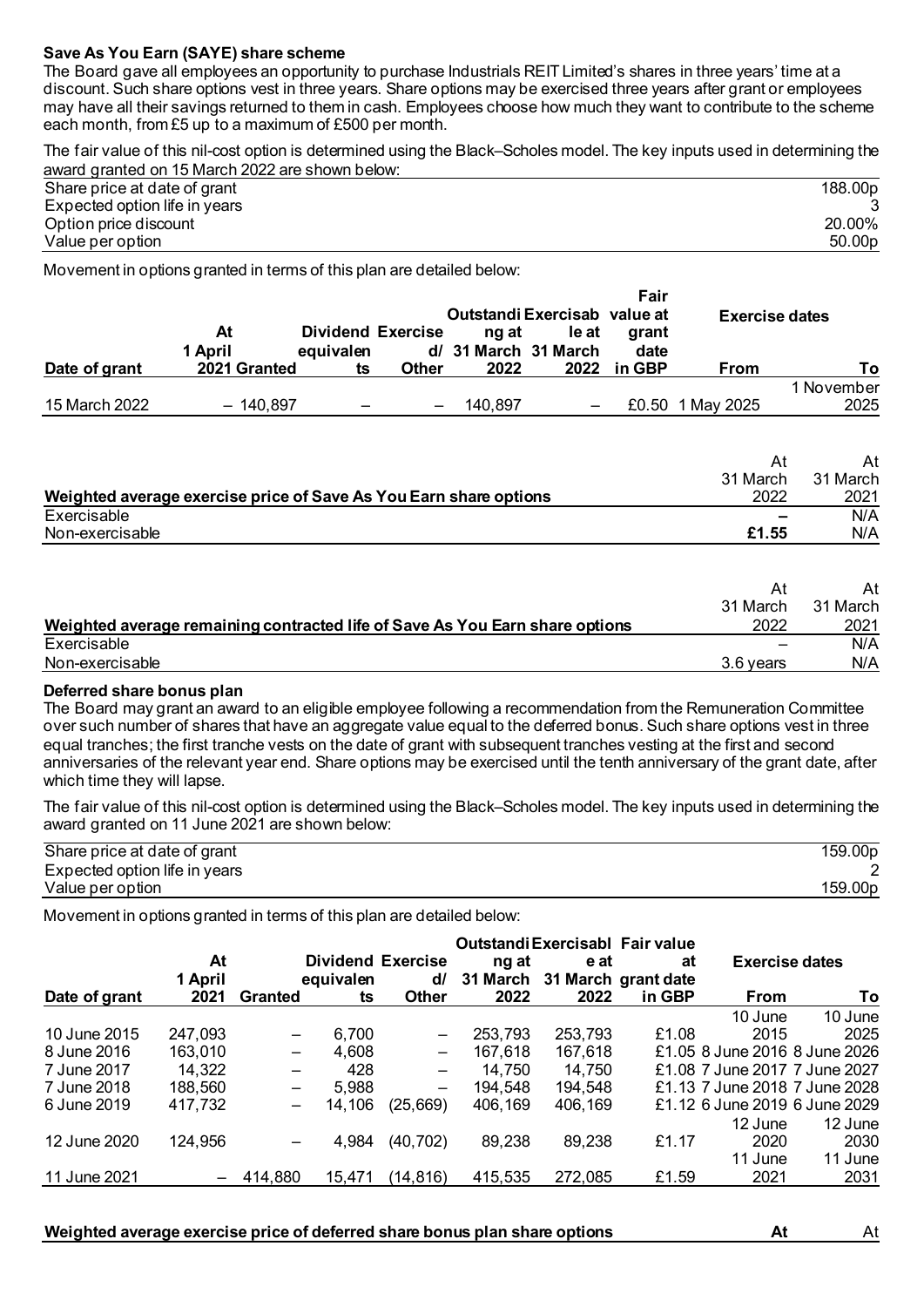| 31 March                 | 31 March                |
|--------------------------|-------------------------|
| 2022                     | 2021                    |
| £1.20<br>Exercisable     | . 10<br>ົາ              |
| £1.59<br>Non-exercisable | $-47$<br>⌒ィ<br><u>.</u> |

|                                                                                       | At        | At        |
|---------------------------------------------------------------------------------------|-----------|-----------|
|                                                                                       | 31 March  | 31 March  |
| Weighted average remaining contracted life of deferred share bonus plan share options | 2022      | 2021      |
| Exercisable                                                                           | 6.4 vears | 6.7 vears |
| Non-exercisable                                                                       | 9.2 vears | 9.2 vears |

### **LTIP for Senior Management**

Such share options vest in three equal tranches; the first tranche vests on the first anniversary of year end, with subsequent tranches vesting at the second and third anniversaries of the relevant year ends. Share options may be exercised until the tenth anniversary of the grant date, after which time they will lapse. The fair value of this award is determined using the Black–Scholes model. The key inputs used in determining the award granted on 11 June 2021 are shown below:

| Share price at date of grant  |                  | 159.00p |
|-------------------------------|------------------|---------|
| Exercise price at grant date  |                  | 156.15p |
| Expected option life in years |                  | 10      |
| Risk-free rate                |                  | 0.11%   |
| Expected volatility           |                  | 33.00%  |
|                               | Value per option | 50.00p  |

The volatility assumption is based on a statistical analysis of daily share prices of comparator companies over the three years prior to the 11 June 2021 grant date.

|                    | At<br>1 April |                          | equivalen | <b>Dividend Exercise</b><br>d/ | <b>Outstandi Exercisa</b><br>ng at<br>31 March 31 March | ble at  | Fair<br>value at<br>grant<br>date | <b>Exercise dates</b> |                    |
|--------------------|---------------|--------------------------|-----------|--------------------------------|---------------------------------------------------------|---------|-----------------------------------|-----------------------|--------------------|
| Date of grant      | 2021          | <b>Granted</b>           | ts        | <b>Other</b>                   | 2022                                                    | 2022    | in GBP                            | <b>From</b>           | To                 |
| 24 January<br>2018 | 98,944        | $\qquad \qquad -$        | 3,142     | $\overline{\phantom{0}}$       | 102,086                                                 | 102,086 | £0.47                             | 31 March<br>2018      | 24 January<br>2028 |
|                    |               |                          |           |                                |                                                         |         |                                   | 31 March              |                    |
| 7 June 2018        | 483,925       |                          |           | 11,788 (112,741)               | 382,972                                                 | 382,972 | £0.27                             | 2019                  | 7 June 2028        |
|                    |               |                          |           |                                |                                                         |         |                                   | 31 March              |                    |
| 6 June 2019        | 436,105       |                          | 29,311    | (14, 656)                      | 450,760                                                 | 450,760 | £0.26                             | 2020                  | 6 June 2029        |
|                    |               |                          |           |                                |                                                         |         |                                   | 31 March              |                    |
| 12 June 2020       | 432,848       | $\overline{\phantom{0}}$ | 15,372    |                                | 448,220                                                 | 298,813 | £0.37                             |                       | 2021 12 June 2030  |
|                    |               |                          |           |                                |                                                         |         |                                   | 31 March              |                    |
| 11 June 2021       |               | 373,295                  | 13,950    | -                              | 387,245                                                 | 129,082 | £0.50                             |                       | 2022 11 June 2031  |

|                                                                             | 31 March | 31 March |
|-----------------------------------------------------------------------------|----------|----------|
| Weighted average exercise price of LTIP for senior management share options | 2022     | 2021     |
| Exercisable                                                                 | £1.14    | £1.12    |
| Non-exercisable                                                             | £1.37    | £1.12    |

|                                                                                | At        | At        |
|--------------------------------------------------------------------------------|-----------|-----------|
| Weighted average remaining contracted life of LTIP for senior management share | 31 March  | 31 March  |
| options                                                                        | 2022      | 2021      |
| Exercisable                                                                    | 7.2 vears | 7.7 vears |
| Non-exercisable                                                                | 8.8 years | 8.9 years |

## **LTIP for Executive Directors**

Such share options vest on the third anniversary of grant date subject to predetermined vesting conditions being met. All options not vesting on the vesting date will automatically lapse. All vested options and shares received upon the exercise of vested options are subject to a further two-year lock-in period during which they cannot be sold. The fair value of these nil-cost options is determined by external valuers using the Black–Scholes model and the Monte Carlo model. The key inputs used in determining the award granted on 11 June 2021 are shown below:

Share price that the state of the state of the state of the state of the state of the state of the state of the state of the state of the state of the state of the state of the state of the state of the state of the state Exercise price at grant date  $\begin{array}{c} 2,3+2 \end{array}$ Expected option life in years 3+2<br>Risk-free rate 6.0 to 20% and 20% and 30% and 30% and 30% and 30% and 30% and 30% and 30% and 30% and 30% and 3 Risk-free rate 0.12%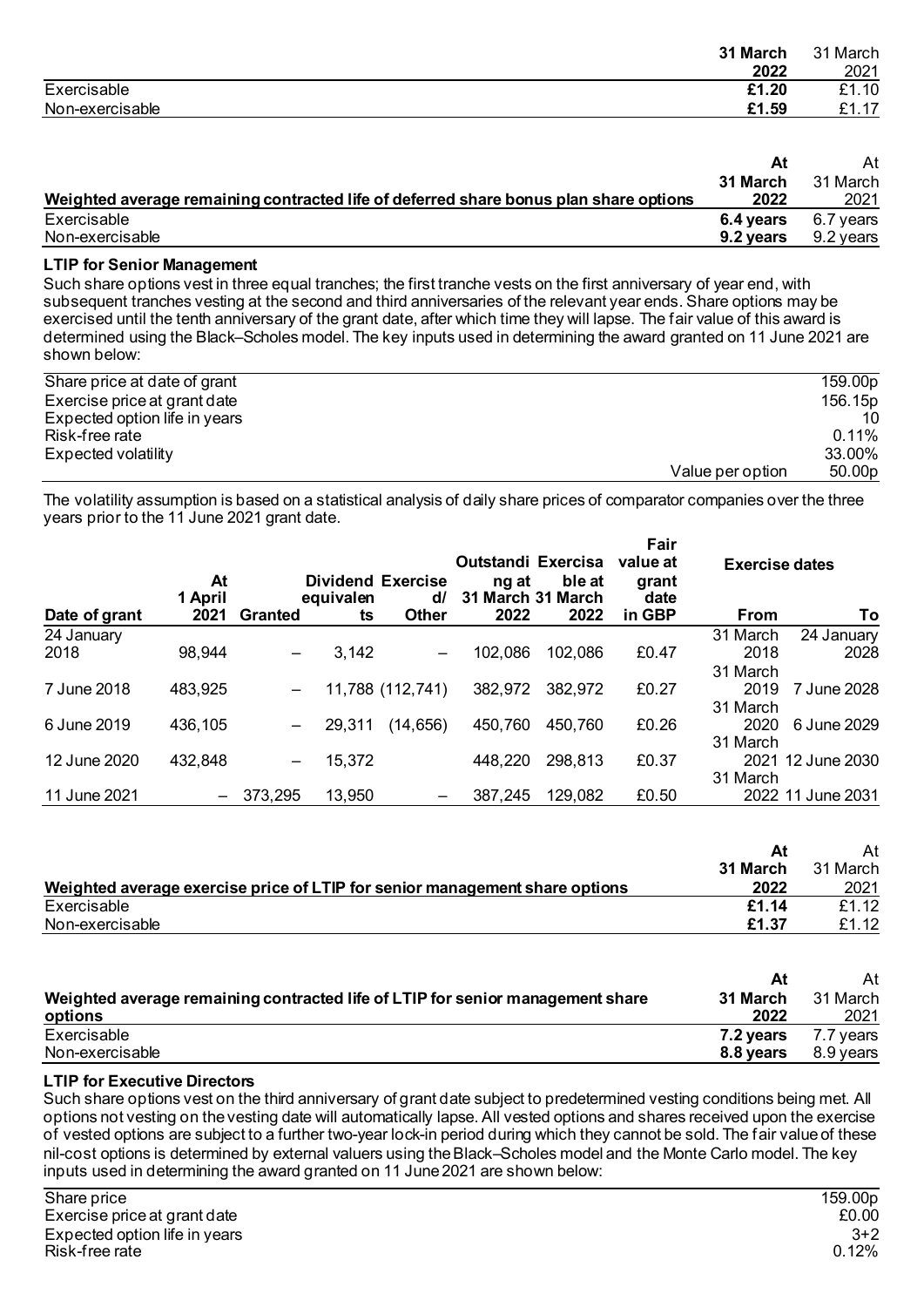The volatility assumption is based on a statistical analysis of daily share prices of comparator companies over the three years prior to the 11 June 2021 grant date.

| Date of grant   | At<br>1 April<br>2021    | <b>Granted</b>           | <b>Dividend Exercise</b><br>equivalen<br>ts | d/<br><b>Other</b> | <b>Outstandi Exercisa</b><br>ng at<br>2022 | ble at<br>31 March 31 March<br>2022 | Fair<br>value at<br>grant<br>date<br>in GBP | <b>Exercise dates</b><br><b>From</b> | Τo                |
|-----------------|--------------------------|--------------------------|---------------------------------------------|--------------------|--------------------------------------------|-------------------------------------|---------------------------------------------|--------------------------------------|-------------------|
|                 |                          |                          |                                             |                    |                                            |                                     |                                             | 8 June                               |                   |
| 24 January 2018 | 243,813                  | —                        | 7,293                                       | $\qquad \qquad -$  | 251,106                                    | $\overline{\phantom{0}}$            | £0.68                                       |                                      | 2020* 8 June 2027 |
|                 |                          |                          |                                             |                    |                                            |                                     |                                             | 7 June                               |                   |
| 7 June 2018     | 1,124,038                |                          |                                             | 19,812 (500,206)   | 643,644                                    | —                                   | £0.52                                       |                                      | 2021* 7 June 2028 |
|                 |                          |                          |                                             |                    |                                            |                                     |                                             | 6 June                               |                   |
| 6 June 2019     | 1,072,297                | —                        | 36,031                                      |                    | $-1,108,328$                               | —                                   | £0.52                                       |                                      | 2022* 6 June 2029 |
|                 |                          |                          |                                             |                    |                                            |                                     |                                             | 12 June                              | 12 June           |
| 12 June 2020    | 1,107,497                | $\overline{\phantom{m}}$ | 39,322                                      |                    | $-1,146,819$                               | —                                   | £0.75                                       | 2023*                                | 2030              |
|                 |                          |                          |                                             |                    |                                            |                                     |                                             | 11 June                              | 11 June           |
| 12 June 2020    | $\overline{\phantom{0}}$ | 834,390                  | 31,180                                      |                    | 865,570                                    |                                     | £0.91                                       | 2024*                                | 2031              |

\* Lock-in period of two years applies after vesting.

| Weighted average exercise price of LTIP for Executive Directors' share options | 31 March<br>2022 | 31 March<br>2021 |
|--------------------------------------------------------------------------------|------------------|------------------|
| Exercisable<br>Non-exercisable                                                 | -<br>$\sim$      |                  |

| At<br>Weighted average remaining contracted life of LTIP for Executive Directors' share<br>31 March<br>2022<br>options | At<br>31 March<br>2021 |
|------------------------------------------------------------------------------------------------------------------------|------------------------|
| Exercisable<br>-                                                                                                       |                        |
| Non-exercisable<br>7.6 vears                                                                                           | 8.1 vears              |

### **Other share options**

On 30 March 2017, the Company agreed to grant to Ferryman Capital Partners Limited, a company in which Warren Lawlor, a former Non-Executive Director, has a one-third beneficial interest, an option to subscribe for 2,000,000 Industrials REIT shares. The exercise price was £1.32. The full cost of this option was recognised in the year ended 31 March 2018. The option was exercised in full between 18 June 2021 and 9 July 2021.

The fair value of this award was determined using the Black–Scholes model. The key inputs used in determining the award granted on

30 March 2017 are shown below:

| Share price                   | £1.08  |
|-------------------------------|--------|
| Exercise price at grant date  | £1.31  |
| Expected option life in years | 5      |
| Risk-free rate                | 1.50%  |
| Expected volatility           | 31.31% |
| Expected dividend yield       | 5.00%  |
| Value per option              | £0.13  |

The volatility assumption is based on a statistical analysis of daily share prices of Industrials REIT Limited over the two years prior to the 30 March 2017 grant date.

|               |               |                          |                            | Outstandi Exercisabl Fair value |                     |                       |    |
|---------------|---------------|--------------------------|----------------------------|---------------------------------|---------------------|-----------------------|----|
|               | At<br>1 April |                          | ng at<br>31 March 31 March | e at                            | at grant<br>date in | <b>Exercise dates</b> |    |
| Date of grant | 2021          | <b>Granted Exercised</b> | 2022                       | 2022                            | <b>GBP</b>          | From                  | Тο |
|               |               |                          |                            |                                 |                     | 30 December           |    |
| 30 March 2017 | 2.000.000     | $-2,000,000$             |                            | $\qquad \qquad$                 | £0.13               | 201731 March 2022     |    |

## **Share purchase plan**

Loans advanced under the share purchase plan are interest-bearing at a rate equal to the average interest rate incurred by the Group from time to time. Interest is payable six-monthly in arrears. Loans are repayable within 30 days of cessation of employment or loss of office (unless the participant ceases employment in circumstances beyond his or her control, in which case the loan is repayable within 12 months), and must in all circumstances be repaid in ten years. All dividends received by such employees (or his or her nominee) by virtue of their shareholding must first be utilised to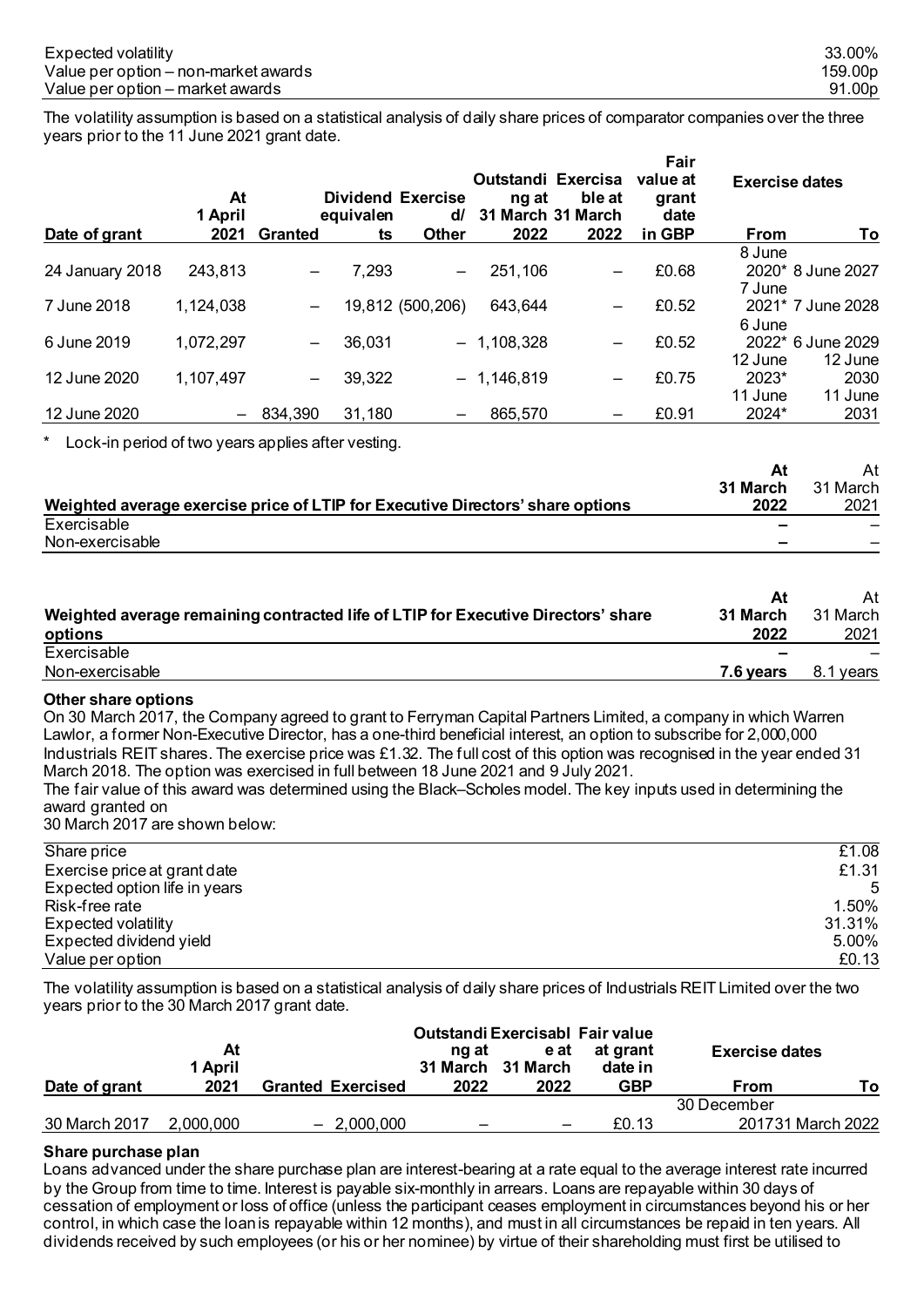discharge any interest outstanding in terms of the loan advanced in terms of the Share Purchase Plan. The loans have full recourse to the participants who must charge their shares by way of security for the loans.

The table below summarises the position at year end in terms of loans advanced and the number of shares to which they relate. No further awards will be made under the Share Purchase Plan.

|                                                                                                                                                   |                    | 31 March<br>2022                     | 31 March<br>2021 |
|---------------------------------------------------------------------------------------------------------------------------------------------------|--------------------|--------------------------------------|------------------|
| Brought forward at start of year                                                                                                                  | (number of shares) | 5,392,536                            | 10,037,162       |
| Share Purchase Plan shares issued in year                                                                                                         | (number of shares) |                                      |                  |
| Share Purchase Plan shares redeemed                                                                                                               | (number of shares) |                                      | (4,644,626)      |
| Carried forward at end of year                                                                                                                    | (number of shares) | 5,392,536                            | 5,392,536        |
| Stock price at advancement<br>Share Purchase Plan loans advanced (including accrued interest) (see                                                | $(\epsilon)$       | N/A                                  | N/A              |
| note 20)                                                                                                                                          | (E'000)            | 6,543                                | 6,540            |
| 14 Earnings per ordinary share                                                                                                                    |                    |                                      |                  |
|                                                                                                                                                   |                    | 31 March                             | 31 March         |
|                                                                                                                                                   |                    | 2022<br>£'000                        | 2021<br>£'000    |
| Reconciliation of profit for the period to adjusted EPRA <sup>1</sup> earnings                                                                    |                    |                                      |                  |
| Earnings per IFRS statement of comprehensive income attributable to shareholders                                                                  |                    | 107,464                              | 53,045           |
| Adjustment to exclude gain from discontinued operations                                                                                           |                    | 1,265                                | (14, 664)        |
| Earnings per IFRS statement of comprehensive income from continuing operations                                                                    |                    |                                      |                  |
| attributable to shareholders                                                                                                                      |                    | 108,729                              | 38,381           |
| Earnings per IFRS statement of comprehensive income attributable to shareholders<br>Adjustments to calculate EPRA earnings, exclude:              |                    | 107,464                              | 53,045           |
| Gain on fair value of investment properties                                                                                                       |                    | (87, 107)                            | (35, 109)        |
| Gain on fair value of financial instruments, debt and associated close-out costs                                                                  |                    | (1,948)                              | (1,784)          |
| Deferred tax in respect of EPRA adjustments                                                                                                       |                    | (1, 719)                             | (1,618)          |
| Loss/(gain) on disposal of properties                                                                                                             |                    | 776                                  | (639)            |
| Tax expense on disposal of properties                                                                                                             |                    | 1,093                                | 3,470            |
| Loss on disposal of subsidiaries                                                                                                                  |                    | 84                                   | 172              |
| Adjustments above in respect of joint ventures:                                                                                                   |                    |                                      |                  |
| (Gain)/loss on fair value of investment properties                                                                                                |                    | (75)                                 | 1,466            |
| Gain on fair value of financial instruments                                                                                                       |                    | (210)                                | (41)             |
| Deferred tax in respect of EPRA adjustments                                                                                                       |                    | 88                                   | (51)             |
| <b>EPRA earnings attributable to shareholders</b>                                                                                                 |                    | 18,446                               | 18,911           |
| Further adjustments to arrive at adjusted earnings:<br>Costs associated with the transfer to the Premium Segment of the Main Market of the London |                    |                                      |                  |
| Stock Exchange                                                                                                                                    |                    | 989                                  |                  |
| Costs associated with ERP implementation                                                                                                          |                    | 711                                  | 463              |
| Adjusted earnings attributable to shareholders <sup>2</sup>                                                                                       |                    | 20,146                               | 19,374           |
| Weighted average number of shares in issue (excluding treasury shares)                                                                            |                    | 291,769,203 283,549,160<br>1,181,961 |                  |
| Share-based payment award<br>Diluted weighted average number of shares in issue                                                                   |                    | 292,951,164 285,716,373              | 2, 167, 213      |
|                                                                                                                                                   |                    |                                      |                  |
| <b>Earnings</b> per share from continuing operations                                                                                              |                    | Pence                                | Pence            |
| <b>IFRS EPS</b>                                                                                                                                   |                    | 37.27                                | 13.54            |
| <b>Diluted IFRS EPS</b>                                                                                                                           |                    | 37.12                                | 13.43            |
|                                                                                                                                                   |                    |                                      |                  |
| Earnings per share from continuing and discontinued operations                                                                                    |                    | <b>Pence</b>                         | Pence            |
| <b>IFRS EPS</b>                                                                                                                                   |                    | 36.83                                | 18.71            |
| <b>Diluted IFRS EPS</b>                                                                                                                           |                    | 36.68                                | 18.57            |
| <b>EPRA EPS</b>                                                                                                                                   |                    | 6.32                                 | 6.67             |
| <b>Diluted EPRA EPS</b>                                                                                                                           |                    | 6.30                                 | 6.62             |
| <b>Adjusted EPS</b>                                                                                                                               |                    | 6.88                                 | 6.78             |
| The European Public Real Estate Association (EPRA) issued the Best Practices Recommendations policy in October                                    |                    |                                      |                  |

2019, which provides guidelines for performance measures relevant to real estate companies. Their recommended reporting standards are widely applied across this market, aiming to bring consistency and transparency to the sector. The EPRA earnings measure is intended to show the level of recurring earnings from core operational activities with the purpose of highlighting the Group's underlying operating results from its property rental business and an indication of the extent to which current dividend payments are supported by earnings. The measure excludes unrealised changes in the value of investment properties, gains or losses on the disposal of properties and other items to provide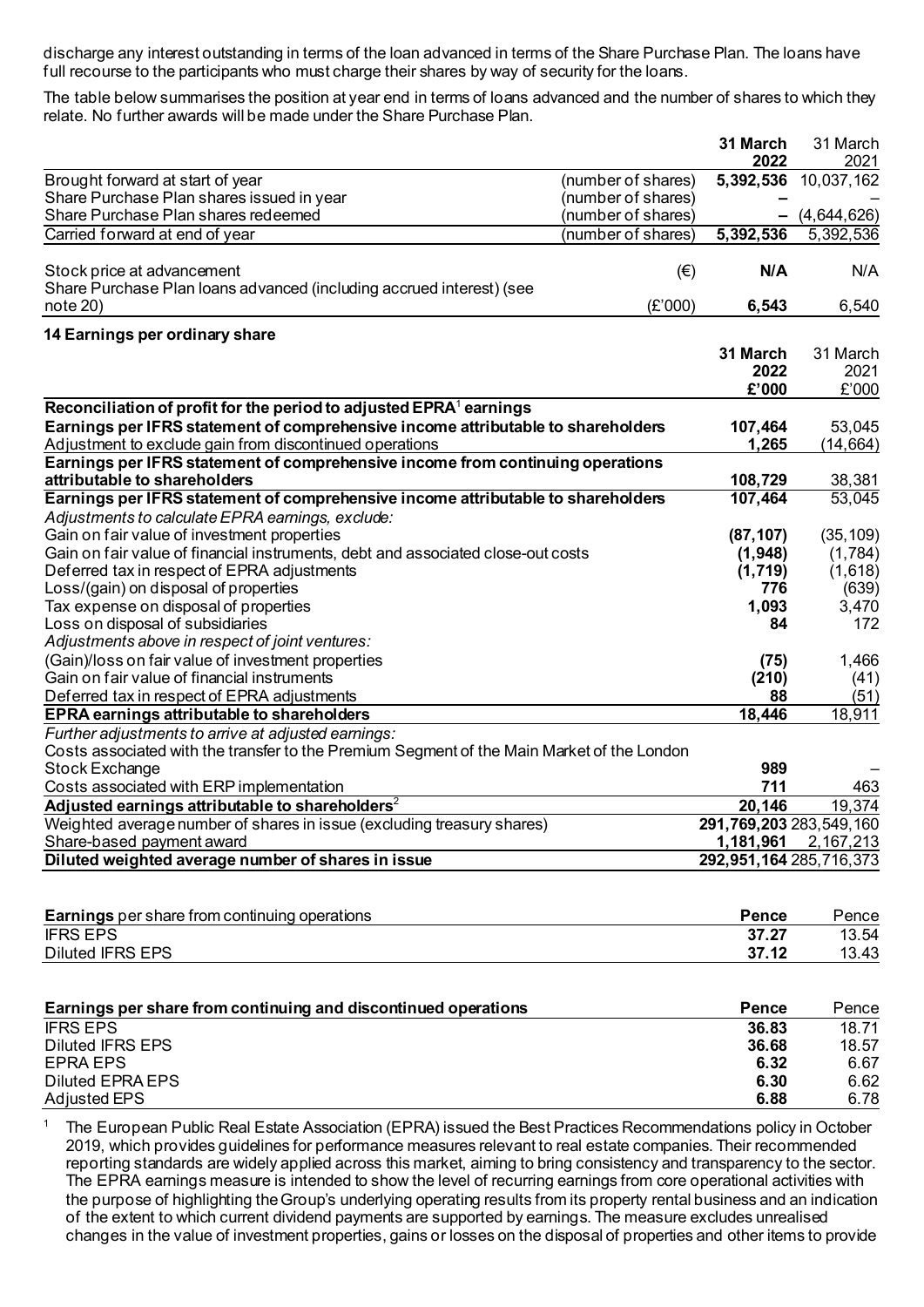additional information on the Group's underlying operational performance. The measure is considered to accurately capture the long-term strategy of the Group, and is an indication of the sustainability of dividend payments.

<sup>2</sup> As described in the EPRA Best Practice Recommendations policy issued in October 2019, should companies wish to make other adjustments to arrive at an underlying performance measure, they should do that below 'EPRA earnings' and use a different name for that measure. 'Adjusted EPS' is a measure that excludes items considered not to be in the ordinary course of business or other exceptional items that do not necessarily provide an accurate picture of the Group's underlying operational performance.

The comparatives have been restated to reflect the change in classification of current year discontinued operations to enable an effective like-for-like comparison.

As at 31 March 2022, the Company held 6,520,962 treasury shares (2021: 12,866,950).

**Costs associated with the transfer to the Premium Segment of the Main Market of the London Stock Exchange** On 15 December 2021, Industrials REIT transferred the trading of its ordinary shares from the Specialist Fund Segment of the Main Market of the London Stock Exchange to the Premium Segment of the Main Market of the London Stock Exchange. The costs associated with the transfer will not be reoccurring and have been adjusted for as a "companyspecific adjustment".

## **Costs associated with ERP implementation**

Industrials REIT Limited has implemented a new enterprise resource planning (ERP) platform encompassing finance and operations, and customer engagement components to help streamline and grow the business. Significant non-recurring costs were incurred and the ERP implementation expense related to this one-off project which went live on 1 April 2022. It has been adjusted for as a "company-specific adjustment".

## **Headline earnings per share**

The JSE listings conditions require the calculation of headline earnings (calculated in accordance with Circular 1/2021 - Headline Earnings as issued by the South African Institute of Chartered Accountants) and disclosure of a detailed reconciliation of headline earnings to the earnings numbers used in the calculation of basic earnings per share in accordance with the requirements of IAS 33 – Earnings per Share. Disclosure of headline earnings is not a requirement of IFRS.

|                                                                             | 31 March  | 31 March |
|-----------------------------------------------------------------------------|-----------|----------|
|                                                                             | 2022      | 2021     |
| Reconciliation of profit for the period to headline earnings                | £'000     | £'000    |
| Earnings per statement of comprehensive income attributable to shareholders | 107,464   | 53,045   |
| Adjustments to calculate headline earnings, exclude:                        |           |          |
| Gain on fair value of investment properties                                 | (87, 107) | (35,109) |
| Deferred tax in respect of headline earnings adjustments                    | (1,719)   | (1,640)  |
| Loss/(gain) on disposal of properties                                       | 776       | (639)    |
| Tax expense on disposal of properties                                       | 1,093     | 3,470    |
| Loss on disposal of subsidiaries                                            | 84        | 172      |
| Adjustments above in respect of joint ventures:                             |           |          |
| (Gain)/loss on fair value of investment properties                          | (75)      | 1,466    |
| Deferred tax                                                                | 55        | (57)     |
| Headline earnings attributable to shareholders                              | 20,571    | 20,708   |

| Earnings per share   | pence | pence |
|----------------------|-------|-------|
| <b>Headline EPS</b>  | 7.05  | 7.30  |
| Diluted headline EPS | 7.02  | 7.25  |

## **15 Net asset value metrics per share – reconciliations and bridge**

EPRA's best practice recommendations are a set of guidelines for public real estate companies which enable investors and other users of annual reports to benefit from the transparency that standardised reporting offers. The real estate sector as a whole benefits from the use of these guidelines as consistency increases clarity across the industry.

EPRA recommends disclosing three measures of net asset value, namely: EPRA net tangible assets (NTA), EPRA net reinvestment value (NRV) and EPRA net disposal value (NDV).

Industrials REIT considers EPRA NTA to be the most relevant measure of the three EPRA NAVs to report on and will act as the key net asset value measure. The EPRA NTA metric is aligned with IFRS NAV in that it includes deferred tax liabilities with regard to properties classified as held for sale. A reconciliation of the three EPRA NAV metrics from IFRS NAV is shown in the table below.

|                                                                | <b>NAV</b>               | <b>EPRA NAV measures</b>            |          |                          |  |
|----------------------------------------------------------------|--------------------------|-------------------------------------|----------|--------------------------|--|
|                                                                |                          | <b>IFRS EPRANRY EPRANTA EPRANDY</b> |          |                          |  |
| <b>As at 31 March 2022</b>                                     | £'000                    | £'000                               | £'000    | £'000                    |  |
| Net assets attributable to equity shareholders<br>Adjustments: | 521.836                  | 521.836                             | 521.836  | 521,836                  |  |
| Derivative financial instruments                               | $\overline{\phantom{a}}$ | (1,864)                             | (1, 864) | $\sim$                   |  |
| Adjustments above in respect of joint ventures                 | $\overline{\phantom{a}}$ | 1.557                               | 1,557    | $\overline{\phantom{a}}$ |  |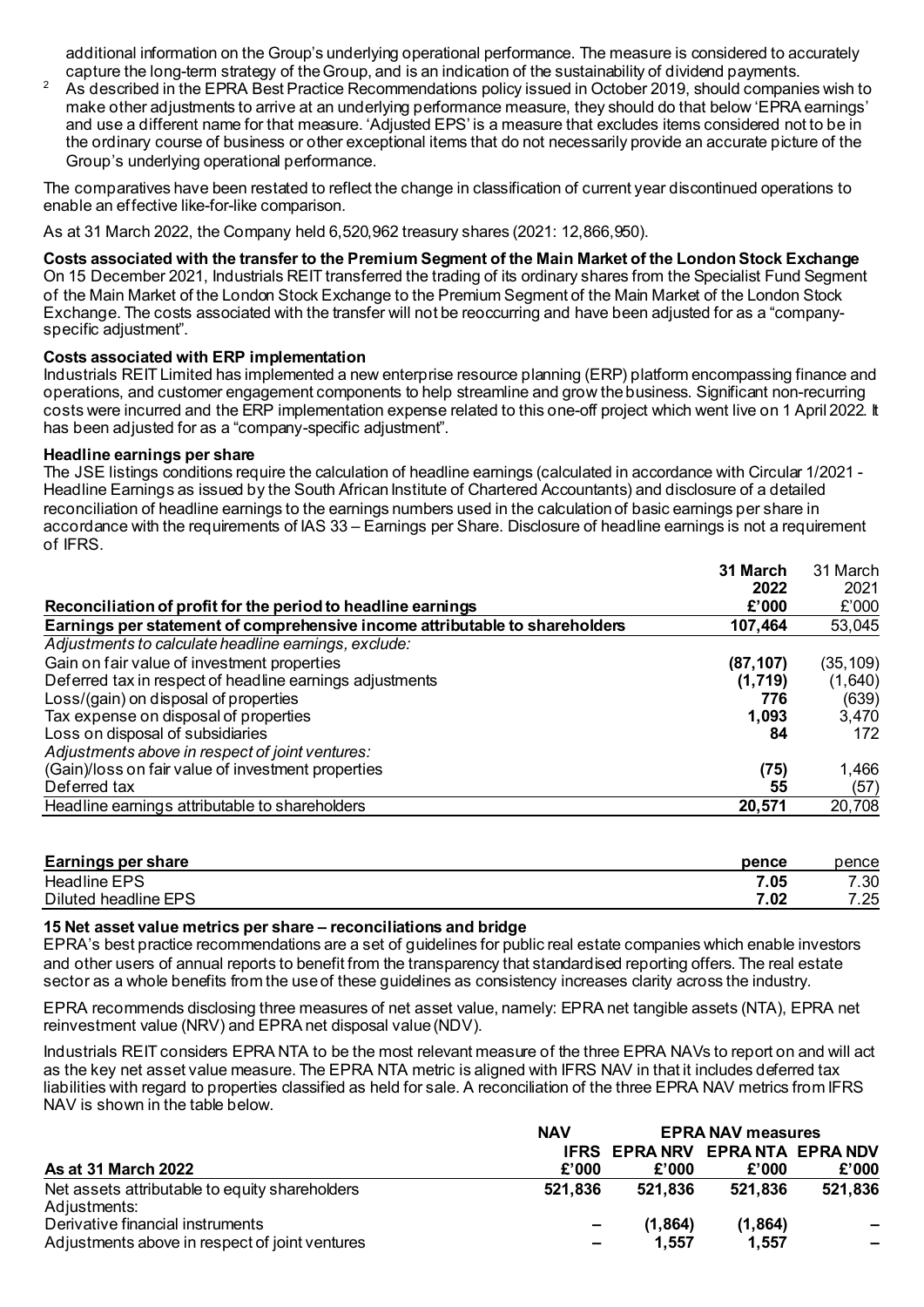| Intangible assets                                                  | -         |           | (3, 542)                                                |           |
|--------------------------------------------------------------------|-----------|-----------|---------------------------------------------------------|-----------|
| Purchaser's $costs1$                                               | -         | 44.125    |                                                         |           |
| Net assets used in per share calculation                           | 521,836   | 565,654   | 517.987                                                 | 521,836   |
| Number of shares in issue (excluding treasury shares) <sup>2</sup> |           |           | 292, 254, 213 292, 254, 213 292, 254, 213 292, 254, 213 |           |
| Share-based payment award                                          | 1.181.961 | 1,181,961 | 1,181,961                                               | 1.181.961 |
| Diluted number of shares in issue                                  |           |           | 293,436,174 293,436,174 293,436,174 293,436,174         |           |
|                                                                    |           |           |                                                         |           |

|                                   |      | <b>IFRS EPRANRY EPRANTA EPRANDY</b> |                          |     |
|-----------------------------------|------|-------------------------------------|--------------------------|-----|
| Net asset value per share         |      |                                     |                          |     |
| Net asset value per share         | 1.79 | $\overline{\phantom{a}}$            | $\overline{\phantom{0}}$ |     |
| Diluted net asset value per share | 1.78 | 1.93                                |                          | .78 |

<sup>1</sup> EPRA NTA and EPRA NDV reflect IFRS values which are net of purchaser's costs. Purchaser's costs include legal fees, stamp duty and land tax, and other local taxes. Any purchaser's costs deducted from the market value are added back when calculating EPRA NRV.

<sup>2</sup> As at 31 March 2022, the Company held 6,520,962 treasury shares.

|                                                                   | <b>NAV</b>                                      |          | <b>EPRA NAV measures</b> |                   |
|-------------------------------------------------------------------|-------------------------------------------------|----------|--------------------------|-------------------|
|                                                                   | <b>IFRS</b>                                     | EPRA NRV |                          | EPRA NTA EPRA NDV |
| As at 31 March 2021                                               | £'000                                           | £'000    | £'000                    | £'000             |
| Net assets attributable to equity shareholders                    | 425,820                                         | 425,820  | 425,820                  | 425,820           |
| Adjustments:                                                      |                                                 |          |                          |                   |
| Derivative financial instruments                                  |                                                 | (1,732)  | (1, 732)                 |                   |
| Deferred tax in relation to fair value of investment property and |                                                 |          |                          |                   |
| financial instruments <sup>1</sup>                                |                                                 | 1,712    |                          |                   |
| Adjustments above in respect of joint ventures                    |                                                 | 714      | 714                      |                   |
| Intangible assets                                                 |                                                 |          | (1,784)                  |                   |
| Purchaser's costs <sup>2</sup>                                    |                                                 | 37,798   |                          |                   |
| Net assets used in per share calculation                          | 425,820                                         | 464,312  | 423,018                  | 425,820           |
|                                                                   |                                                 |          |                          |                   |
| Number of shares in issue (excluding treasury shares) $3$         | 285,908,225 285,908,225 285,908,225 285,908,225 |          |                          |                   |
| Share-based payment award                                         | 2,167,213                                       |          | 2,167,213 2,167,213      | 2,167,213         |
| Diluted number of shares in issue                                 | 288,075,438 288,075,438 288,075,438 288,075,438 |          |                          |                   |

|                                   | <b>NAV</b> |              | New measures      |      |  |
|-----------------------------------|------------|--------------|-------------------|------|--|
|                                   |            | IFRS EPRANRV | EPRA NTA EPRA NDV |      |  |
| Net assets per share              |            |              |                   |      |  |
| Net asset value per share         | 1.49       |              |                   |      |  |
| Diluted net asset value per share | 1.48       | 1.61         | 1 47              | 1.48 |  |

- $1$  In the prior year, the Group's deferred tax in relation to the fair value of investment properties and financial instruments related solely to those properties in the German portfolio included in assets held for sale which comprised 4.5% of the portfolio, with a fair value of £26.2 million. No deferred tax was excluded from EPRA NTA as the deferred tax will be crystallised on sale of these properties in the short term.
- <sup>2</sup> EPRA NTA and EPRA NDV reflect IFRS values which are net of purchaser's costs. Purchaser's costs include legal fees, stamp duty and land tax, and other local taxes. Any purchaser's costs deducted from the market value are added back when calculating EPRA NRV.
- $3$  As at 31 March 2021, the Company held 12,866,950 treasury shares.

## **16 Investment property**

The consolidated market value of investment properties at 31 March 2022 was £653.5 million (2021: £511.2 million). This now comprises only MLI properties. Apart from one MLI asset that is held for sale, the carrying amount of the investment properties are stated at estimated fair value, determined by the Directors, based on an independent external appraisal. The value of the MLI asset held for sale is based on an offer for sale that was received on the open market, less transaction costs. The registered independent appraisers have an appropriate recognised professional qualification and recent experience in the location and category of the property being valued ('valuers').

Apart from one MLI asset that is held for sale, the fair value of each of the properties for the period ended 31 March 2022, was assessed by the valuers in accordance with the Royal Institution of Chartered Surveyors ('RICS') standards and IFRS 13. Valuers are qualified for purposes of providing valuations in accordance with the 'Appraisal and Valuation Manual' published by RICS.

The valuation of the Group's property portfolio is inherently subjective due to several factors including the individual nature of each property, its location, expectation of future rentals and the discount yield applied to those cash flows. As a result, the valuations placed on the property portfolio are subject to a degree of uncertainty and are made based on assumptions that may not prove to be accurate, particularly in years of volatility or low transaction flow in the market. The estimated market value may differ from the price at which the Group's assets could be sold at a particular time, since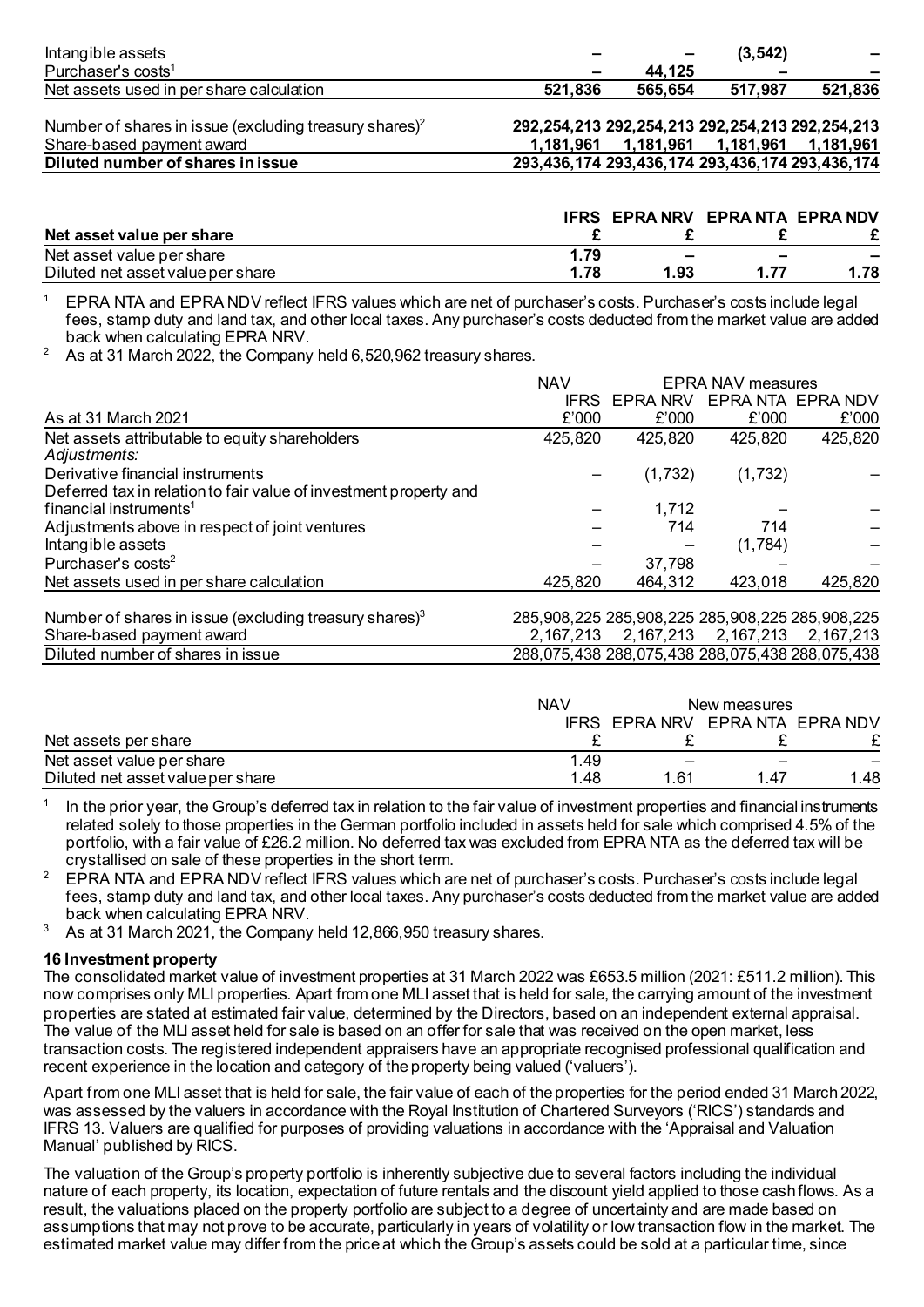actual selling prices are negotiated between willing buyers and sellers. As a result, if the assumptions prove to be different, actual results of operations and realisation of net assets could differ from the estimates set forth in these financial statements, and the difference could be significant.

The valuations performed by the independent valuers are reviewed internally by senior management. This includes discussions of the assumptions used by the external valuers, as well as a review of the resulting valuations.

Discussions of the valuations process and results are held between the senior management and the external valuers on a biannual basis. The Audit and Risk Committee reviews the valuation results and, provided the Committee is satisfied with the results, recommends them to the Board for approval.

The valuation techniques used are consistent with IFRS 13 and use significant 'unobservable' inputs. Investment properties are all at level 3 in the fair value hierarchy and valuations represent the highest and best use of the properties. There have been no changes in valuation techniques since the prior year and no transfers between the fair value hierarchy levels in the current or prior year.

There are interrelationships between all these unobservable inputs as they are determined by market conditions. An increase in more than one unobservable input would magnify the impact on the valuation. The impact on the valuation would be mitigated by the interrelationship of two unobservable inputs moving in opposite directions e.g., an increase in rent may be offset by an increase in yield, resulting in no net impact on the valuation. Expected vacancy rates may impact the yield with higher vacancy rates resulting in higher yield. All revenue is derived from the underlying tenancies given on the investment properties.

With the exception of ten (2021: five) recently acquired MLI properties and the MLI property held for sale, all investment properties are mortgaged, details of which can be seen in note 23. As at the date of signing this report, there are no restrictions on the realisability of any of the underlying investment properties, nor on the remittance of income and disposal proceeds.

|                                          | 31 March 2022                 |           |           | 31 March 2021 |                        |           |
|------------------------------------------|-------------------------------|-----------|-----------|---------------|------------------------|-----------|
|                                          |                               |           | Total -   |               |                        | Total -   |
|                                          | <b>Investment Assets held</b> |           | wholly    |               | Investment Assets held | wholly    |
|                                          | property                      | for sale  | owned     | property      | for sale               | owned     |
|                                          | £'000                         | £'000     | £'000     | £'000         | £'000                  | £'000     |
| Opening balance                          | 511,220                       | 38,206    | 549,426   | 387,761       | 109,076                | 496,837   |
| Acquisitions                             | 102,705                       | -         | 102,705   | 96,363        |                        | 96,363    |
| Capitalised expenditure                  | 3.796                         | 102       | 3,898     | 1.514         | 103                    | 1,617     |
| Transfers to assets held for sale        | (62,148)                      | 62,148    |           |               |                        |           |
| <b>Disposals</b>                         |                               | (92, 807) | (92, 807) |               | (76, 220)              | (76, 220) |
| Net fair value gain/(loss) on investment |                               |           |           |               |                        |           |
| properties                               | 89,509                        | (2, 487)  | 87,022    | 25,582        | 9,527                  | 35,109    |
| Foreign exchange movement in foreign     |                               |           |           |               |                        |           |
| operations                               |                               | 853       | 853       |               | (4, 280)               | (4, 280)  |
| Net carrying value                       | 645,082                       | 6,015     | 651,097   | 511,220       | 38,206                 | 549,426   |

Included in the disposals amount of £92.8 million, is £56.2 million from the disposal of LPE Limited detailed in note 25. The difference of

£36.6 million relates to the disposal of German and Swiss properties. The consolidated statement of cash flows figure of £35.9 million included in proceeds on disposal of investment property, net of selling costs, is the loss on the disposal of property of £0.7 million.

## **16 Investment property** continued

The market value of the Group's investment properties, as determined by the Group's external valuer, differs from the carrying value presented in the statement of financial position due to the Group presenting tenant lease incentives separately and the portion of joint ventures the Group does not own. The following table reconciles the net book value of the investment properties to the market value.

|                                         | <b>31 March 2022</b>     |          |                | 31 March 2021 |          |           |
|-----------------------------------------|--------------------------|----------|----------------|---------------|----------|-----------|
|                                         | Group                    |          |                | Group         |          |           |
|                                         | (excl. joint             |          | Joint Combined | (excl. joint  | Joint    | Combined  |
|                                         | ventures)                | ventures | portfolio      | ventures)     | ventures | portfolio |
|                                         | £'000                    | £'000    | £'000          | £'000         | £'000    | £'000     |
| <b>Market value</b>                     | 653,475                  | 33,099   | 686,574        | 549,426       | 33,165   | 582,591   |
| Less: share of joint ventures not owned | $\overline{\phantom{0}}$ | (814)    | (814)          |               | (326)    | (326)     |
| <b>Portfolio Market value</b>           | 653,475                  | 32,285   | 685,760        | 549,426       | 32,839   | 582,265   |
| Less: tenant lease incentives           | (2,378)                  |          | (2,378)        |               |          |           |
| Net carrying value total                | 651,097                  | 32,285   | 683,382        | 549,426       | 32,839   | 582,265   |

The key unobservable inputs used in the valuation of the Group's investment properties at 31 March 2022 are detailed in the table below:

| <b>Combined portfolio</b>              | Market   | <b>Portfolio</b> | Valuer's   |            | Valuer's Net initial Net initial |           |
|----------------------------------------|----------|------------------|------------|------------|----------------------------------|-----------|
| (including share of jointly controlled |          | value by market  | <b>ERV</b> | <b>ERV</b> | Yield                            | Yield     |
| entities)                              | 31 March | value            | (range)    | (average)  | (range)                          | (average) |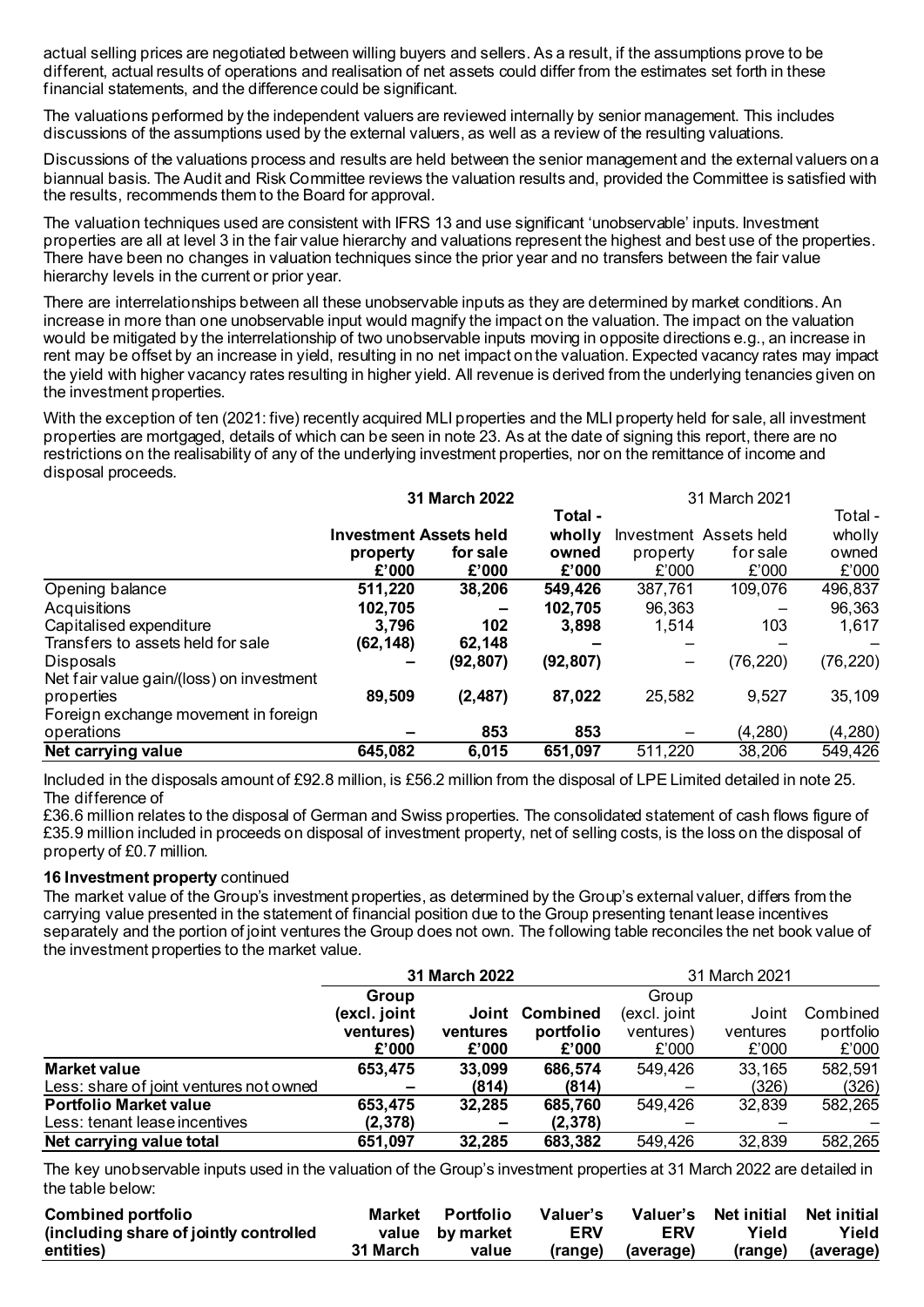|                                        | 2022<br>(E'000) | $(\%)$    | $(E/\text{sq }ft)$ | $(E/\text{sq }ft)$ | $(\%)$                   | $(\%)$            |
|----------------------------------------|-----------------|-----------|--------------------|--------------------|--------------------------|-------------------|
| <b>Investment properties</b>           |                 |           |                    |                    |                          |                   |
| UK multi-let industrial                | 647,460         | 94.4%     | $2.7 - 11.5$       | 6.4                | $1.4 - 8.0%$             | 5.3%              |
| Assets held for sale                   |                 |           |                    |                    |                          |                   |
| Rose Kiln Court - Reading              | 6,015           | 0.9%      | 22.3               | 22.3               | 9.3%                     | $9.3\%$           |
| Total - wholly owned                   | 653,475         | 95.3%     | -                  | 6.5                |                          | 5.3%              |
| Share of joint ventures                | 32,285          | 4.7%      | $8.1 - 15.7$       | 12.3               | $5.3 - 9.4%$             | 6.4%              |
| <b>Market value total</b>              | 685,760         | 100.0%    | -                  | 6.9                |                          | $\frac{1}{5.4\%}$ |
|                                        |                 |           |                    |                    |                          |                   |
|                                        | Market value    | Portfolio | Valuer's           | Valuer's           | Net initial              | Net initial       |
| Combined portfolio                     | 31 March        | by market | <b>ERV</b>         | <b>ERV</b>         | Yield                    | Yield             |
| (including share of jointly controlled | 2021            | value     | (range)            | (average)          | (range)                  | (average)         |
| entities)                              | (E'000)         | (% )      | $(E/\text{sq ft})$ | $(E/\text{sq }ft)$ | (%)                      | (%)               |
| Investment properties                  |                 |           |                    |                    |                          |                   |
| Guernsey                               | 56,150          | 9.7%      | 38.9               | 38.9               | 7.3%                     | 7.3%              |
| UK multi-let industrial                | 432,910         | 74.3%     | $2.8 - 9.7$        | 5.4                | 1.5-8.3%                 | 6.2%              |
| UK urban logistics                     | 22,160          | 3.8%      | $3.4 - 23.7$       | 11.7               | $5.5 - 9.2%$             | 7.4 %             |
| Subtotal                               | 511,220         | 87.8%     |                    | 9.3                |                          | $6.4\%$           |
| Assets held for sale                   |                 |           |                    |                    |                          |                   |
| Germany                                | 26,239          | 4.5%      | 14.5               | 14.5               | 4.9%                     | 4.9%              |
| Switzerland                            | 11,967          | 2.1%      | 12.7               | 12.7               | 3.4%                     | 3.4%              |
| Total - wholly owned                   | 549,426         | 94.4 %    | $\qquad \qquad -$  | 9.6                | $\overline{\phantom{0}}$ | $6.2\%$           |
| Share of joint ventures                | 32,839          | 5.6%      | $8.2 - 14.9$       | 12.3               | $5.2 - 8.7 %$            | 6.1%              |
| Market value total                     | 582,265         | 100.0%    |                    | 9.8                |                          | 6.2%              |

Future revenue streams comprise contracted rent and estimated rental value ('ERV') after the contract period. In calculating ERV, the potential impact of future lease incentives to be granted to secure new contracts is taken into consideration. An increase/decrease in ERV will increase/decrease valuations. The table below sets out the indicative fair value impact when applying the sensitivity of the unobservable inputs (Level 3) valuations to a 5% (2021: 10%) change in ERV.

|                                    |          | Fair value at Impact on valuations |           | Fair value at | Impact on valuations |          |
|------------------------------------|----------|------------------------------------|-----------|---------------|----------------------|----------|
|                                    | 31 March |                                    |           | 31 March      |                      |          |
|                                    | 2022     | +5% ERV                            | -5% ERV   | 2021          | +10% ERV             | -10% ERV |
| <b>Investment property</b>         | £'000    | £'000                              | £'000     | £'000         | £'000                | £'000    |
| UK multi-let industrial            | 653,475  | 27,591                             | (27, 591) | 432,910       | 1,980                | (2,065)  |
| Joint ventures                     | 32,285   | 825                                | (825)     | 32,839        | 1,400                | (853)    |
| Guernsey                           |          |                                    |           | 56.150        | 4,991                | (3,916)  |
| UK urban logistics                 |          |                                    | -         | 22,160        | 2,120                | (2, 116) |
| Germany                            |          |                                    | -         | 26,239        | n/a                  | n/a      |
| Switzerland                        |          |                                    |           | 11,967        | 470                  | (469)    |
| Group property portfolio valuation | 685,760  | 28,416                             | (28, 416) | 582,265       | 10,961               | (9, 419) |

Net initial yield ('NIY') is the contracted rent on investment properties at the statement of financial position date, expressed as a percentage of the investment property valuation, plus purchaser's costs. An increase/decrease in NIY will decrease/increase valuations. The table below sets out the indicative fair value impact when applying the sensitivity of the unobservable inputs (Level 3) valuations to a 25 (2021: 50) basis point change in yield.

|                                    | Fair value at | Impact on valuations |                          | Fair value at | Impact on valuations |           |
|------------------------------------|---------------|----------------------|--------------------------|---------------|----------------------|-----------|
|                                    | 31 March      |                      |                          | 31 March      |                      |           |
|                                    | 2022          | $+25$ bps            | $-25$ bps                | 2021          | $+50$ bps            | $-50$ bps |
| <b>Investment property</b>         | £'000         | £'000                | £'000                    | £'000         | £'000                | £'000     |
| UK multi-let industrial            | 653,475       | (25, 182)            | 27,094                   | 432,910       | (32, 196)            | 37,822    |
| Joint ventures                     | 32,285        | (1, 288)             | 1,313                    | 32,839        | (2,598)              | 3,037     |
| Guernsey                           |               |                      | $\overline{\phantom{0}}$ | 56.150        | (3, 568)             | 4,086     |
| UK urban logistics                 |               |                      | $\overline{\phantom{a}}$ | 22,160        | (1,409)              | 1,614     |
| Germany                            |               |                      | $\overline{\phantom{a}}$ | 26,239        | n/a                  | n/a       |
| Switzerland                        |               |                      | $\,$                     | 11,967        | (708)                | 802       |
| Group property portfolio valuation | 685,760       | (26, 470)            | 28,407                   | 582,265       | (40, 479)            | 47,361    |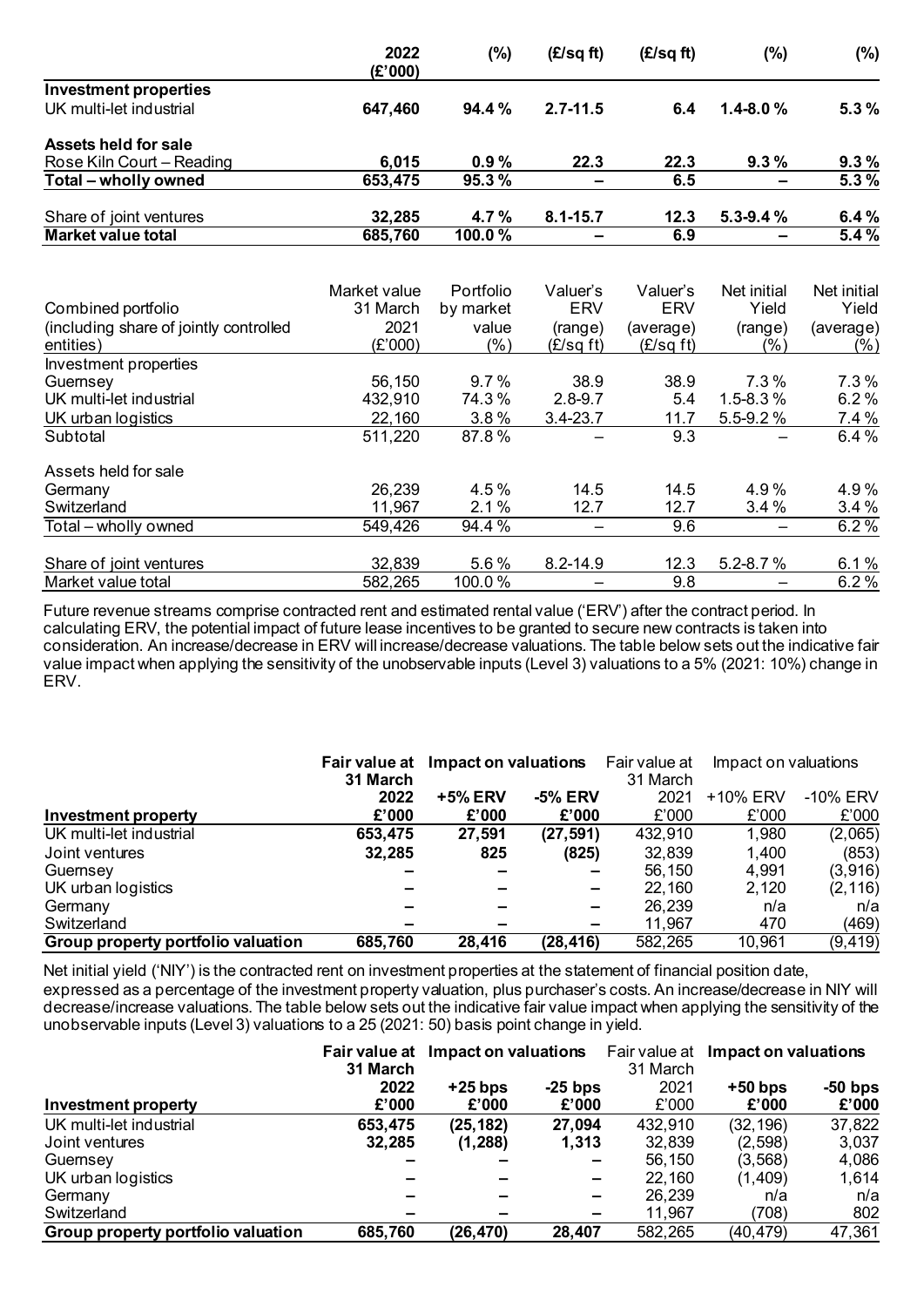The impact the pandemic had on our valuations in prior periods justified using sensitivities at higher rates. The countries the Group operates in have emerged from the pandemic where trading restrictions have returned to normal. The Directors are of the opinion the valuation sensitivities should reflect what is reasonably possible in the current economic climate. Therefore, the sensitivities used in this report have reduced from +/-10% ERV to +/-5% ERV and +/-50 bps to +/-25 bps.

## **17 Group companies**

Details of the Group's subsidiaries as at 31 March 2022 are as follows:

|                                                                                                                                              | <b>Principal</b><br>place |                                    | % equity<br>owned by |                           |
|----------------------------------------------------------------------------------------------------------------------------------------------|---------------------------|------------------------------------|----------------------|---------------------------|
| <b>Name</b>                                                                                                                                  |                           | of business Principal activity     |                      | <b>Company Subsidiary</b> |
| BVI incorporated entities with registered address:<br>Craigmuir Chambers, P.O. Box 71, Road Town, Tortola,<br>VG1110, British Virgin Islands |                           |                                    |                      |                           |
|                                                                                                                                              |                           | Property                           |                      |                           |
| Davemount Properties Limited<br>Ruby Red Holdings Limited                                                                                    | England<br>Guernsey       | Investment<br>Management           |                      | 100.00%<br>100.00%        |
| SP Corporate Services Limited                                                                                                                | Guernsey                  | Management                         |                      | 100.00%                   |
| <b>SP Nominees Limited</b>                                                                                                                   | Guernsey                  | Management                         |                      | 100.00%                   |
| Stenprop Management Holdings Limited                                                                                                         | Guernsey                  | <b>Holding Company</b>             | 100.00%              |                           |
|                                                                                                                                              |                           | Property                           |                      |                           |
| <b>Stenprop Hermann Limited</b>                                                                                                              | Guernsey                  | Investment<br>Property             |                      | 100.00%                   |
| <b>Stenprop Victoria Limited</b>                                                                                                             | Guernsey                  | Investment                         |                      | 100.00%                   |
| Stenprop Industrials 1 Limited                                                                                                               | Guernsey                  | <b>Holding Company</b>             |                      | 100.00%                   |
| Stenprop Industrials 5 Limited                                                                                                               | Guernsey                  | Dormant                            |                      | 100.00%                   |
| Stenprop (UK) Limited                                                                                                                        | England                   | <b>Holding Company</b>             | 100.00%              |                           |
| Curaçao incorporated entities with registered address:<br>Wilhelminalaan 13, Curacao                                                         |                           |                                    |                      |                           |
| Anarosa Holdings N.V.                                                                                                                        | England                   | <b>Holding Company</b>             |                      | 94.90%                    |
| C.S. Property Holding N.V.                                                                                                                   | England                   | <b>Holding Company</b>             |                      | 94.90%                    |
| Lakewood International N.V.                                                                                                                  | England                   | <b>Holding Company</b>             |                      | 89.00%                    |
| T.B. Property Holdings N.V.                                                                                                                  | England                   | <b>Holding Company</b>             |                      | 100.00%                   |
| England incorporated entities with registered address:                                                                                       |                           |                                    |                      |                           |
| 180 Great Portland Street, London, W1W 5QZ                                                                                                   |                           |                                    |                      |                           |
| <b>Industrials Management Limited</b>                                                                                                        | England                   | Management                         |                      | 100.00%                   |
| <b>Industrials REIT Limited</b>                                                                                                              | England                   | Dormant                            |                      | 100.00%                   |
| <b>Industrials UK Management Limited</b>                                                                                                     | England                   | Dormant                            |                      | 100.00%                   |
| Guernsey incorporated entities with registered address:<br>Kingsway House, Havilland Street, St Peter Port, Guernsey<br>GY12QE               |                           |                                    |                      |                           |
| <b>Bernina Property Holdings Limited</b>                                                                                                     | England                   | <b>Holding Company</b><br>Property |                      | 100.00%                   |
| <b>GGP1</b> Limited                                                                                                                          | England                   | Investment<br>Property             |                      | 100.00%                   |
| Industrials UK 4 Limited                                                                                                                     | England                   | Investment<br>Property             |                      | 100.00%                   |
| Kantone Holdings Limited                                                                                                                     | Guernsey                  | Investment                         |                      | 100.00%                   |
| <b>Stenprop Advisers Limited</b>                                                                                                             | Guernsey                  | Management                         | 10.00%               | 90.00%                    |
| Stenprop Industrials Holdings Limited                                                                                                        | England                   | <b>Holding Company</b><br>Property | 100.00%              |                           |
| Stenprop Industrials 6 Limited                                                                                                               | England                   | Investment                         |                      | 100.00%                   |
| <b>Stenprop Trafalgar Limited</b>                                                                                                            | Guernsey                  | <b>Holding Company</b>             |                      | 100.00%                   |
| Stenprop (Germany) Limited                                                                                                                   | England                   | <b>Holding Company</b>             | 100.00%              |                           |
| Stenprop (Swiss) Limited                                                                                                                     | Guernsey                  | <b>Holding Company</b>             | 100.00%              |                           |
| Netherlands incorporated entities with registered<br>address:<br>Escainatio Raulevard 764, 2000 VA Canelle 22n den Ussel                     |                           |                                    |                      |                           |

*Fascinatio Boulevard 764, 2909 VA Capelle aan den IJssel, Netherlands* Netherlands Non-trading<br>
Netherlands Holding Company<br>
94.50% Mindel Properties B.V. The Company 94.50 Section 1.1 Netherlands Holding Company

**United States incorporated entities with registered address:**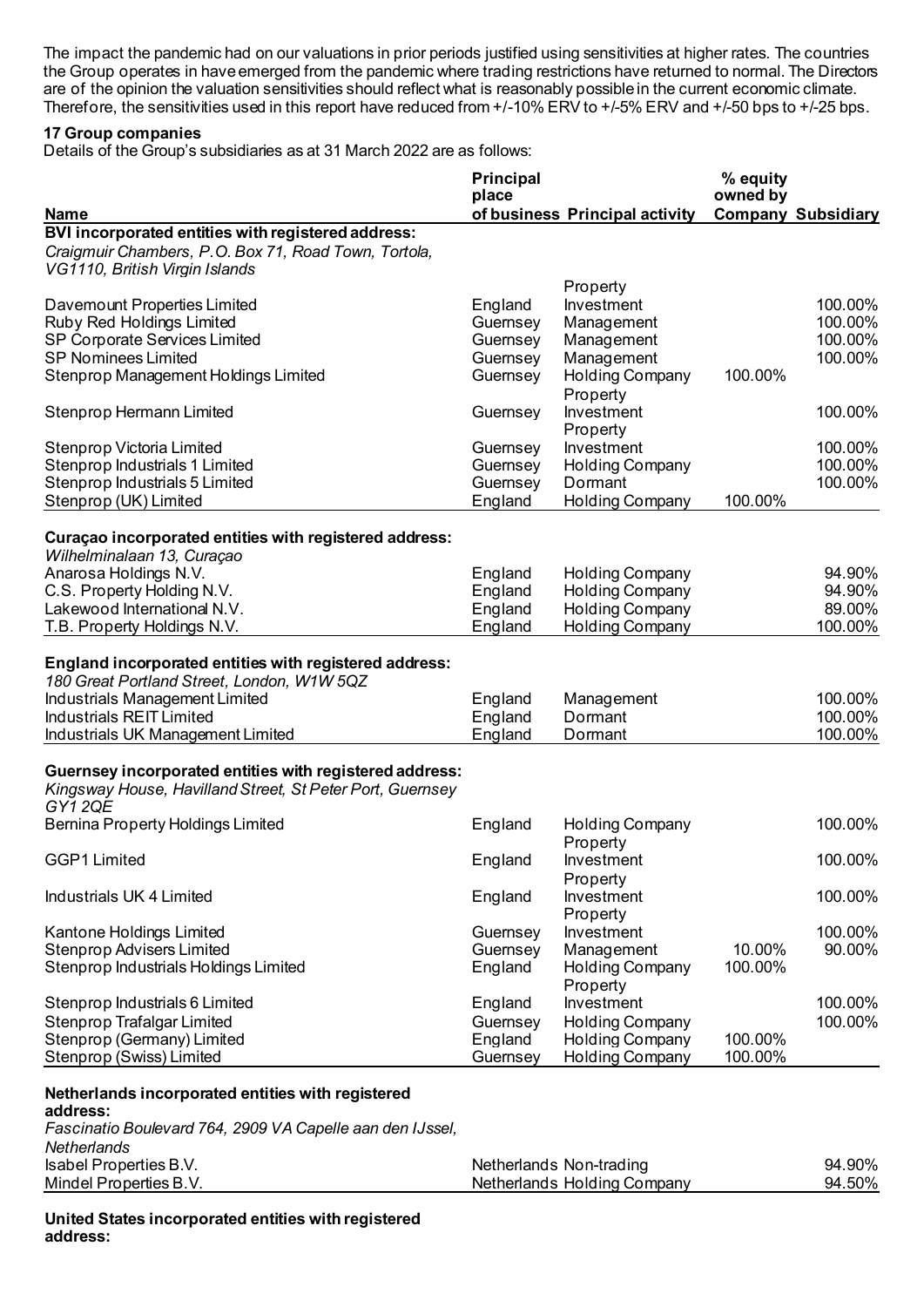| 1209 Orange Street, Wilmington, Delaware 19801, USA |         |                        |         |
|-----------------------------------------------------|---------|------------------------|---------|
| Industrials UK GP LLC                               | England | <b>Holding Company</b> | 100.00% |
|                                                     |         | Property               |         |
| Industrials UK LP                                   | England | Investment             | 100.00% |

Details of the Group's investments in joint ventures are disclosed in note 18.

### **18 Investment in joint ventures**

In the current reporting period, the Directors have classified the investments in the care homes joint venture as a current asset. In line with the Directors' desire to dispose of the care home investments as soon as possible, the joint ventures are disclosed as a current asset as the Group expects to receive the proceeds on sale within the next 12 months. However, this investment is not classified as held for sale because it is not highly probable that the sale of these assets is imminent.

Details of the Group's joint ventures at the end of the reporting period are as follows:

| Place of<br>incorporati | <b>Principal</b> | % equity<br>owned by       |
|-------------------------|------------------|----------------------------|
| <b>on</b>               | activity         | subsidiary                 |
|                         |                  |                            |
|                         |                  |                            |
|                         |                  | 50.00%                     |
|                         | Property         |                            |
| Luxembourg              | company          | 50.00%                     |
|                         | Property         |                            |
| Luxembourg              | company          | 50.00%                     |
|                         | Property         |                            |
| Luxembourg              | company          | 50.00%                     |
|                         | Property         |                            |
| Luxembourg              | company          | 50.00%                     |
|                         |                  | Luxembourg Holding company |

On 19 August 2021, Ardale Industrials Limited was dissolved from the Companies Registration Office in Ireland.

### **Elysion S.A.**

Industrials REIT Limited owns 100% of the shares and shareholder loans in Bernina Property Holdings Limited ('Bernina'), the results and financial position of which is included within these consolidated financial statements. Bernina in turn owns 50% of the issued share capital and 100% of the bonds of Elysion S.A., a company incorporated in Luxembourg which is the beneficial owner of the Care Homes portfolio. The remaining 50% of Elysion S.A. is owned by a joint venture partner who manages the portfolio.

The acquired bonds have attracted, and continue to attract, a 10% compounded interest rate since inception in 2007 and have limited recourse to compartment assets within Elysion S.A., with the proceeds made available to subsidiaries in the joint venture for real estate investment in Care Homes. All costs and expenses incurred by the Elysion S.A. compartment are deducted or withheld from any payment of principal or interest. The fair value has been determined based on the net assets of the compartment which would be available to settle the outstanding bond and which is intrinsically linked to the fair value of the investment property. Further details on the estimates and assumptions used in determining the fair value of investment property can be found in note 16.

Summarised consolidated financial information in respect of the Group's joint ventures is set out below. Where applicable, these represent the consolidated results of the respective holding companies.

|                                             | 31 March  |
|---------------------------------------------|-----------|
|                                             | 2022      |
|                                             | £'000     |
| <b>Assets</b>                               |           |
| Investment property                         | 33,099    |
| <b>Fixed assets</b>                         | 30        |
| Cash and cash equivalents                   | 382       |
| <b>Current assets</b>                       | 52        |
| <b>Total assets</b>                         | 33,563    |
| Liabilities                                 |           |
| <b>Bank loans</b>                           | (16, 183) |
| <b>Bond</b>                                 | (14, 883) |
| Deferred tax                                | (1,489)   |
| Financial liability                         | (63)      |
| <b>Current liabilities</b>                  | (175)     |
| <b>Total liabilities</b>                    | (32, 793) |
| Net assets of joint ventures                | 770       |
| Group's investment in joint venture bond    | 14,883    |
| Group's share of joint venture's net assets | 385       |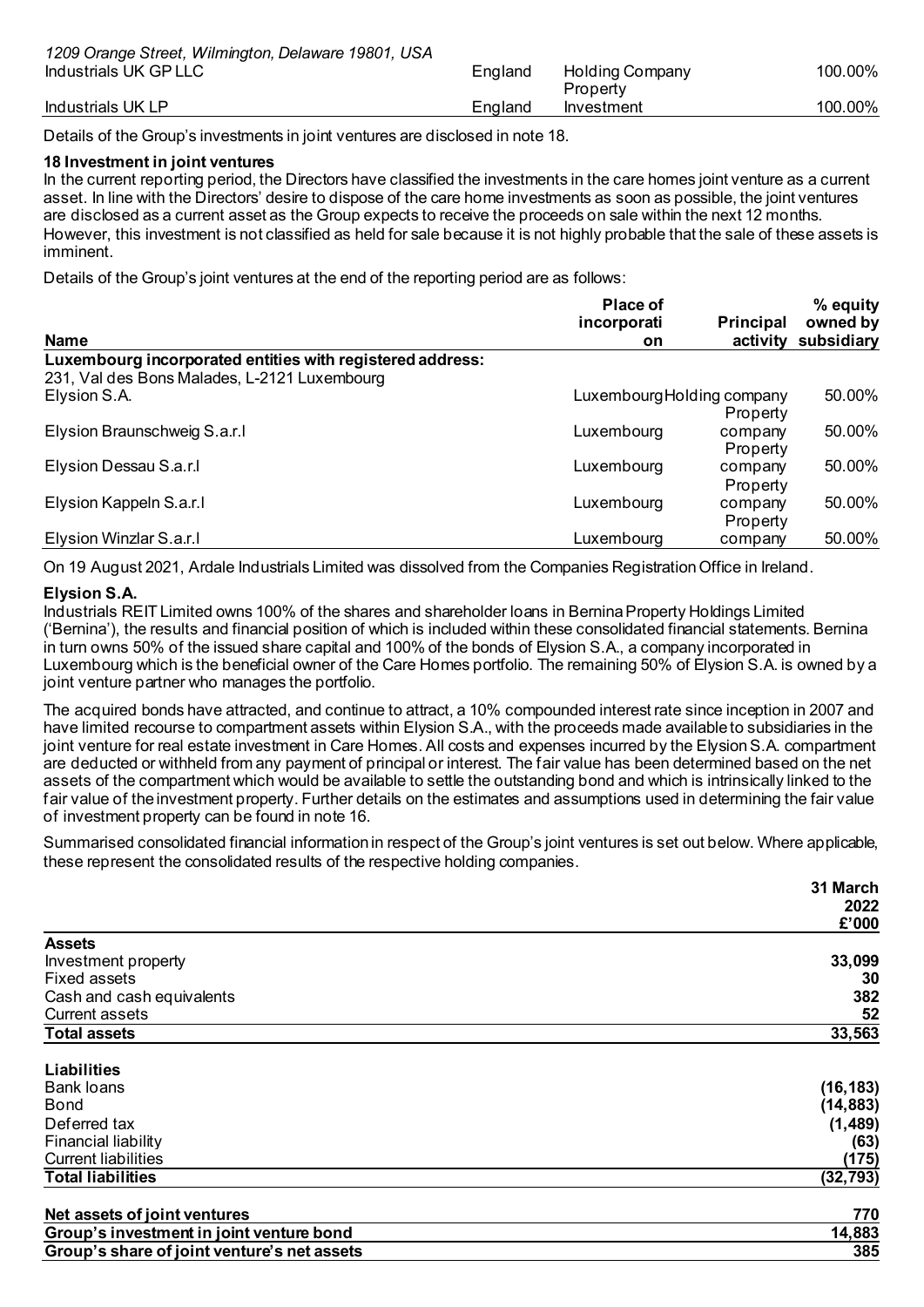| Profit and total comprehensive income from continuing operations |         |
|------------------------------------------------------------------|---------|
| Revenue                                                          | 2,470   |
| Finance costs                                                    | (1,769) |
| Net fair value loss                                              | (100)   |
| Tax expense                                                      | (316)   |
| Profit and total comprehensive income                            | 285     |
| Group income from joint ventures represented by:                 |         |
| Share of joint venture profit                                    | 142     |

| Interest income on joint venture bond | .465  |
|---------------------------------------|-------|
| Net profit on joint venture bond      | 100   |
| Income from joint ventures            | 707.، |

|                                                                | Elysion<br>S.A.<br>£'000 | Other<br>£'000           | Total<br>31 March<br>2021<br>£'000 |
|----------------------------------------------------------------|--------------------------|--------------------------|------------------------------------|
| <b>Assets</b>                                                  |                          |                          |                                    |
| Investment property                                            | 33,164                   |                          | 33,164                             |
| <b>Fixed assets</b>                                            | 31                       |                          | 31                                 |
| Cash and cash equivalents                                      | 82                       | 1                        | 83                                 |
| <b>Current assets</b>                                          | 9                        |                          | 9                                  |
| Total assets                                                   | 33,286                   | 1                        | 33,287                             |
| <b>Liabilities</b>                                             |                          |                          |                                    |
| <b>Bank loans</b>                                              | (16, 947)                |                          | (16, 947)                          |
| <b>Bond</b>                                                    | (14, 119)                |                          | (14, 119)                          |
| Deferred tax                                                   | (1, 326)                 |                          | (1,326)                            |
| <b>Financial liability</b>                                     | (488)                    |                          | (488)                              |
| <b>Current liabilities</b>                                     | (122)                    |                          | (122)                              |
| <b>Total liabilities</b>                                       | (33,002)                 |                          | (33,002)                           |
| Net assets of joint ventures                                   | 284                      | 1                        | 285                                |
| Group's investment in joint venture bond                       | 14,119                   | $\overline{\phantom{0}}$ | 14,119                             |
| Group's share of joint ventures' net assets                    | 142                      | 1                        | 143                                |
| Loss and total comprehensive income from continuing operations |                          |                          |                                    |
| Revenue                                                        | 2,518                    |                          | 2,518                              |
| Finance costs                                                  | (1,821)                  |                          | (1,821)                            |
| Net fair value loss                                            | (1, 819)                 | (2)                      | (1,821)                            |
| Tax expense                                                    | (159)                    |                          | (159)                              |
| Loss and total comprehensive income                            | (1, 281)                 | (2)                      | (1, 283)                           |
| Group income from joint ventures represented by:               |                          |                          |                                    |
| Share of joint venture loss                                    | (641)                    | (1)                      | (642)                              |
| Interest income on joint venture bond                          | 1,481                    |                          | 1,481                              |
| Net loss on joint venture bond                                 | (778)                    |                          | (778)                              |
| Income from joint ventures                                     | 62                       | (1)                      | 61                                 |
|                                                                |                          |                          |                                    |

Reconciliation of the above summarised financial information to the carrying amount of the interest recognised in the consolidated financial statements:

| 31 March 2022                                   | <b>Bond</b>                     |                                 | Investment in joint ventures |                       |  |
|-------------------------------------------------|---------------------------------|---------------------------------|------------------------------|-----------------------|--|
|                                                 | <b>Elysion</b><br>S.A.<br>£'000 | <b>Elysion</b><br>S.A.<br>£'000 | <b>Other</b><br>£'000        | <b>Total</b><br>£'000 |  |
| Opening balance                                 | 14,119                          | 142                             |                              | 143                   |  |
| Income/(loss) from joint ventures               |                                 | 242                             | (1)                          | 241                   |  |
| Gain on fair value movement                     | 1,465                           |                                 |                              |                       |  |
| Investment receipts                             | (604)                           | -                               |                              |                       |  |
| Foreign exchange movement in foreign operations | (96)                            | -                               |                              |                       |  |
| <b>Closing balance</b>                          | 14,884                          | 384                             |                              | 384                   |  |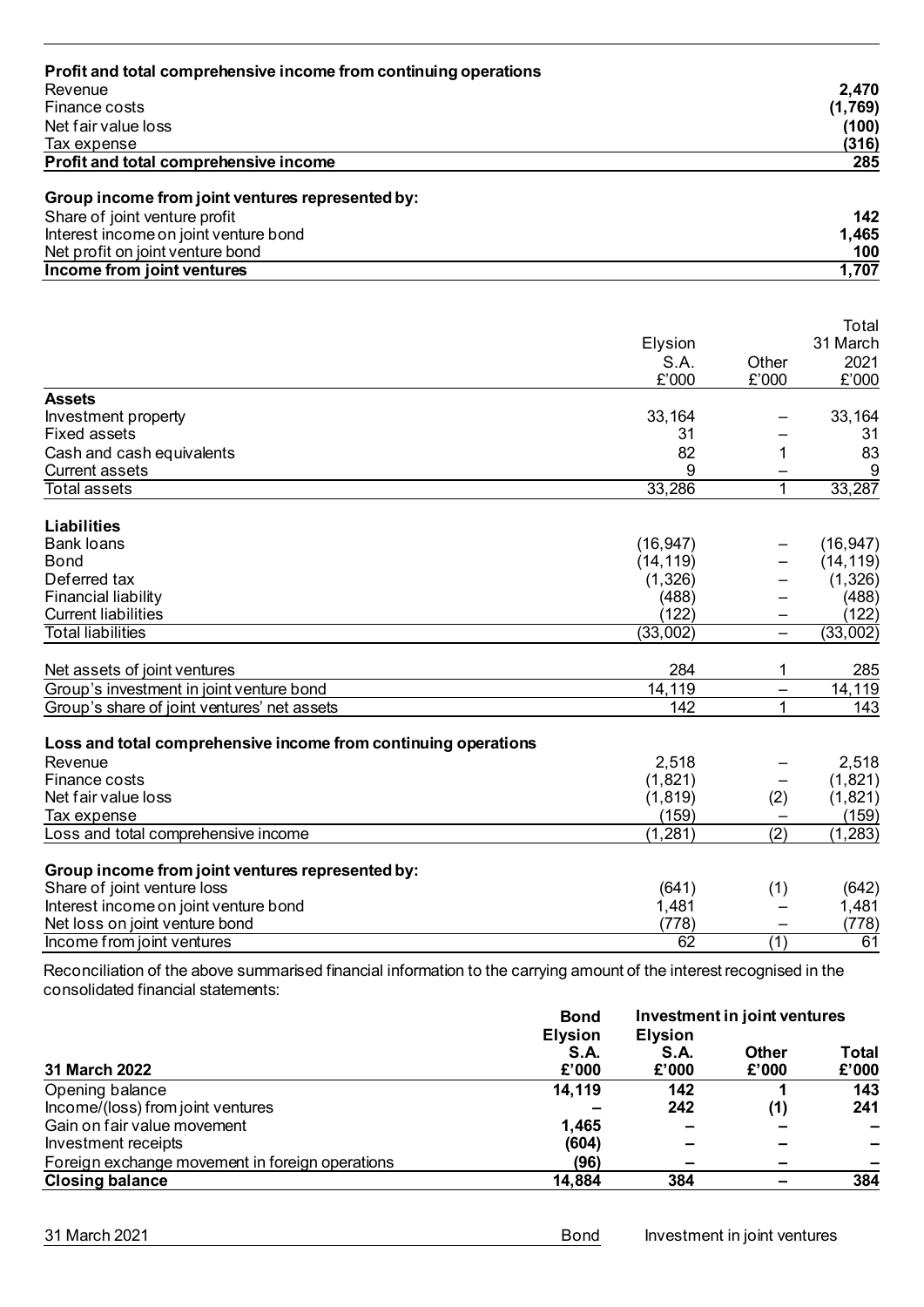|                                                 | Elysion  | Elysion |       |                |
|-------------------------------------------------|----------|---------|-------|----------------|
|                                                 | S.A.     | S.A.    | Other | Total          |
|                                                 | £'000    | £'000   | £'000 | £'000          |
| Opening balance                                 | 15,336   | 780     |       | 781            |
| Income/(loss) from joint ventures               | 1,481    | (642)   |       | (642)          |
| Loss on fair value movement                     | (780)    |         |       |                |
| Investment receipts                             | (1, 290) |         |       |                |
| Foreign exchange movement in foreign operations | (628)    | 4       |       | $\overline{4}$ |
| Closing balance                                 | 14,119   | 142     |       | 143            |

## **19 Assets held for sale and discontinued operations**

Management considers the property known as Rose Kiln Court in Reading, UK (2021: one property) to meet the conditions relating to assets held for sale, as per IFRS 5: Non-current Assets Held for Sale and Discontinued Operations. The property is expected to be disposed of during the next 12 months.

Non-current assets classified as held for sale are disclosed at their fair value.

The fair value of this property, and its comparative value, is disclosed in the table below along with associated assets and liabilities:

|                                                                         |             | 31 March<br>2022 | 31 March<br>2021 |
|-------------------------------------------------------------------------|-------------|------------------|------------------|
|                                                                         | <b>Note</b> | £'000            | £'000            |
| Investment properties                                                   | 16          | 6,015            | 38,206           |
| Cash and cash equivalents                                               |             |                  | 201              |
| Trade and other receivables                                             |             |                  | 801              |
| Assets classified as held for sale                                      |             | 6,015            | 39,208           |
| Bank loans                                                              | 23          |                  | 13,883           |
| Deferred tax                                                            | 26          |                  | 1,190            |
| Tax credit                                                              |             |                  | (603)            |
| Accounts payables                                                       |             |                  | 151              |
| Accruals                                                                |             |                  | 545              |
| Liabilities directly associated with assets classified as held for sale |             |                  | 15,166           |

The Guernsey, German (retail) and Switzerland operating segments are recognised as discontinued operations by the Group. The results of the discontinued operations were as follows:

|                                                                                            | 31 March | 31 March |
|--------------------------------------------------------------------------------------------|----------|----------|
|                                                                                            | 2022     | 2021     |
|                                                                                            | £'000    | £'000    |
| Rental income                                                                              | 1,819    | 10,804   |
| Tenant recharges                                                                           | 738      | 2,798    |
| Other income                                                                               | 15       | 338      |
| Property expenses                                                                          | (261)    | (4,602)  |
| Net rental income                                                                          | 2,311    | 9,338    |
| Operating costs                                                                            | (273)    | (902)    |
|                                                                                            | 2,038    |          |
| Net operating income                                                                       |          | 8,436    |
| Fair value (loss)/gain on investment properties                                            | (2, 402) | 8,217    |
| (Loss)/profit on disposal of properties                                                    | (678)    | 664      |
| (Loss)/profit on disposal of subsidiaries                                                  | (2, 375) | 468      |
| Foreign currency exchange gain from the disposal of subsidiaries, previously recognised in |          |          |
| other comprehensive income                                                                 | 2,291    |          |
| Net foreign exchange gain                                                                  | 158      | 22       |
| (Loss)/profit from operations                                                              | (968)    | 17,869   |
| Net gain from fair value of derivative financial instruments                               |          | 124      |
| Interest receivable                                                                        |          | 309      |
| Finance costs                                                                              | (375)    | (1, 419) |
| (Loss)/profit for the year before taxation                                                 | (1, 343) | 16,883   |
|                                                                                            |          |          |
| Current tax                                                                                | (1, 117) | (3,655)  |
| Deferred tax                                                                               | 1,195    | 1,498    |
| (Loss)/profit for the year from discontinued operations                                    | (1, 265) | 14,726   |

The comparatives have been restated to reflect the change in classification of current year discontinued operations, in addition to previously reported discontinued operations, to enable an effective like-for-like comparison.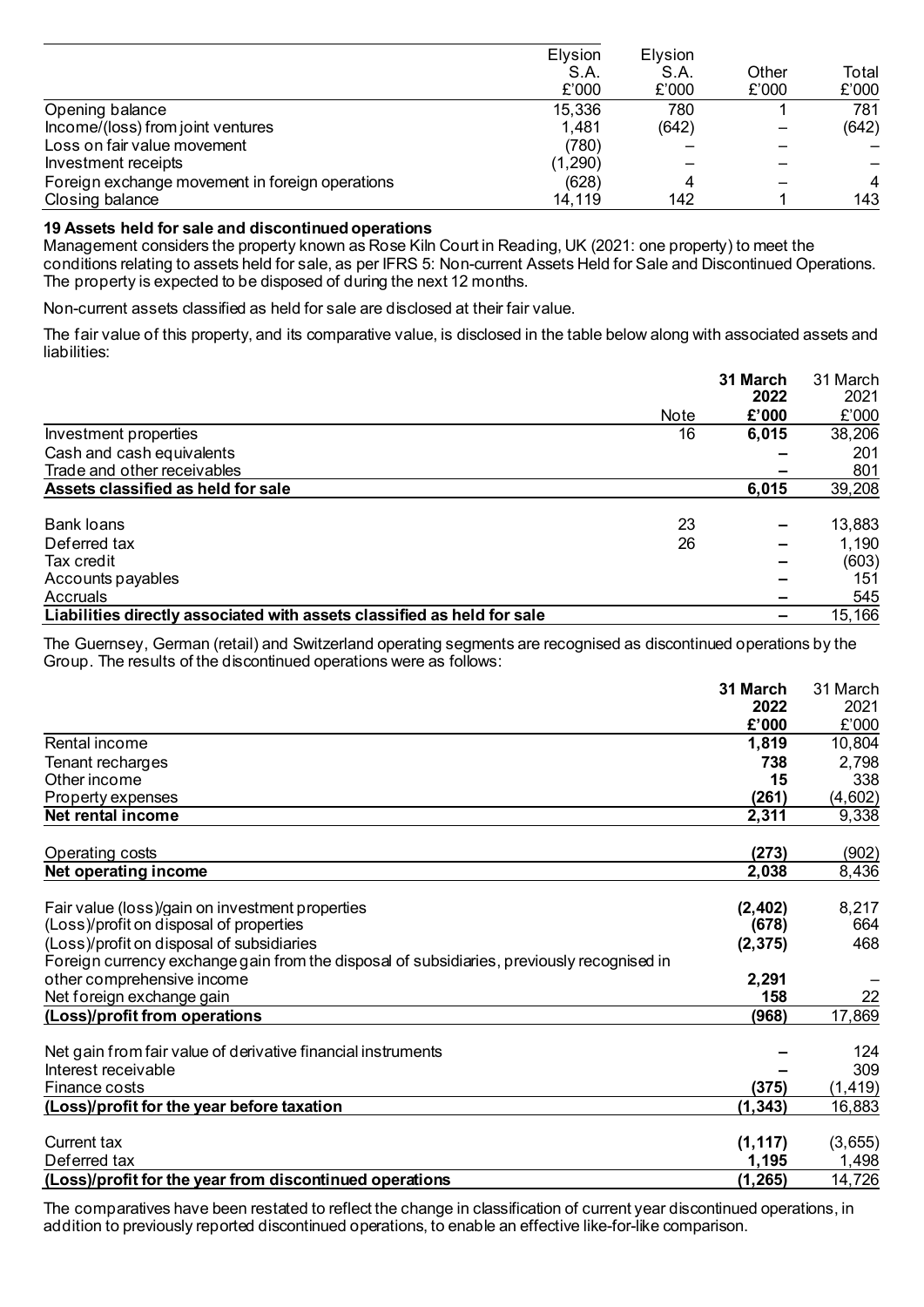On 31 March 2022, accumulated foreign currency exchange gains of £2.3 million have been reclassified to net income from the translation of foreign subsidiaries that have been disposed of. These items were previously recognised in other comprehensive income.

## **Disposals**

On 6 August 2021, the Group disposed of its property, Hermann Quartier shopping centre, in Berlin, Germany, held in Stenprop Hermann Limited, for €30.8 million.

On 2 September 2021, the Group disposed of its 100% shareholding in LPE Limited for a consideration which valued the property at £55.0 million. LPE Limited owned the Guernsey property known as Trafalgar Court. The property was disposed of as a subsidiary and is further disclosed in note 25.

On 2 December 2021, the Group disposed the Switzerland property, known as Lugano, for CHF12.5 million. The property, which was a health and leisure club asset, was held in Kantone Limited.

### **Prior year disposals**

On 30 September 2020, the Group disposed of its property, Neucölln Carrée retail park, in Berlin, Germany, held in Isabel Properties B.V., for €27.0 million.

On 31 March 2021, the Group disposed of its property, Victoria-Center retail park, in Berlin, Germany, held in Stenprop Victoria Limited, for €37.45 million.

On 31 March 2021, the Group disposed of five properties located in Frankfurt, Kassel, Ludwigsburg, Marburg and Sindelfingen, Germany, held in Century B.V. and Century 2 B.V. at a valuation of €27.0 million. The properties were disposed of as subsidiaries and are further discussed in note 25.

On 19 July 2018, the Group disposed of seven properties in Switzerland. As part of the agreements entered into for the sale of these Swiss properties, all of which were sold to the same buyer, Industrials REIT provided a guarantee for obligations and liabilities of each of the selling entities. The maximum amount of the guarantee is CHF6.0 million, which lasts until all obligations under the sale agreements have been fulfilled, with a backstop date of 31 July 2028. As at the date of signing these accounts, there had not been any claim under the guarantee.

## **20 Trade and other receivables**

|                               | 31 March |       |
|-------------------------------|----------|-------|
|                               | 2022     | 2021  |
| Non-current receivables       | £'000    | £'000 |
| Other debtors                 | 6,543    | 8,670 |
| Total non-current receivables | 6,543    | 8.670 |

The non-current other debtors value of £6.54 million (2021: £6.51 million) comprises a loan advanced under the Share Purchase Plan (see note 13: Share-based payments). This loan advanced under the Share Purchase Plan remains outstanding at 31 March 2022.

The remaining loan has been assessed for an expected credit loss under IFRS 9. The analysis shows that due to the full recourse nature of the loan, secured against the shares issued and underlying assets of the borrower, loss-given default is currently estimated at nil. There has been no perceived significant increase in credit risk and we have not recognised an 12-month expected credit loss on this loan. Refer to note 28 (i) to understand how the Group manages credit risk.

|                                        | 31 March | 31 March |  |
|----------------------------------------|----------|----------|--|
|                                        | 2022     | 2021     |  |
| <b>Current receivables</b>             | £'000    | £'000    |  |
| Accounts receivable                    | 8.761    | 6,009    |  |
| Loss allowance on accounts receivables | (3, 229) | (2,311)  |  |
| Net receivables                        | 5,532    | 3,698    |  |
| Lease incentives                       | 2,378    | 1,769    |  |
| Loss allowance on lease incentives     | (280)    | (261)    |  |
| <b>Net lease incentives</b>            | 2,098    | 1,508    |  |
| Other receivables                      | 3,854    | 2,406    |  |
| Prepayments                            | 675      | 1,111    |  |
| <b>Total current receivables</b>       | 12,159   | 8,723    |  |

Other receivables includes £2.11 million (2021: £2.13 million was recognised in non-current other debtors) from part of the proceeds from the sale of the Victoria retail centre in Germany. A retention of €2.5 million from the purchase price is held in an escrow account in respect of claims against, and for certain liabilities of the seller under the disposal agreement for a period of up to 13 months from the completion date of 31 March 2021.

|                 | 31 March 2022 |                  |                 |                      | 31 March 2021 |                             |       |
|-----------------|---------------|------------------|-----------------|----------------------|---------------|-----------------------------|-------|
| <b>Accounts</b> |               |                  | <b>Net</b>      |                      |               |                             |       |
| receivable      |               |                  | Loss receivable | Accounts             |               | Loss                        | Net   |
|                 |               | Rate * allowance |                 | <b>s</b> receivables |               | Rate * Allowancereceivables |       |
| £'000           | %             | £'000            | £'000           | £'000                | %             | £'000                       | £'000 |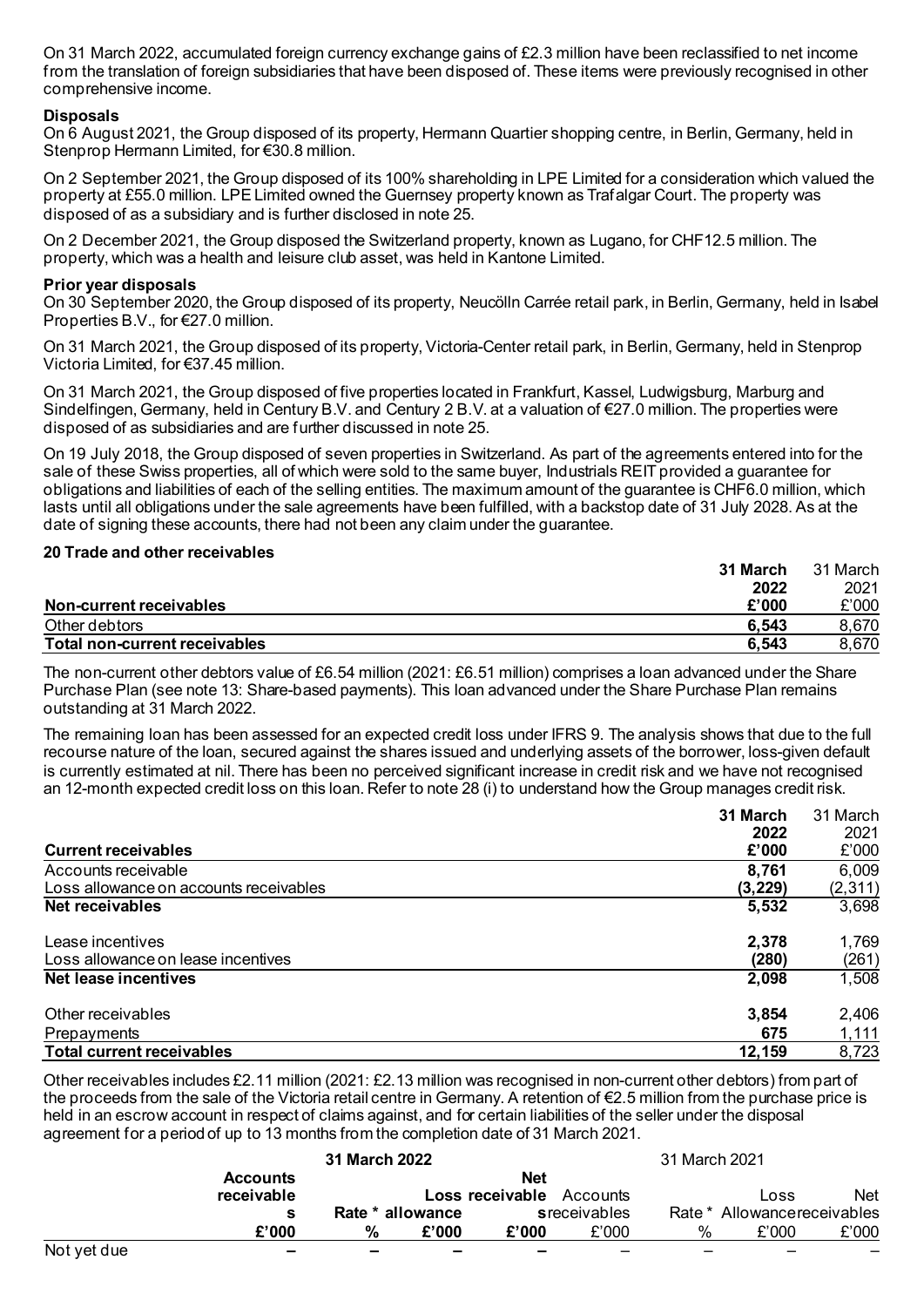| 1-30 days overdue      | 3,596 | 20 %                     | (476)    | 3,120 | 1,361 | $10\%$ | (37)     | 1,324 |
|------------------------|-------|--------------------------|----------|-------|-------|--------|----------|-------|
| 31-60 days overdue     | 702   | 38 %                     | (180)    | 522   | 1,784 | 50%    | (109)    | 1,675 |
| 61-90 days overdue     | 462   | 50%                      | (121)    | 342   | 247   | 80%    | (99)     | 148   |
| 91-120 days overdue    | 864   | 59 %                     | (339)    | 525   | 340   | 90%    | (323)    | 17    |
| More than 120 days     |       |                          |          |       |       |        |          |       |
| overdue                | 3.138 | 80%                      | (2, 113) | 1,025 | 2,277 | 100 %  | (1,743)  | 534   |
| <b>Closing balance</b> | 8,761 | $\overline{\phantom{0}}$ | (3.229)  | 5,535 | 6,009 |        | (2, 311) | 3,698 |

The actual loss allowance is based on the individual rates shown multiplied by the net receivables, then reduced by tenant deposits.

The Group applies the IFRS 9 simplified approach to measuring expected credit losses using a lifetime expected credit loss provision for trade receivables. To measure expected credit losses on a collective basis, trade receivables are grouped based on the shared credit risk characteristics of business status, collection history and the days overdue.

The expected loss rates on accounts receivables and lease incentives are based on the Group's historical credit losses experienced over the current period. The historical loss rates are then adjusted for current and forward-looking information on macroeconomic factors affecting the Group's customers.

Book value approximates fair value.

The movement in loss allowances in respect of trade receivables and lease incentives during the year was as follows:

|                                 | 31 March | 31 March |
|---------------------------------|----------|----------|
|                                 | 2022     | 2021     |
| Loss allowance reconciliation   | £'000    | £'000    |
| Opening balance                 | 2,311    | 541      |
| Remeasurement of loss allowance | 1,328    | 1,956    |
| Bad debts written off           | (130)    | (186)    |
| <b>Closing balance</b>          | 3,509    | 2,311    |
| 21 Cash and cash equivalents    |          |          |
|                                 | 31 March | 31 March |
|                                 | 2022     | 2021     |

|                                 | 2022   | 2021       |
|---------------------------------|--------|------------|
|                                 | £'000  | £'000      |
| Cash at bank                    | 31.526 | 53,781     |
| Total cash and cash equivalents | 31,526 | 781<br>53, |
|                                 |        |            |

## **Restricted cash**

At the reporting date funds totalling £11.2 million (2021: £4.4 million) were classified as restricted. These funds are readily available on demand and comprise service charge monies held by managing agents amounting to £5.2 million (2021: £4.1 million), £4.8 million (2021: nil) relating to tenant deposits, £0.9 million (2021: £0.3 million) relating to rent held in bank accounts which are secured by the lenders, for the purposes of debt repayments and £0.2 million (2021: nil) of funds refundable for a tenant overpayment.

As the Group is in compliance with all the terms and conditions of its loans as at the date of signing these financial statements, there are no further restrictions, and any surplus will flow to the Group.

## **22 Accounts payable and accruals**

| 31 March                                       | 31 March |  |
|------------------------------------------------|----------|--|
| 2022                                           | 2021     |  |
| £'000                                          | £'000    |  |
| 107<br>Trade payable                           | 2,149    |  |
| 7,088<br>Accruals                              | 4,200    |  |
| Rental income received in advance<br>6,843     | 6.811    |  |
| Other payables<br>5,551                        | 3,356    |  |
| Total accounts payables and accruals<br>19,549 | 16,516   |  |

Tenant deposits held by the Group at 31 March 2022, total £4.8 million (2021: £2.8 million). In the current year tenant deposits are included in the other payables balance of £5.5 million. In the prior year tenant deposits were netted off against the corresponding cash balance and are therefore shown as nil.

Accounts payable and accruals balances are recognised at amortised cost and approximates their fair value.

At 31 March 2022, the Group has committed to £1.8 million (2021: £1.3 million) in capital expenditure works that have not been provided for in these financial statements.

#### **23 Borrowings**

|                   | 31 March 2022      |           |                         | 31 March 2021 |           |
|-------------------|--------------------|-----------|-------------------------|---------------|-----------|
|                   |                    | $Total -$ |                         |               | $Total -$ |
|                   | <b>Assets held</b> | wholly    |                         | Assets held   | wholly    |
| <b>Borrowings</b> | for sale           |           | <b>owned</b> Borrowings | for sale      | owned     |
| £'000             | £'000              | £'000     | £'000                   | £'000         | £'000     |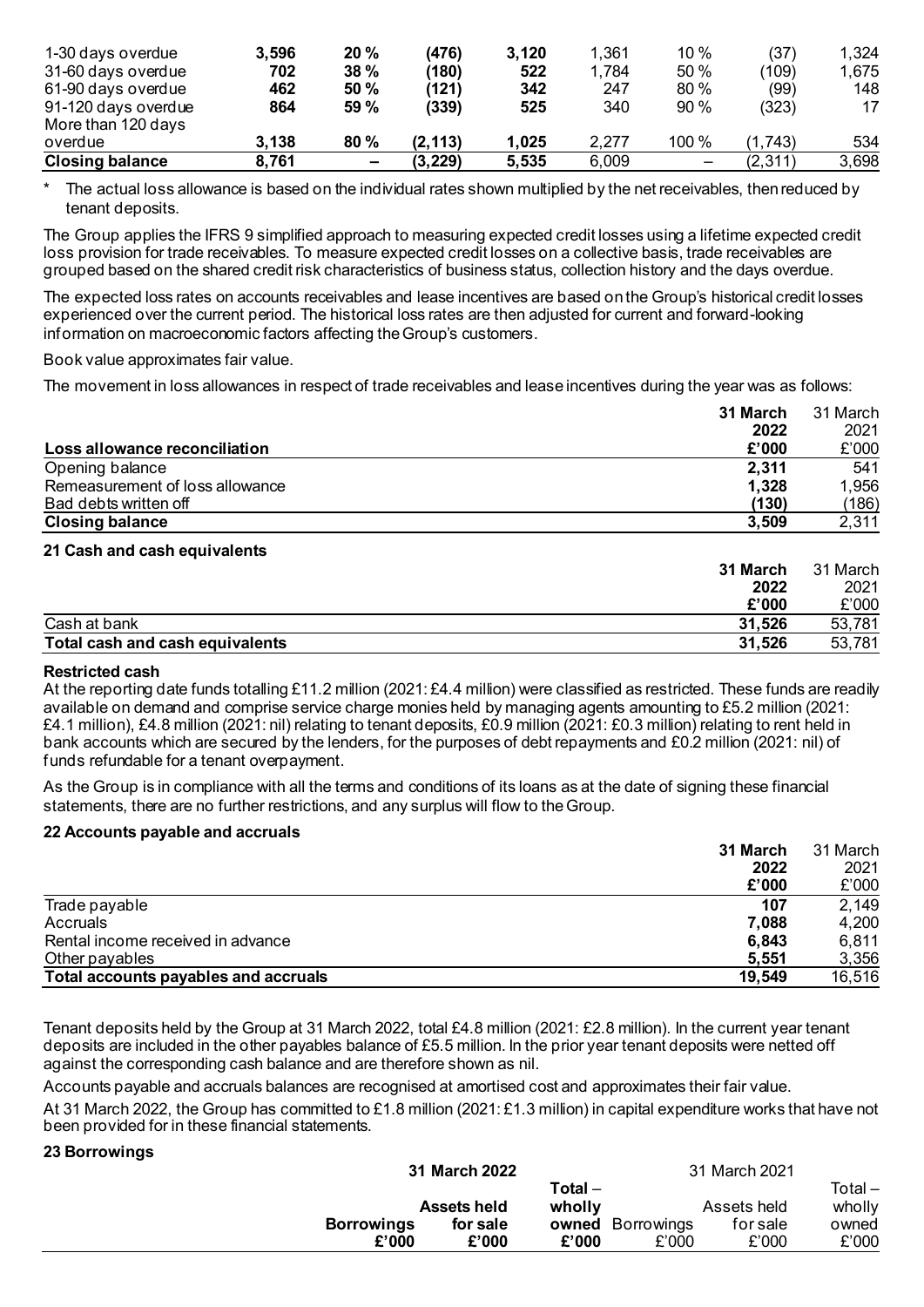| Opening balance                         | 181,144   | 13,883    | 195,027   | 154,171   | 43,177    | 197,348   |
|-----------------------------------------|-----------|-----------|-----------|-----------|-----------|-----------|
| New loans                               | 29,121    |           | 29,121    | 89,558    |           | 89,558    |
| Repayment of borrowings                 | (4, 496)  | (14, 218) | (18,714)  | (61, 484) | (16, 442) | (77, 926) |
| Bank loans associated with the disposal |           |           |           |           |           |           |
| of subsidiaries                         |           | (27, 959) | (27, 959) |           | (10, 734) | (10, 734) |
| Transfer of borrowings to assets held   |           |           |           |           |           |           |
| for sale                                | (27, 929) | 27,929    |           |           |           |           |
| Amortisation of loans                   |           | (33)      | (33)      |           | (123)     | (123)     |
| Capitalised borrowing costs             | (791)     |           | (791)     | (1, 965)  | (12)      | (1, 977)  |
| Amortisation of transaction fees        | 774       | 37        | 811       | 864       | 84        | 948       |
| Foreign exchange movement in foreign    |           |           |           |           |           |           |
| operations                              |           | 361       | 361       |           | (2,067)   | (2,067)   |
| <b>Total borrowings</b>                 | 177,823   |           | 177,823   | 181,144   | 13,883    | 195,027   |

Of the movement in borrowings in the year ending 31 March 2022, £29.12 million (2021: £89.56 million) relates to cash received from new bank loans raised and £18.71 million (2021: £77.93 million) relates to repayments of bank loans. £14.22 million (2021: £16.44 million) of bank loan repayments are included in the adjustment for liabilities directly associated with assets held for sale and £27.96 million (2021: £10.73 million) was included in bank loans associated with the disposal of subsidiaries.

|                                                       | 31 March | 31 March |  |
|-------------------------------------------------------|----------|----------|--|
|                                                       | 2022     | 2021     |  |
|                                                       | £'000    | £'000    |  |
| Amount due for settlement within 12 months            |          | 4.489    |  |
| Amount due for settlement between one to three years  | 49,318   | 77,032   |  |
| Amount due for settlement between three to five years | 63,052   | 34,375   |  |
| Amount due for settlement after five years            | 65,453   | 65,248   |  |
| <b>Total borrowings</b>                               | 177,823  | 181,144  |  |
|                                                       |          |          |  |

| <b>Non-current liabilities</b>         |         |         |
|----------------------------------------|---------|---------|
| <b>Bank loans</b>                      | 177.823 | 176,655 |
| Total non-current loans and borrowings | 177,823 | 176,655 |

## **Current liabilities**

| <b>Bank loans</b>                         | -       | 489         |
|-------------------------------------------|---------|-------------|
| <b>Total current loans and borrowings</b> | -       | 489         |
| <b>Total loans and borrowings</b>         | 177,823 | 181<br>.144 |

The facilities amounting to £180.4 million are secured by legal charges over the properties to which they correspond with a market value of £522.2 million. There is no cross-collateralisation of the facilities. The terms and conditions of outstanding loans are as follows:

|                                                           |      |           |                  |            | <b>Nominal value</b> |         | Carrying value* |                                     |         |
|-----------------------------------------------------------|------|-----------|------------------|------------|----------------------|---------|-----------------|-------------------------------------|---------|
|                                                           |      |           | Loan             |            |                      |         |                 | 31 March 31 March 31 March 31 March |         |
|                                                           |      | Amortisin | interest Currenc |            | <b>Maturity</b>      | 2022    | 2021            | 2022                                | 2021    |
| <b>Entity</b>                                             | Note | g         | rate             |            | date                 | £'000   | £'000           | £'000                               | £'000   |
| Continuing<br>operations                                  |      |           |                  |            |                      |         |                 |                                     |         |
| <b>United Kingdom -</b><br><b>MLI</b>                     |      |           |                  |            |                      |         |                 |                                     |         |
| Industrials UK LP                                         |      | No.       | $1.66\%$ fixed   | <b>GBP</b> | 03/12/2027           | 66,500  | 66,500          | 65,453                              | 65,248  |
| Industrials UK 4<br>Limited                               |      | No        | SONIA +<br>1.92% | GBP        | 14/11/2025           | 64,000  | 34,879          | 63,052                              | 34,375  |
| Stenprop Industrials 6<br>Limited                         |      | <b>No</b> | SONIA +<br>1.75% |            | GBP 03/02//2025      | 49,898  | 49,898          | 49,318                              | 49,104  |
| <b>GGP1 Limited</b>                                       |      | <b>No</b> | SONIA +<br>2.25% |            | GBP 26/05/2021       |         | 4,500           |                                     | 4,496   |
| Stenprop Industrials<br><b>Holdings Limited</b>           | 1    | Yes       | N/A              |            | GBP 21/05/2022       |         |                 |                                     | (8)     |
| <b>Guernsey</b><br><b>LPE Limited</b>                     |      | No.       | LIBOR +          |            | GBP 30/09/2022       | -       | 28,000          |                                     | 27,929  |
|                                                           |      |           | 2.00%            |            |                      |         |                 |                                     |         |
| Total borrowings attributable to continuing<br>operations |      |           |                  |            |                      | 180,398 | 183,777         | 177,823                             | 181,144 |

**Discontinued operations Switzerland**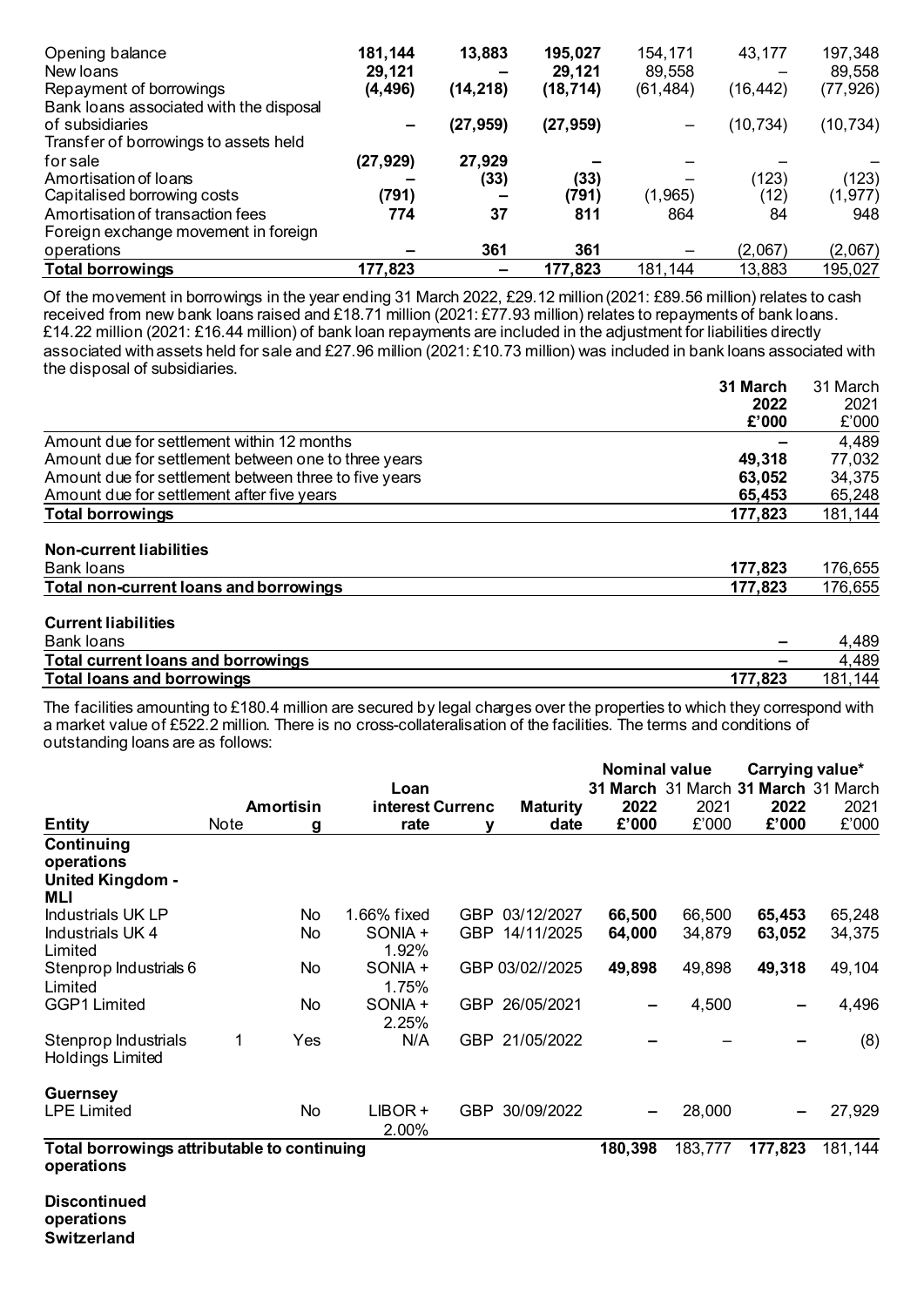| Kantone Holdings<br>Limited                                                                                  | Yes | 1.15%              | <b>CHF</b> | 3-month<br>rolling<br>facility | $\overline{\phantom{0}}$ | 5,853  | -                        | 5,853  |
|--------------------------------------------------------------------------------------------------------------|-----|--------------------|------------|--------------------------------|--------------------------|--------|--------------------------|--------|
| Germany<br>Stenprop Hermann<br>Ltd                                                                           | No  | Euribor +<br>1.13% |            | EUR 30/06/2021                 | -                        | 8,033  | $\overline{\phantom{0}}$ | 8,030  |
| Total borrowings attributable to discontinued operations and assets<br>classified as held for sale (note 19) |     |                    |            |                                | -                        | 13,886 |                          | 13,883 |

**Total borrowings 180,398** 197,663 **177,823** 195,027

\* The difference between the nominal and the carrying value represents unamortised facility costs.<br>1. Not corning value of the emerticed facility costs on the Investee Bank Ple revolving cradit facility. Net carrying value of the amortised facility costs on the Investec Bank Plc revolving credit facility.

Loans are subject to loan-to-value ratios (see note 27) and interest coverage ratios. All loans are assessed quarterly for their covenant compliance and forecast headroom. No loan was in breach of its borrowing covenants during the period or at period end.

|                              | 31 March 2022 |          | 31 March 2021 |          |
|------------------------------|---------------|----------|---------------|----------|
|                              | Weighted      | Weighted | Weiahted      | Weighted |
| <b>Continuing operations</b> | covenant      | actual   | covenant      | actual   |
| Loan to value                | 57.2%         | 31.2%    | 57.5%         | 38.8%    |
| Interest cover               | 2.3           | 5.4      | 2.3           | 9.5      |

|                                | 31 March 2022        |        | 31 March 2021 |          |
|--------------------------------|----------------------|--------|---------------|----------|
|                                | Weighted<br>Weighted |        | Weighted      | Weighted |
| <b>Discontinued operations</b> | covenant             | actual | covenant      | actual   |
| Loan to value                  | 80.0%                | 51.5%  | 50.0%         | 48.9%    |
| Debt service                   | 1.5                  | 2.6    | n/a           | n/a      |

### **24 Derivative financial instruments**

In accordance with the terms of the borrowing arrangements and Group policy, the Group has entered into interest rate swap agreements which are entered into by the borrowing entities to convert the borrowings from floating to fixed interest rates and are used to manage the interest rate profile of financial liabilities and eliminate future exposure to interest rate fluctuations. It is the Group's policy that no economic trading in derivatives is undertaken by the Group. The Group uses forward foreign exchange contracts to mitigate exchange rate exposure arising from forecast sales in euros (EUR). The Group's policy is to hedge 100% of net foreign exchange exposure when a disposal contract has been signed. In the current year, the Group recognised a total net gain in fair value of financial instruments from continuing and discontinuing operations of £1,948,000 (2021: £1,850,000) and nil (2021: £124,000) respectively.

The following table sets out the interest rate swap agreements at 31 March 2022 and 31 March 2021.

|                                                                  |                  |                       |             | <b>Notional</b> |                          | Notional |            |
|------------------------------------------------------------------|------------------|-----------------------|-------------|-----------------|--------------------------|----------|------------|
|                                                                  |                  |                       |             | value           | <b>Fair value</b>        | value    | Fair value |
|                                                                  |                  |                       |             | 31 March        | 31 March                 | 31 March | 31 March   |
|                                                                  | <b>Effective</b> | <b>Maturity</b>       | <b>Swap</b> | 2022            | 2022                     | 2021     | 2021       |
| <b>Entity</b>                                                    | date             | date                  | rate %      | £'000           | £'000                    | £'000    | £'000      |
| <b>Continuing operations</b>                                     |                  |                       |             |                 |                          |          |            |
| UK – MLI                                                         |                  |                       |             |                 |                          |          |            |
| Industrials UK 4 Limited                                         |                  | 07/02/2020 14/11/2024 | 0.89%       | 24,000          | 727                      | 24,000   | (430)      |
| Stenprop Industrials 6 Limited                                   |                  | 22/12/2020 01/02/2024 | 0.50%       | 42,413          | 1,137                    | 42,413   | 138        |
| <b>Total swaps</b>                                               |                  |                       |             | 66,413          | 1,864                    | 66,413   | (292)      |
|                                                                  |                  |                       |             |                 |                          |          |            |
| <b>EUR forward contracts</b>                                     |                  |                       |             |                 |                          |          |            |
| <b>Industrials REIT Limited</b>                                  |                  |                       |             |                 |                          |          | 2,024      |
| <b>Total forwards</b>                                            |                  |                       |             | -               | $\overline{\phantom{0}}$ |          | 2,024      |
|                                                                  |                  |                       |             |                 |                          |          |            |
| Assets maturing within 12                                        |                  |                       |             |                 |                          |          |            |
| months                                                           |                  |                       |             |                 |                          |          | 2,024      |
| Liabilities maturing within 12                                   |                  |                       |             |                 |                          |          |            |
| months                                                           |                  |                       |             |                 |                          |          |            |
| Assets maturing after 12 months                                  |                  |                       |             |                 | 1,864                    |          | 138        |
| Liabilities maturing after 12                                    |                  |                       |             |                 |                          |          |            |
| months                                                           |                  |                       |             |                 |                          |          | (430)      |
| Derivative financial instruments - on the statement of financial |                  |                       |             |                 |                          |          |            |
| position                                                         |                  |                       |             |                 | 1,864                    |          | 1,732      |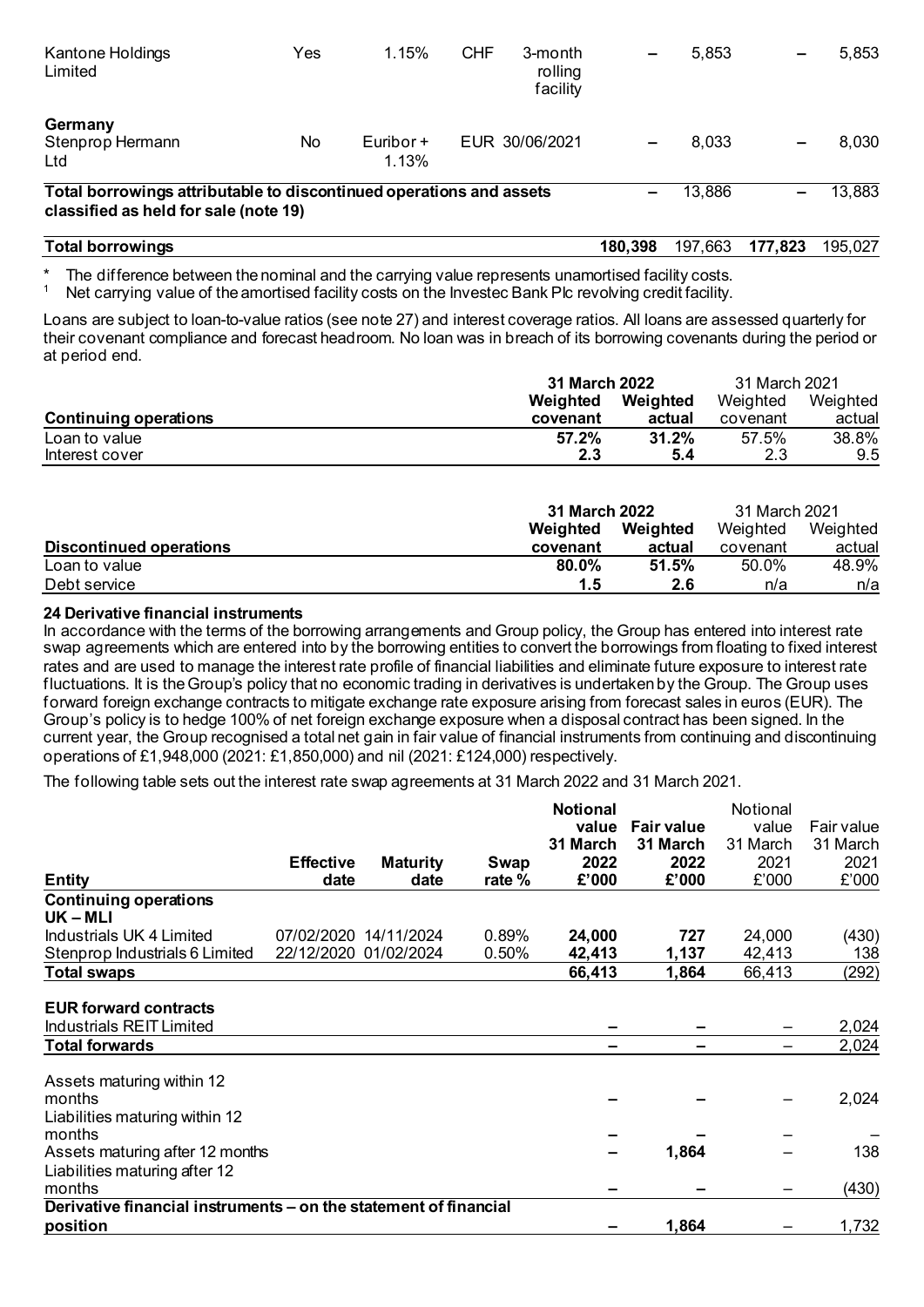| Swaps included in investment in joint                                              |                       |       |        |      |           |           |
|------------------------------------------------------------------------------------|-----------------------|-------|--------|------|-----------|-----------|
| ventures                                                                           |                       |       |        |      |           |           |
| Elysion Braunschweig S.à r.l.                                                      | 29/03/2018 29/12/2023 | 0.52% | 4,952  | (13) | 4,984     | (122)     |
| Elysion Dessau S.à r.l.                                                            | 29/03/2018 29/12/2023 | 0.52% | 4,899  | (12) | 4,932     | (121)     |
| Elysion Kappeln S.à r.l.                                                           | 31/12/2018 29/12/2023 | 0.63% | 5,306  | (23) | 5,341     | (150)     |
| Elysion Winzlar S.à r.l.                                                           | 31/12/2018 29/12/2023 | 0.63% | 3,395  | (15) | 3,418     | (96)      |
| Derivative financial instruments                                                   |                       |       |        |      |           |           |
| - joint ventures                                                                   |                       |       | 18,552 | (63) | 18,675    | (489)     |
| 25 Disposal of subsidiaries                                                        |                       |       |        |      |           |           |
|                                                                                    |                       |       |        |      | 31 March  | 31 March  |
|                                                                                    |                       |       |        |      | 2022      | 2021      |
|                                                                                    |                       |       |        |      | £'000     | £'000     |
| Carrying value of net assets at disposal date                                      |                       |       |        |      |           |           |
| Investment property                                                                |                       |       |        |      | 56,150    | 23,001    |
| Trade and other receivables                                                        |                       |       |        |      | 301       | 1,126     |
| Cash and cash equivalents                                                          |                       |       |        |      | 434       | 505       |
| <b>Borrowings</b>                                                                  |                       |       |        |      | (27, 959) | (10, 729) |
| Trade and other payables                                                           |                       |       |        |      | (1, 329)  | (2, 286)  |
| Group loans converted to third party loans on disposal                             |                       |       |        |      |           | (4, 543)  |
| Net assets disposed                                                                |                       |       |        |      | 27,598    | 7,074     |
| Net disposal proceeds                                                              |                       |       |        |      | 25,223    | 7,738     |
| Foreign exchange movement in foreign operations                                    |                       |       |        |      |           | (196)     |
| Net assets disposed                                                                |                       |       |        |      | (27, 598) | (7,074)   |
| (Loss)/profit on disposal of subsidiaries                                          |                       |       |        |      | (2, 375)  | 468       |
|                                                                                    |                       |       |        |      |           |           |
| Foreign currency exchange gain previously recognised in other comprehensive income |                       |       |        |      | 2,291     |           |
| Total (loss)/profit on disposal of subsidiaries                                    |                       |       |        |      | (84)      | 468       |

### **Current year disposals**

All current year disposals were from discontinued operations.

**Swaps included in investment in joint** 

On 2 September 2021, the Group disposed of its 100% shareholding in LPE Limited for a consideration which valued the property at £55.0 million. LPE Limited owned the Guernsey property known as Trafalgar Court.

On 19 May 2021, the Group disposed of its 100% shareholding in Bleichenhof Grundstücksverwaltung GmbH & Co. On disposal, this entity held no investment property, as it had previously disposed of its ownership in a mixed-use asset in Hamburg, known as Bleichenhof, on 28 February 2020.

The impact of these disposals on the Group is shown above.

## **Prior year disposals**

All prior year disposals were from discontinued operations.

On 31 March 2021, the Group disposed of its 94.90% shareholding in Century B.V. and Century 2 B.V. for a net consideration of £12.3 million. Century B.V. owned three properties located in Frankfurt, Ludwigsburg and Marburg, and Century 2 B.V. owned two properties located in Kassel and Sindelfingen, Germany. The impact of these disposals on the Group is shown above. Upon completion of the sale the Group loan of £4.5 million was repaid to Industrials REIT.

#### **26 Deferred tax**

The following is the movement in deferred tax assets and liabilities recognised by the Group during the current and prior reporting periods. All of the Group's deferred tax is attributable to liabilities directly associated with assets classified as held for sale.

|                                                                                                                   | 31 March<br>2022<br>£'000 | 31 March<br>2021 |
|-------------------------------------------------------------------------------------------------------------------|---------------------------|------------------|
| Liabilities directly associated with assets classified as held for sale<br>Deferred tax liability opening balance |                           | £'000            |
|                                                                                                                   | 1,190                     | 3,782            |
| Deferred tax recognised on investment properties                                                                  | 1                         | (2,638)          |
| Deferred tax recognised on revaluation of financial liabilities                                                   |                           | 22               |
| Deferred tax on tax losses                                                                                        |                           | 121              |
| Withholding tax on disposal of property                                                                           | (1, 196)                  |                  |
| Other movements                                                                                                   |                           | 25               |
| Exchange movements                                                                                                | 5                         | (122)            |
| Movement in deferred tax                                                                                          | (1, 190)                  | (2, 592)         |
| Deferred tax liability closing balance                                                                            |                           | 1,190            |

## **27 Financial risk management**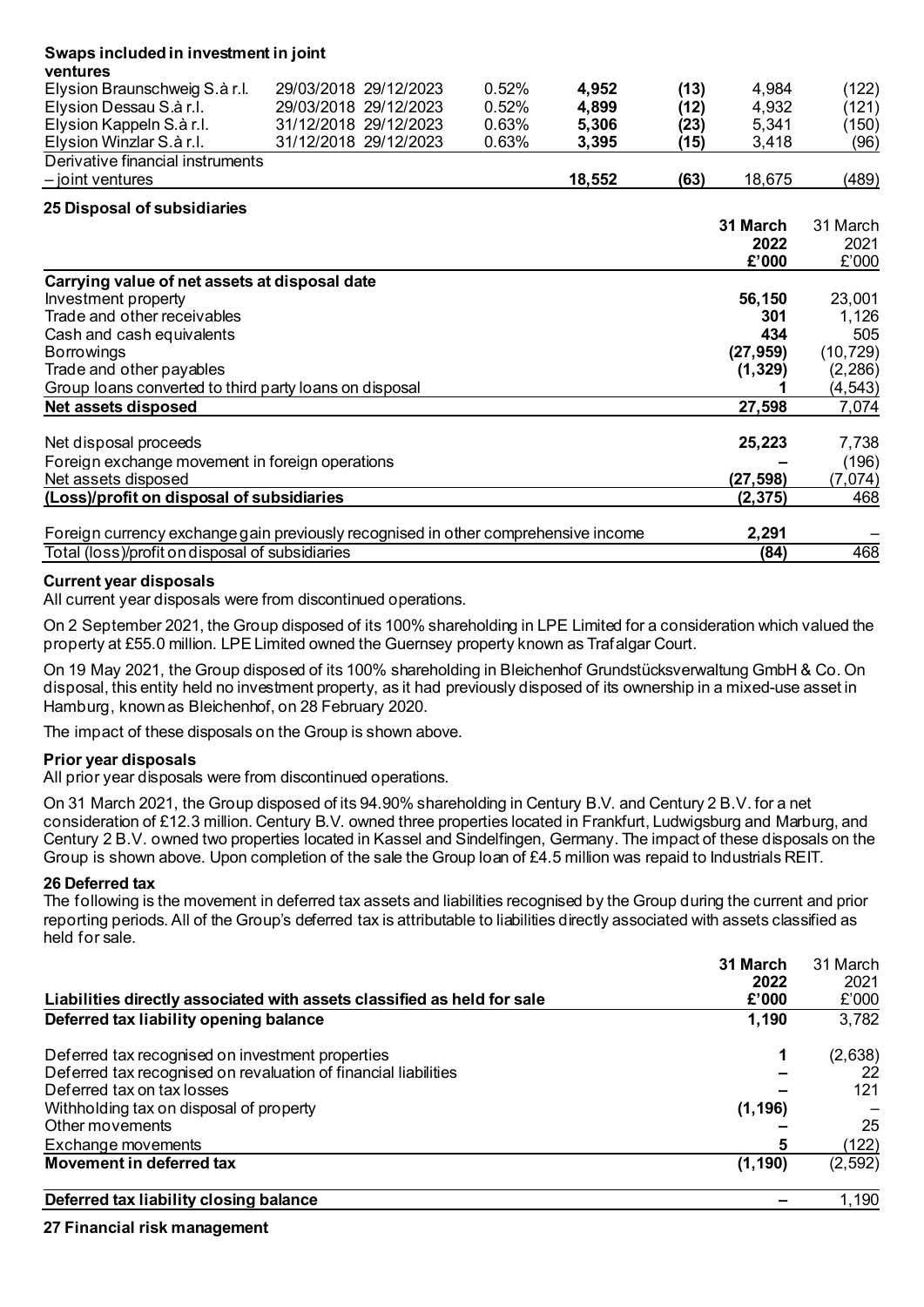The Group is exposed to a variety of financial risks including capital risk management, credit risk, liquidity risk and market risk. The overall risk management strategy seeks to minimise the potential adverse effects on the Group's financial performance. Certain risk exposures are hedged via the use of financial derivatives.

This note presents information about the Group's exposure to each of the above risks, the Group's objectives, policies and processes for measuring and managing these risks, and the Group's management of capital. Further quantitative disclosures are included throughout these audited financial statements where relevant. The Group's board has overall responsibility for the establishment and oversight of the Group's risk management framework.

The Audit and Risk Committee participates in management's process of formulating and implementing the risk management plan and it reports on the plan adopted by management to the Board.

The objective of risk management is to identify, assess, manage and monitor the risks to which the business is exposed, including, but not limited to, information technology risk. The Board is responsible for ensuring the adoption of appropriate risk management policies by management. The Group's risk management policies are established to identify and analyse the risks faced by the Group, to set appropriate risk limits and controls and to monitor risks and adherence to limits. Risk management policies are reviewed regularly to reflect changes in market conditions and the Group's activities. The Board will also ensure that there are processes in place between itself and management enabling complete, timely, relevant, accurate and accessible risk disclosure to shareholders.

To enable the Audit and Risk Committee to meet its responsibilities, terms of reference were adopted by the Board. These include appropriate standards, the implementation of systems of internal control and an effective risk-based internal audit which comprises policies, procedures, systems and information to assist in:

- safeguarding assets and reducing the risk of loss, error, fraud and other irregularities;
- ensuring the accuracy and completeness of accounting records and reporting;
- preparing timely, reliable financial statements and information in compliance with relevant legislation and generally accepted accounting policies and practices; and
- increasing the probability of anticipating unpredictable risk.

The Committee oversees how management monitors compliance with the Group's risk management policies and procedures and reviews the adequacy of the risk management framework in relation to risks faced by the Group.

## **Capital risk management**

The capital structure of the Group consists of debt, which includes the borrowings disclosed in note 23, cash and cash equivalents and equity attributable to ordinary shareholders of the Company, comprising issued capital, reserves and retained earnings as disclosed in the statement of changes in equity. Industrials REIT Limited's weighted average loan-tovalue ('LTV') ratio at 31 March 2022 was 25.6% (2021: 28.1%), including joint ventures and the Group is not subject to any external capital requirements. The Group strategy is to maintain a debt-to-equity ratio and LTV ratio to ensure that property performance is translated into an enhanced return for shareholders while at the same time ensuring that it will be able to continue as a going concern through changing market conditions. The Directors are of the opinion that an LTV of approximately 30% in respect of secured external borrowings is a likely target for the Group, given the current market conditions. Debt covenants are disclosed further in note 23.

The financial statements of the Group have been prepared on a going concern basis. At the date of signing these accounts, the Group has positive operating cash flow forecasts and positive net assets. Management have reviewed the Group's cash flow forecasts for the 18 months to 30 September 2023 and, considering this review and the current financial position, they are satisfied that the Company and the Group have access to adequate resources to meet their obligations and continue in operational existence for the foreseeable future, and specifically the 12 months subsequent to the signing of these financial statements. Further details are set out in note 2 to the financial statements.

## **Credit risk**

The Group's principal financial assets are cash and cash equivalents as well as trade and other receivables. The credit risk arising from deposits with banks is managed through a policy of utilising only independently rated banks with acceptable credit ratings.

The credit quality of cash and cash equivalents can be assessed by reference to external credit ratings of the counterparty where the account or deposit is placed. The credit rating summary below represents the four (2021: seven) European financial institutions that hold more than £1 million (or GBP equivalent) of the Group's cash at 31 March 2022. Together these banks hold 94% (2021: 99%) of the Group's total cash at bank.

|                                                           | 31 March<br>2022      | 31 March<br>2022 | 31 March<br>2021 | 31 March<br>2021 |
|-----------------------------------------------------------|-----------------------|------------------|------------------|------------------|
|                                                           | <b>S&amp;P Global</b> |                  | Fitch S&P Global | Fitch            |
|                                                           | <b>Ratings</b>        | <b>Ratings</b>   | Ratings          | Ratings          |
| Barclays Bank UK Plc                                      | <b>BBB</b>            | А                | <b>BBB</b>       | A–               |
| <b>Black Rock</b>                                         | nil                   | nil              | $AA-$            | N/A              |
| The Bank of N. T. Butterfield & Son Limited               | BBB+                  | N/A              | A–               | Withdrawn        |
| Deutsche Bank AG                                          | $\leq$ £1m            | $\epsilon1m$     | BBB+             | N/A              |
| Lloyds Bank plc                                           | BBB+                  | A                | BBB+             | A+               |
| Royal Bank of Scotland Group plc (NatWest Group)          | $A-$                  | A+               | <b>BBB</b>       | A                |
| Royal Bank of Scotland International Limited <sup>1</sup> | $\epsilon1m$          | <£1m             | <b>BBB</b>       | A                |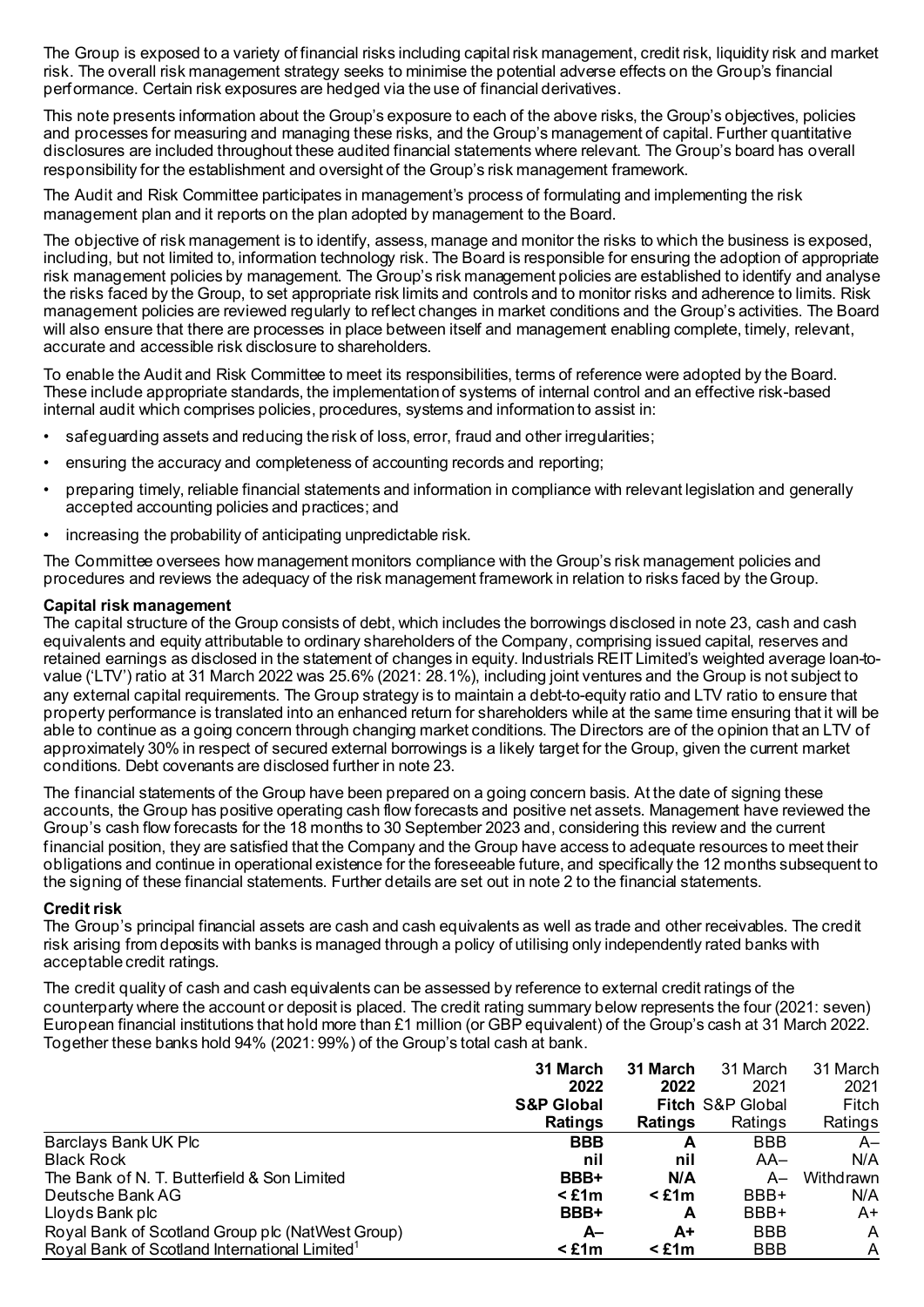<sup>1</sup> The financial institution is a private company. The credit rating of its parent company has been disclosed.

The Directors are satisfied as to the creditworthiness of the banks where the remaining cash is held.

The majority of tenant leases are long-term contracts with rents payable quarterly in advance. Rent deposits and personal or corporate guarantees are held in respect of some leases. Taking these factors into account, the risk to the Group of individual tenant default and the credit risk of trade receivables are considered low. The concentration of credit risk is limited due to the large and diverse occupier base. Accordingly, the Directors believe that there is no further expected credit loss required in excess of that provided. Trade receivables are presented after deducting a loss allowance provision, as set out in note 20.

At the time of acquisition of a property, and from time to time thereafter, the Group reviews the quality of the contracted tenants to ensure that the tenants meet acceptable covenants. Trade receivables are presented in the statement of financial position net of allowances for doubtful receivables. An allowance for impairment is made where there is an indefinable loss event, which based on previous experience, may give risk to a non-recovery of a receivable.

Non-current other debtors are long-term loans secured against shares issued by the Group to the related parties referenced in note 20. In order to manage credit risk, the contractual terms include full recourse to assets of the borrower which are monitored alongside the aggregate value of the shares. Furthermore, in respect of the Share Purchase Plan, the terms allow recovery of amounts due through a deduction from salary or other amounts paid to the beneficiary.

The carrying amount of financial assets represents the maximum credit exposure at the reporting date.

At 31 March 2022, trade and other receivables and cash and cash equivalents amounts to £43.7 million (2021: £62.5 million) as shown in the statement of financial position. Further details on what makes up this balance can be found in notes 20 and 21.

## **Liquidity risk**

Prudent liquidity risk management requires maintaining sufficient cash resources, appropriate and adequate funding, via lines of credit, as well as managing the ability of tenants to settle their lease obligations. Through the forecasting and budgeting of cash requirements, the Group ensures that adequate committed resources are available.

By its nature, the market for investment property is not immediately liquid. Therefore, the Group's ability to vary its portfolio in a timely fashion and to receive a fair price in response to changes in economic and other conditions may be limited. Furthermore, where the Group acquires investment properties for which there is not a readily available market, the Group's ability to deal in any such investment or obtain reliable information about the value of such investment or risks to which such property investment is exposed may be limited. The Group's short-term liquidity risk is secured by the existence of cash balances, through the fact that rental income exceeds the Group's cost structures and through ensuring that facilities are managed within debt covenants.

The following table details the contractual maturity date of the Group's financial liabilities. The table has been compiled based on the undiscounted contractual maturities of the financial liabilities, including interest that will accrue to those liabilities, except where the Group is entitled and intends to repay the liability before its maturity. The discount column represents the possible future cash flows included in the maturity analysis, such as future interest or potential payments that have not been included in the carrying amount of the financial liability. The table also includes a reconciliation to the carrying value in the statement of financial position.

| <b>Group operations</b> | Less than<br>one<br>month<br>£'000 | One to<br>months<br>£'000 | three Three to 12 One to five<br>months<br>£'000 | vears<br>£'000 | Over five<br>vears<br>£'000 | <b>Discount</b><br>£'000 | <b>Total</b><br>£'000 |
|-------------------------|------------------------------------|---------------------------|--------------------------------------------------|----------------|-----------------------------|--------------------------|-----------------------|
| Interest-bearing loans  |                                    |                           |                                                  | 112,370        | 65,453                      |                          | 177,823               |
| Loan interest           |                                    | 1,570                     | 2,957                                            | 13,805         | 1,842                       | (19, 589)                | 585                   |
| Other payables          |                                    | 674                       |                                                  | 4,836          |                             |                          | 5,510                 |
| Accruals                |                                    | 1,130                     | 5,481                                            |                |                             |                          | 6,611                 |
| Lease obligations       | ົ                                  | ົ                         | 24                                               |                |                             |                          | 35                    |
| As at 31 March 2022     | ⌒                                  | 3,376                     | 8,462                                            | 131,018        | 67,295                      | (19, 589)                | 190,564               |

|                              | ∟ess than |        |                                          |         |           |                 |         |
|------------------------------|-----------|--------|------------------------------------------|---------|-----------|-----------------|---------|
|                              |           |        | one One to three Three to 12 One to five |         | Over five |                 |         |
|                              | month     | months | months                                   | vears   | vears     | <b>Discount</b> | Total   |
| Group operations             | £'000     | £'000  | £'000                                    | £'000   | £'000     | £'000           | £'000   |
| Interest-bearing loans       |           | 4,489  |                                          | 111,407 | 65,248    |                 | 181,144 |
| Loan interest                | 109       | 1,680  | 2,625                                    | 11,501  | 2,781     | (17, 808)       | 888     |
| <b>Financial liabilities</b> |           |        |                                          | 430     |           |                 | 430     |
| Other payables               |           | 1,226  | 3,391                                    |         |           |                 | 4,617   |
| Accruals                     |           |        | 4,200                                    |         |           |                 | 4,200   |
| Lease obligations            |           | 74     | 242                                      | 24      |           |                 | 342     |
| As at 31 March 2021          | 111       | 7,469  | 10,458                                   | 123,362 | 68,029    | (17, 808)       | 191,621 |

**Market risk**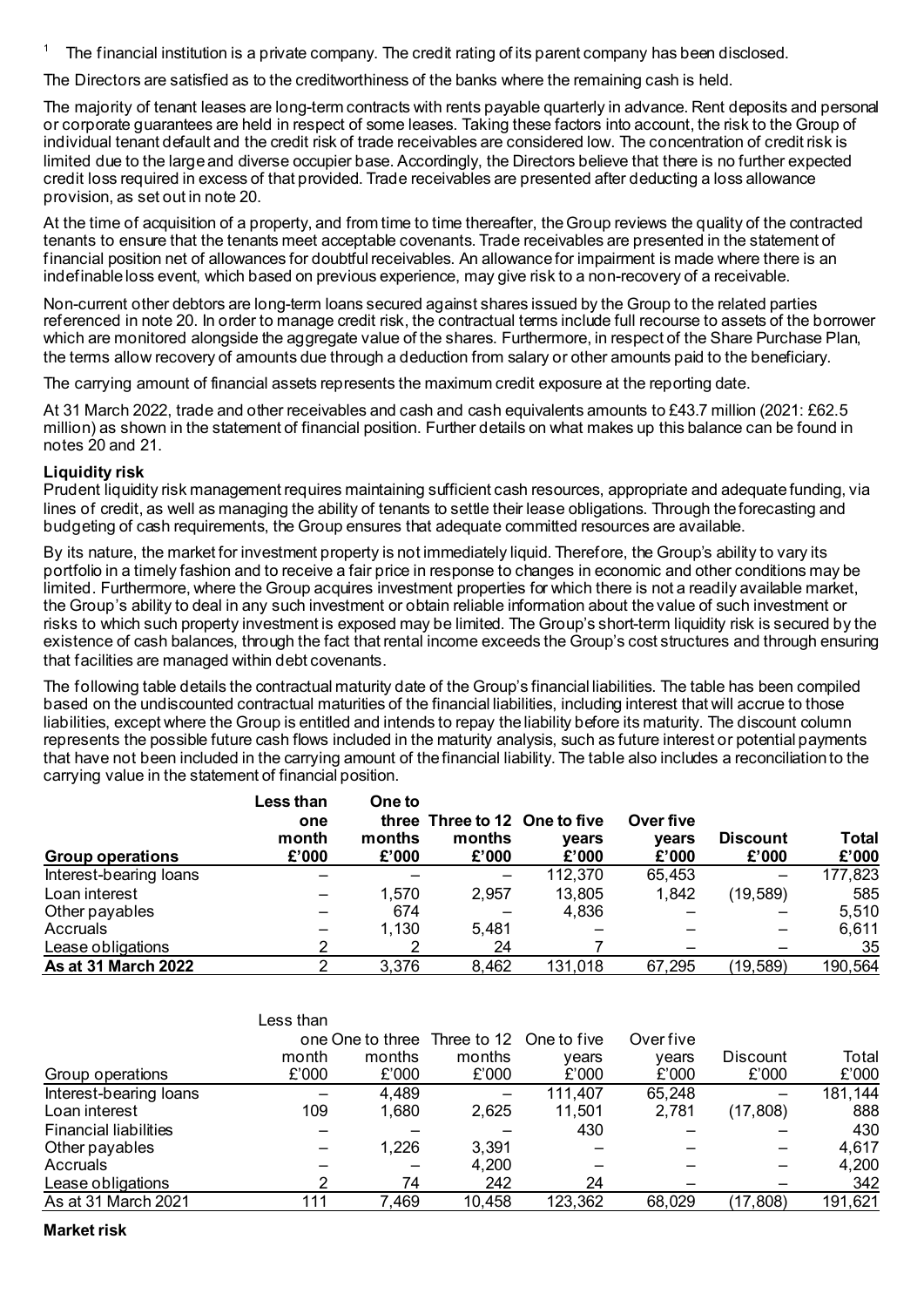Market risk is the risk that the fair value or future cash flows of a financial instrument will fluctuate because of changes in market prices. Market risk comprises three types of risk: foreign currency risk, interest rate risk and price risk (see fair value hierarchy section). The objective of market risk management is to manage and control market risk exposures within acceptable parameters, while optimising returns to shareholders.

Investment in property is subject to varying degrees of risk. The main factors which affect the value of the investment in property include:

- changes in the general economic climate;
- local conditions in respective markets, such as oversupply, or a reduction in demand, for commercial space in a specific area:
- competition from other available properties; and
- government regulations, including planning, environmental and tax laws.

While a large number of these factors are outside the control of the management, market and property-specific factors relevant to maintain a sustainable income stream within the Group's yield parameters are considered as part of the initial due diligence. Properties and tenant leases are actively managed.

### **Fair value hierarchy**

The table below analyses the Group's financial instruments carried at fair value, by valuation method. The fair value measurement for the Group's financial assets and financial liabilities are categorised into different levels in the fair value hierarchy. The different levels have been defined as follows:

Level 1: quoted prices (unadjusted) in active markets for identical assets or liabilities that the Group can access at the measurement date.

Level 2: inputs other than quoted prices included within Level 1 that are observable for the asset or liability, either directly (i.e., as prices) or indirectly (i.e. derived from prices).

Level 3: inputs for the asset or liability that are not based on observable market data (unobservable inputs).

|                                  | <b>Total</b><br>financial |                          |                          |         |
|----------------------------------|---------------------------|--------------------------|--------------------------|---------|
|                                  | instruments<br>recognised | Designated at fair value |                          |         |
|                                  | at fair value             | Level 1                  | Level 2                  | Level 3 |
| 31 March 2022                    | £'000                     | £'000                    | £'000                    | £'000   |
| <b>Assets</b>                    |                           |                          |                          |         |
| Investment in joint venture bond | 14,883                    | -                        | $\overline{\phantom{0}}$ | 14,883  |
| Derivative financial instruments | 1,864                     | -                        | 1,864                    |         |
| <b>Total assets</b>              | 16,747                    | -                        | 1,864                    | 14,883  |

| 31 March 2021                    | <b>Total</b><br>financial<br>instruments |                  | Designated at fair value |                  |
|----------------------------------|------------------------------------------|------------------|--------------------------|------------------|
|                                  | recognised<br>at fair value<br>£'000     | Level 1<br>£'000 | Level 2<br>£'000         | Level 3<br>£'000 |
| <b>Assets</b>                    |                                          |                  |                          |                  |
| Investment in joint venture bond | 14,119                                   |                  |                          | 14,119           |
| Derivative financial instruments | 2,162                                    |                  | 2,162                    |                  |
| <b>Total assets</b>              | 16,281                                   |                  | 2,162                    | 14,119           |
| <b>Liabilities</b>               |                                          |                  |                          |                  |

| -----------<br>.                                                    |               |   |  |
|---------------------------------------------------------------------|---------------|---|--|
| -<br>100.0581100000<br>t<br>TU.<br>чин.<br>$\overline{a}$<br>בוווסו | rvu           |   |  |
|                                                                     | $\sim$<br>rv. | ∼ |  |
|                                                                     |               |   |  |

#### **Details of changes in valuation techniques**

There have been no significant changes in valuation techniques during the period under review. Derivative financial instruments are measured using the midpoint of the yield curve prevailing on the reporting date. The valuations do not include accrued interest from the previous settlement date to the reporting date. The fair value represents the net present value of the difference between the contracted rate and the valuation rate when applied to the projected balances for the period from the reporting date to the contracted expiry dates.

## **Significant transfers between Level 1, Level 2 and Level 3**

There have been no significant transfers between Level 1, Level 2 and Level 3 during the period under review.

#### **Unobservable inputs**

Unobservable inputs for investment properties classified as Level 3 are disclosed in note 16.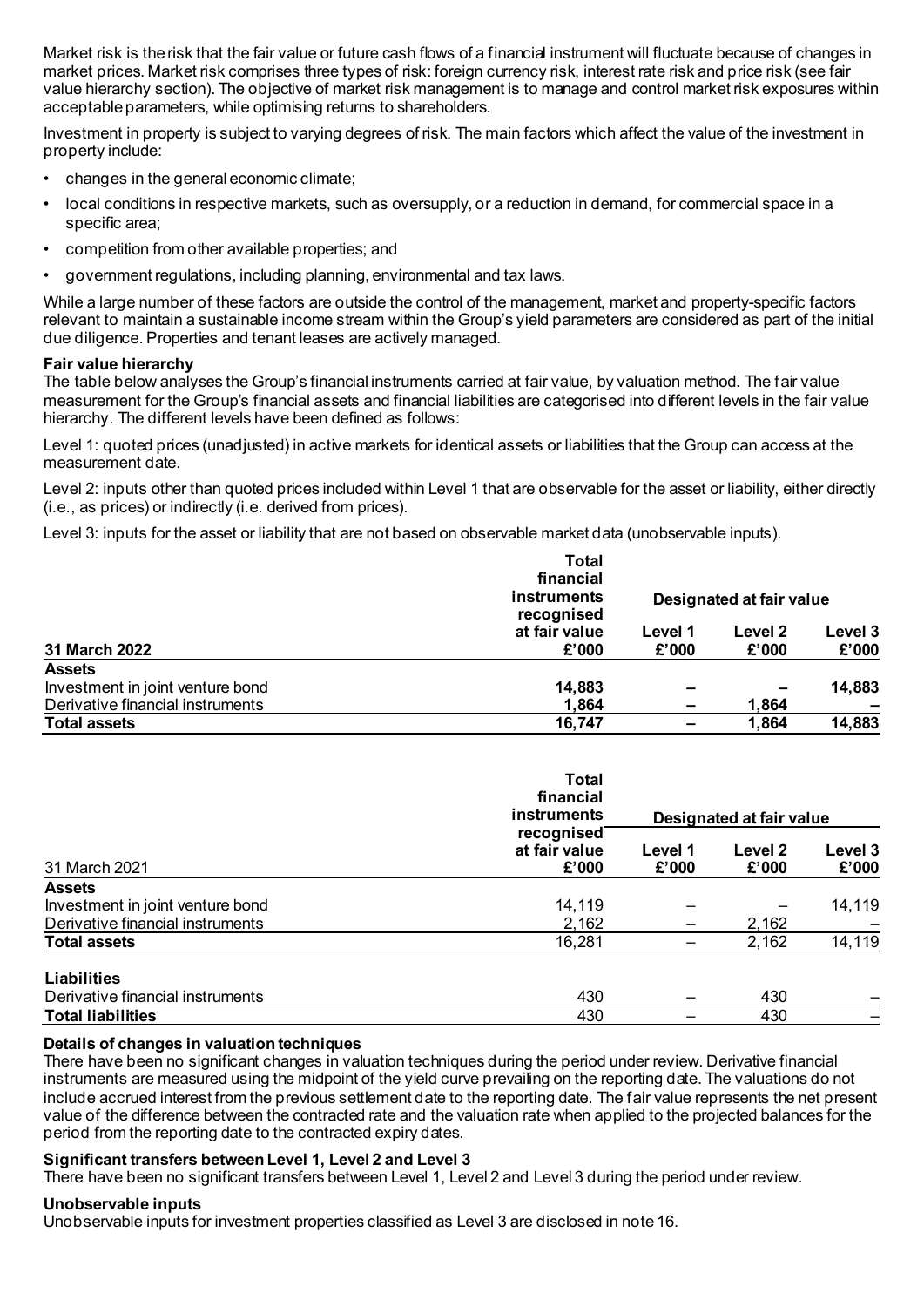The unobservable inputs used to determine the value of the bonds in the Elysion S.A. joint venture are based on the unadjusted net assets of the joint venture structure and are subject to the assumptions applied to the valuation methodology of the underlying investment property.

## **Fair value of financial instruments**

The following table summarises the Group's financial assets and liabilities into categories required by IFRS 7 Financial Instruments: Disclosures. The carrying values approximates their fair value.

|                                    | Held at fair value<br>through profit or<br>loss<br>£'000 | Held at<br>amortised cost<br>£'000 | <b>Total carrying</b><br>amount<br>31 March 2022<br>£'000 |
|------------------------------------|----------------------------------------------------------|------------------------------------|-----------------------------------------------------------|
| <b>Financial assets</b>            |                                                          |                                    |                                                           |
| Cash and cash equivalents          |                                                          | 31,526                             | 31,526                                                    |
| Derivative financial instruments   | 1,864                                                    |                                    | 1,864                                                     |
| Trade and other receivables        |                                                          | 12,159                             | 12,159                                                    |
| Investment in joint venture bond   | 14,883                                                   |                                    | 14,883                                                    |
| Other debtors                      |                                                          | 6,543                              | 6,543                                                     |
| <b>Total financial assets</b>      | 16,747                                                   | 50,228                             | 66,975                                                    |
| <b>Financial liabilities</b>       |                                                          |                                    |                                                           |
| Bank loans                         |                                                          | 177,823                            | 177,823                                                   |
| Accounts payable and accruals      |                                                          | 19,549                             | 19,549                                                    |
| <b>Total financial liabilities</b> |                                                          | 197,375                            | 197,372                                                   |

|                                    | Held at fair value<br>through profit or<br>loss | Held at<br>amortised cost | Total carrying<br>amount<br>31 March 2021 |
|------------------------------------|-------------------------------------------------|---------------------------|-------------------------------------------|
|                                    | £'000                                           | £'000                     | £'000                                     |
| <b>Financial assets</b>            |                                                 |                           |                                           |
| Cash and cash equivalents          |                                                 | 53,781                    | 53,781                                    |
| Derivative financial instruments   | 2,162                                           |                           | 2,162                                     |
| Trade and other receivables        |                                                 | 8,723                     | 8,723                                     |
| Investment in joint venture bond   | 14,119                                          |                           | 14,119                                    |
| Other investments                  |                                                 | 1,000                     | 1,000                                     |
| Other debtors                      |                                                 | 8,670                     | 8,670                                     |
| <b>Total financial assets</b>      | 16,281                                          | 72,174                    | 88,455                                    |
| <b>Financial liabilities</b>       |                                                 |                           |                                           |
| Bank loans                         |                                                 | 181,144                   | 181,144                                   |
| Derivative financial instruments   | 430                                             |                           | 430                                       |
| Accounts payable and accruals      |                                                 | 16,516                    | 16,516                                    |
| <b>Total financial liabilities</b> | 430                                             | 197,660                   | 198,090                                   |

## **Foreign currency risk**

The Group's presentation currency is Sterling. Foreign currency risk is the risk that the fair value or future cash flows of a financial instrument will fluctuate because of changes in foreign currency or exchange rates. At the reporting date, the following table summarises the Group's exposure to foreign currency risk in respect of assets and liabilities held in EUR (Germany) and CHF (Switzerland).

|                    | 31 March | 31 March |
|--------------------|----------|----------|
|                    | 2022     | 2021     |
| <b>Assets</b>      | £'000    | £'000    |
| CHF                | 885      | 12,616   |
| <b>EUR</b>         | 18,552   | 63,419   |
| <b>Liabilities</b> |          |          |
| <b>CHF</b>         | 38       | 5,400    |
| <b>EUR</b>         | 26       | 11,096   |

## **Foreign currency sensitivity analysis**

The sensitivity analysis measures the impact on the Group's exposure in Sterling (based on a change in the reporting date spot rate) and the impact on the Group's Sterling profitability, given a simultaneous change in the foreign currencies to which the Group is exposed at the reporting date.

A 10% strengthening in the Sterling exchange rate against the following currencies at year end would have decreased equity and losses by the amounts shown below. The 10% threshold was selected as a reasonable, worst-case scenario and is considered a prudent threshold. This analysis assumes that all other variables remain constant. For a 10% weakening of Sterling, there would be an equal but opposite impact on the profit and equity and the balance would be positive.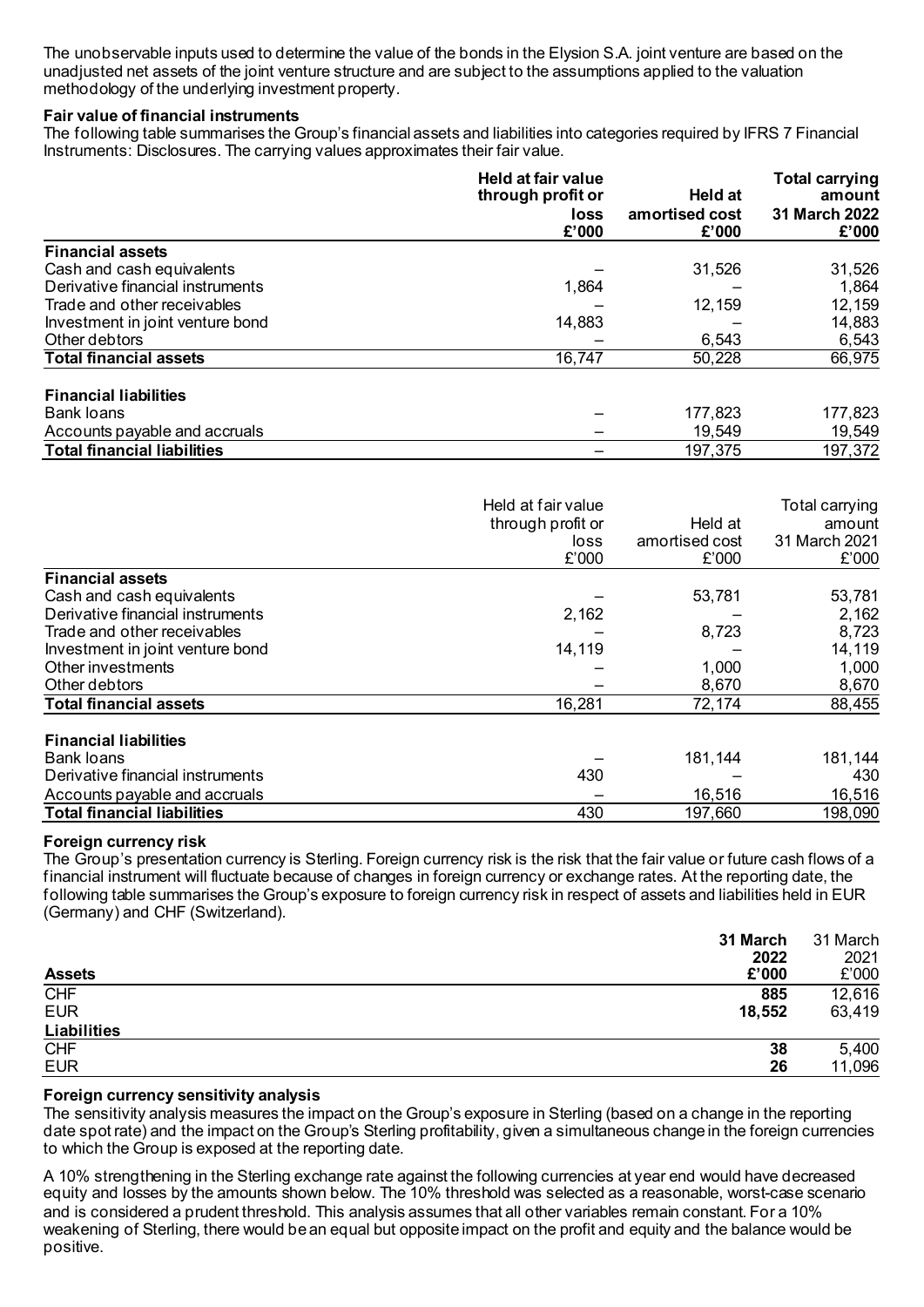| Impact of Sterling strengthening by 10% | <b>Equity</b><br>£'000 | <b>Profit of</b><br>loss<br>£'000 |
|-----------------------------------------|------------------------|-----------------------------------|
| <b>CHF</b>                              | (85)                   | 230                               |
| <b>EUR</b>                              | (1, 853)               | (184)                             |
| <b>Total</b>                            | (1,938)                | 46                                |

**Profit or** 

The exchange rates against GBP during the reporting periods were:

| Average<br>rate      |          | Average rate      |          |
|----------------------|----------|-------------------|----------|
| for year to          |          | As at for year to | As at    |
| 31 March             | 31 March | 31 March          | 31 March |
| 2022                 | 2022     | 2021              | 2021     |
| CHF<br>0.8071        | 0.8245   | 0.8294            | 0.7701   |
| <b>EUR</b><br>0.8364 | 0.8463   | 0.8927            | 0.8519   |

## **Interest rate risk**

The Group's interest rate risk is associated with cash and cash equivalents, on the one hand, and interest-bearing borrowings, on the other. If the interest is variable, it presents the Group with a cash flow interest rate risk. Interest rate risk is the risk that the fair value or future cash flows of a financial instrument will fluctuate because of changes in market interest rates. As stated in note 24, borrowings from credit institutions are protected against movements in interest rates. The Group uses interest rate swaps to manage its interest rate exposure and to establish more certainty over cash flows. As a result, the Group has not disclosed additional sensitivity analysis to changes in interest rates.

## **28 Related party transactions**

Parties are considered related if one party has control, joint control or significant influence over the other party in making financial and operating decisions. Transactions with related parties are made on terms equivalent to those that prevail in an arm's-length transaction.

Directors' remuneration and interests in the ordinary shares of the Company are set out in note 8, 'Employees' and Directors' emoluments'.

Loans provided to a Director to purchase Industrials REIT Limited shares under the Share Purchase Plan can be found in note 20.

Transactions and balances with joint venture parties can be found in note 18.

There are no other related party transactions that occurred during the year.

#### **Ultimate controlling party**

The Directors do not consider there to be an ultimate controlling party.

#### **29 Minimum lease payments**

The Group earns rental income by leasing its investment properties to tenants under non-cancellable operating leases.

At the reporting date, the Group had contracted with tenants the following future minimum lease payments on its investment properties:

|                              | 31 March<br>2022<br>£'000 | 31 March<br>2021<br>£'000 |
|------------------------------|---------------------------|---------------------------|
| <b>Continuing operations</b> |                           |                           |
| Within one year              | 31,708                    | 25,851                    |
| Between one and two years    | 24,033                    | 16,058                    |
| Between two and five years   | 35,057                    | 20,636                    |
| After five years             | 19,126                    | 7,794                     |
| Total                        | 109,924                   | 70,340                    |

|                                | 31 March<br>2022<br>£'000 | 31 March<br>2021<br>£'000 |
|--------------------------------|---------------------------|---------------------------|
| <b>Discontinued operations</b> |                           |                           |
| Within one year                | $\overline{\phantom{a}}$  | 6,636                     |
| Between one and two years      | $\overline{\phantom{0}}$  | 6,548                     |
| Between two and five years     | $\overline{\phantom{0}}$  | 14,939                    |
| After five years               | $\overline{\phantom{0}}$  | 19,584                    |
| Total                          |                           | 47,706                    |

The comparatives have been restated to reflect the change in classification of current year discontinued operations to enable an effective like-for-like comparison.

At the reporting date the Group had the following future minimum lease payments as a lessee: